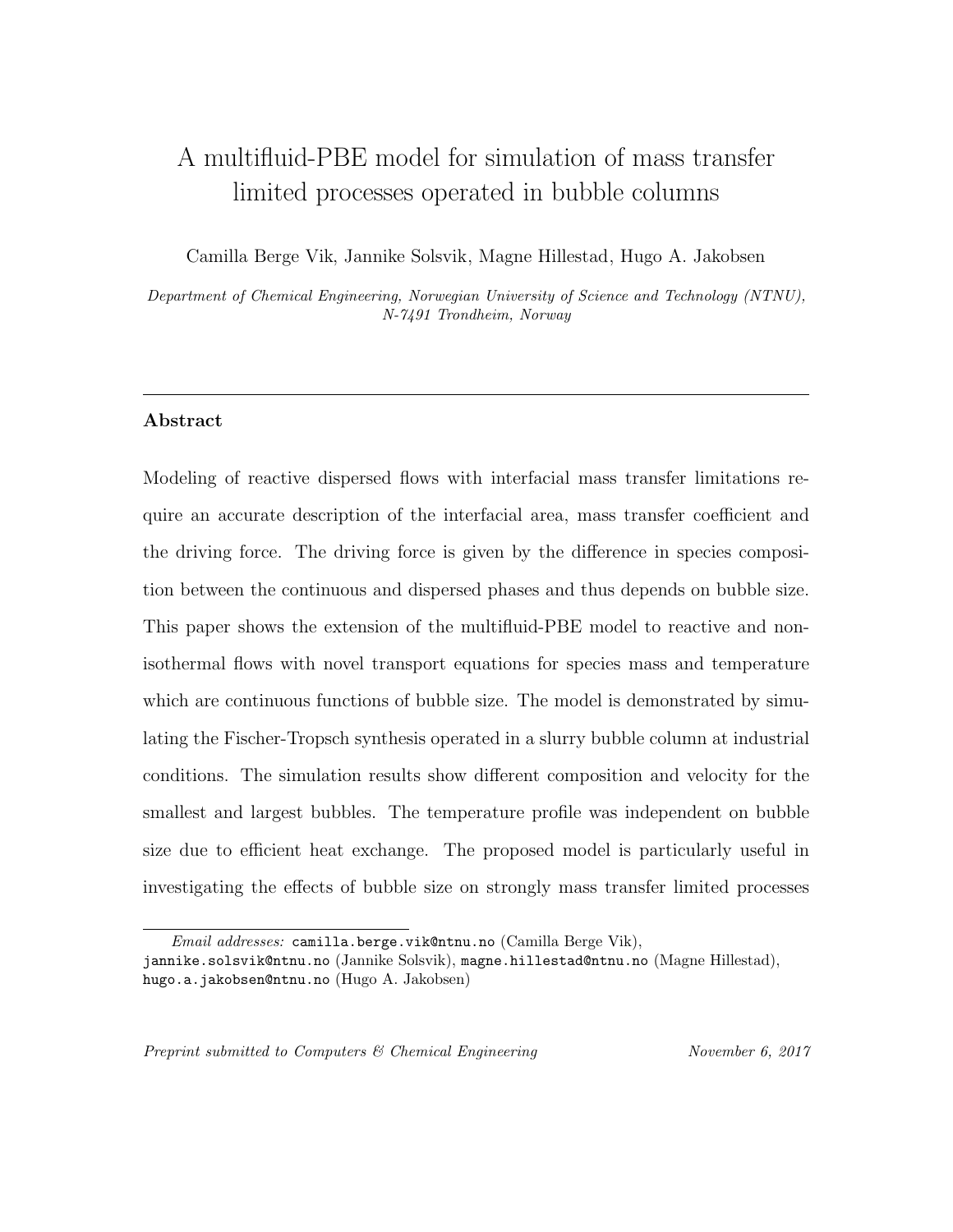operated in the heterogeneous flow regime.

Keywords: kinetic theory of granular flow, multifluid model, population balance equation, dispersed phase flow, Fischer-Tropsch, bubble column

#### <sup>1</sup> 1. Introduction

## <sup>2</sup> 1.1. Interfacial Mass Transfer Limited Processes

 For interfacial mass transfer limited processes the interfacial mass transport phe- nomena are limiting the overall reaction rate and thus the efficiency of the process. A typical example is bubble columns where gas is injected into the reactor and forms gas bubbles. The gaseous reactants must be transported out of the gas bubbles and into the bulk liquid phase in order to be converted to products.

 For interfacial mass transfer limited processes the mass transfer through the liquid film surrounding the bubble is generally the limiting step, as the diffusion coefficient in a liquid is much smaller than in a gas. The mass transfer of species s from the <sup>11</sup> bubble to the bulk liquid can then be modeled as (e.g. Jakobsen  $(2014)$ ):

<span id="page-1-0"></span>
$$
\Gamma_s = a_L k_{L,s} \rho_L (\omega_{L,s}^* - \omega_{L,s}) \tag{1}
$$

<sup>12</sup> where  $a_L$  is the gas-liquid interfacial area,  $k_{L,s}$  the mass transfer coefficient,  $\omega_{L,s}^*$  the 13 weight fraction of species s at the interface and  $\omega_{L,s}$  the concentration of s in the <sup>14</sup> bulk liquid. A proper description of mass transfer thus relies on:

 $\bullet$  An accurate description of the gas-liquid interfacial area  $a_L$ ,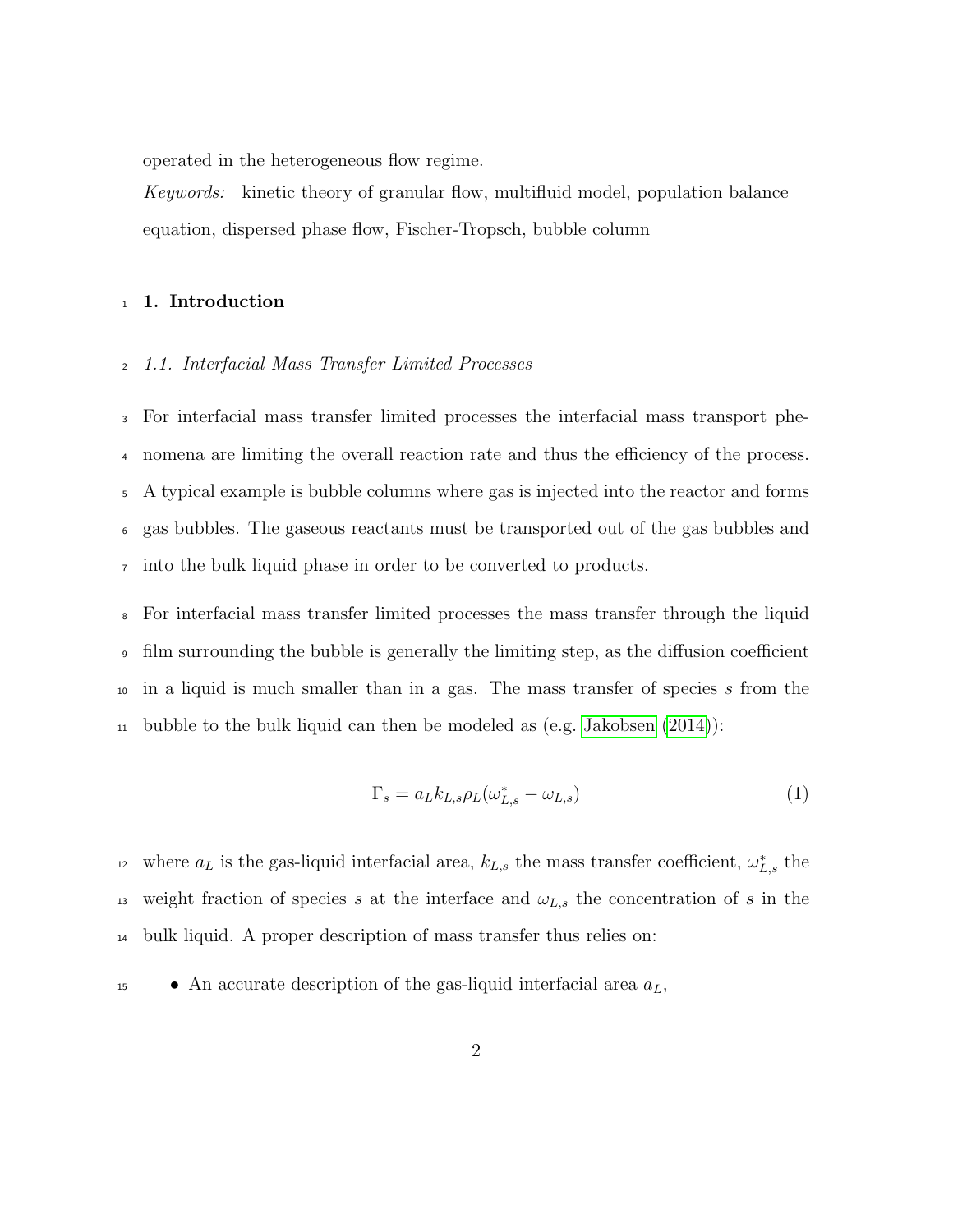• an accurate description of the driving force for mass transfer (here: 
$$
\omega_{L,s}^* - \omega_{L,s}
$$
))



 $\bullet$  and an accurate parameterization of the mass transfer coefficient  $k_{L,s}$ .

 The driving force for the interfacial mass transfer flux is generally related to the difference in composition in the two phases. In this work the gas composition is considered a function of bubble size. This means that the driving force for mass transfer is a function of bubble size – whether considering the overall mass transfer 22 resistance or simplifying using only the liquid resistance as in Eq.  $(1)$ .

## 1.2. Multifluid Models

<sup>24</sup> In general, there are two main frameworks available for deriving the transport equa- tions for mass, species mass, momentum and energy for multiphase flows; continuum mechanics (CM) and statistical mechanics (SM) [\(Solsvik and Jakobsen, 2016\)](#page-50-0). The multifluid model, derived in the framework of CM is the most common [\(Jakobsen,](#page-46-0) [2014\)](#page-46-0). However, this model falls short in describing the interfacial area  $a<sub>L</sub>$  of dis- persed flows. Unless one is performing direct numerical simulations, some type of averaging is required and as a consequence the information about the bubble size and thus interfacial area is lost. One approach to reconstruct the interfacial area is to complement the dispersed phase equations with a population balance equation (PBE). The model is then termed a combined multifluid-PBE model.

## 1.3. The PBE

 The PBE keeps track of the number of bubbles and their size and can also account for breakage and coalescence events. Its derivation is provided both in the CM framework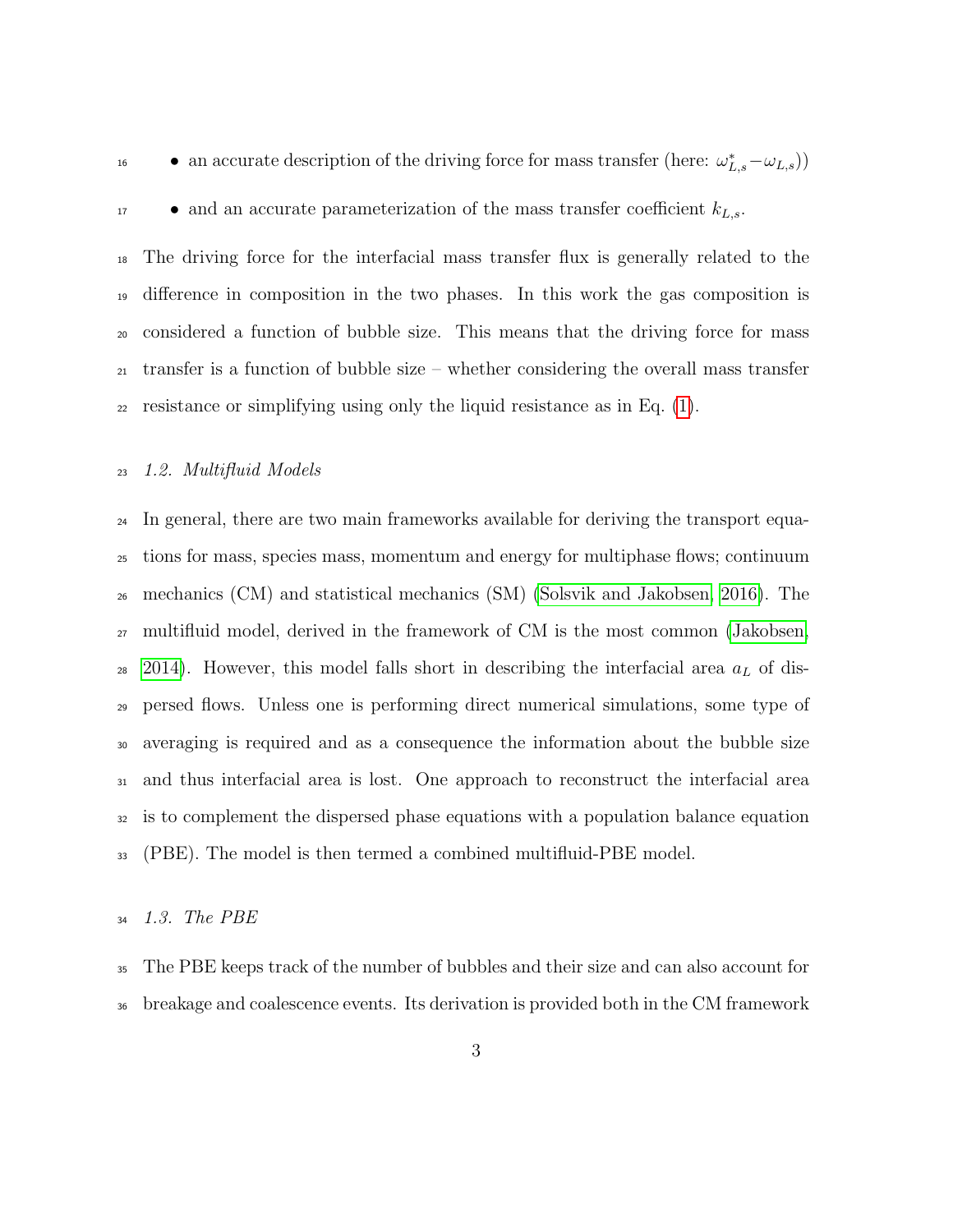by [Randolph \(1964\)](#page-49-0), [Randolph and Larson \(1988\)](#page-49-1) and [Ramkrishna \(2000\)](#page-49-2) and in the SM framework by e.g. [Williams \(1958\)](#page-51-0) and [Hulburt and Katz \(1964\)](#page-46-1). A recent review on the foundation of PBE and its derivation is given by [Solsvik and Jakobsen](#page-50-1)  $40 \quad (2014b).$  $40 \quad (2014b).$  $40 \quad (2014b).$ 

#### 1.3.1. The sectional PBE

 In common CFD software packages such as ANSYS CFX the PBE is added to the Reynolds averaged transport equations derived from CM. The dispersed phase is <sup>44</sup> then divided into a number of bubble classes i and a discrete form of the num- ber density is solved for. When all bubbles have the same velocity this model is <sup>46</sup> called the *homogeneous-MUSIG model* [\(Lo, 1996\)](#page-47-0). Advancing the model to allow for different bubble velocities (typically three bubble size classes) it is termed the *inhomogeneous-MUSIG model* [\(Krepper et al., 2008\)](#page-46-2). In this approach the num- ber density function is an output variable - with a resolution corresponding to the number of size classes.

## 1.3.2. The moment form of the PBE

 To save computation time, some integrate the PBE over the entire size space to obtain a set of moment equations and solve for these instead. Typically only three moments of the distribution are computed. This approach is described in e.g. the textbook by [Marchisio and Fox \(2013\)](#page-48-0). The number density function itself is lost in this procedure, i.e. it is no longer an output variable.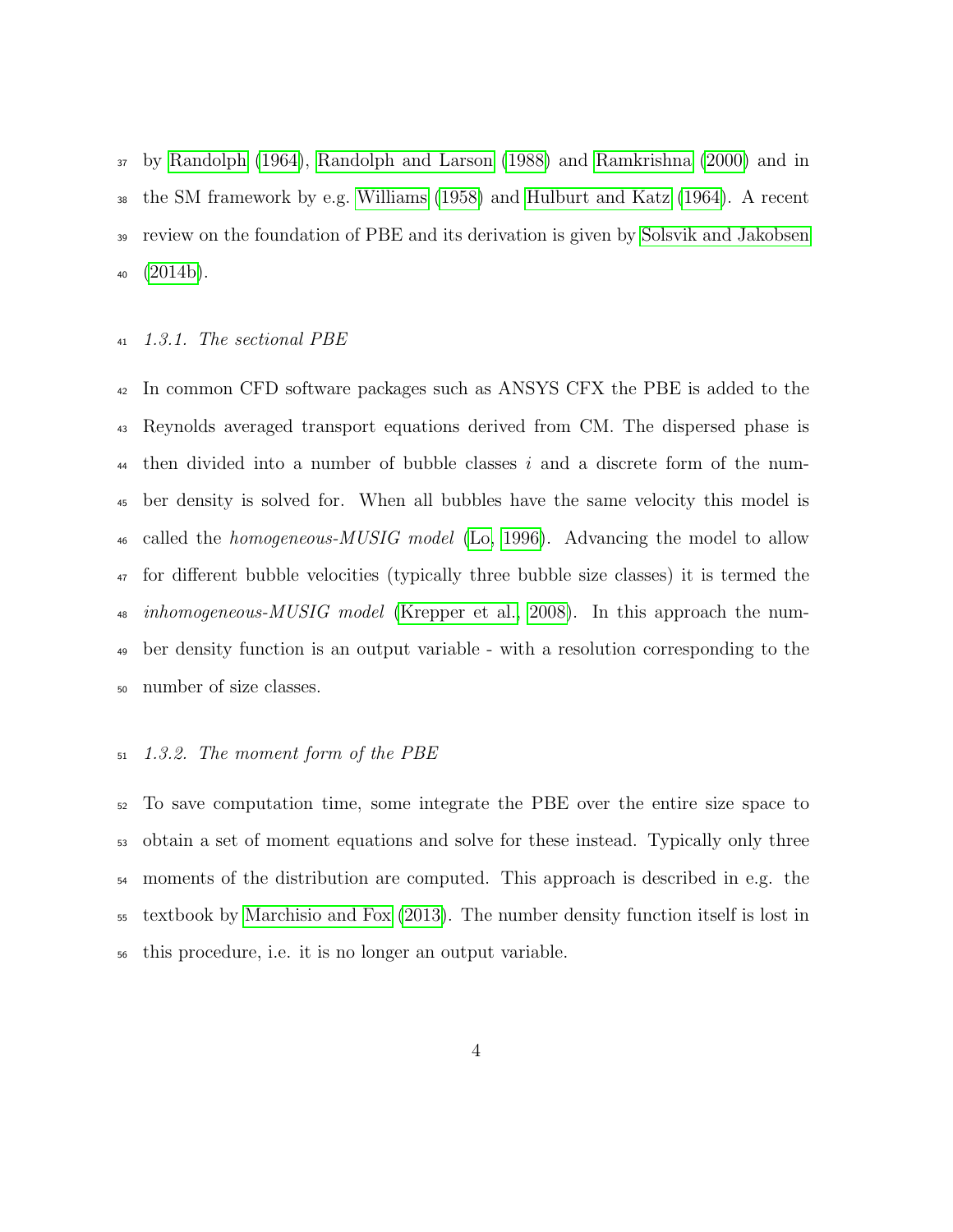#### 1.3.3. The continuous PBE

 Instead of using the CM framework, the equations of change for the bubbly flow can be derived through the SM, in particular kinetic theory of granular flow (KTGF) as  $\omega$  shown by [Dorao \(2006\)](#page-46-3); [Nayak et al. \(2011\)](#page-48-1); [Patruno \(2010\)](#page-49-3); [Solsvik and Jakobsen](#page-50-2) [\(2014a\)](#page-50-2). The bubbles are then described as a granular flow, which on the particle (granule, or here: bubble) level is governed by a Boltzmann-like equation. Moments are formed of the Boltzmann-like equation to calculate average fluid properties such as velocity, mass density, composition and temperature. Equations of change as continuous functions of space, time and bubble size are then obtained, where the PBE is one of the equations. Using spectral or spectral-element methods one can solve for a continuous mass density function and calculate the necessary moments such as  $\omega$  interfacial area  $a_L$  and Sauter mean diameter as a simple post-processing procedure. This approach results in a continuous PBE, in contrast to a sequential PBE (the MUSIG models) and the moment form of the PBE. The distinction between these  $_{71}$  three is illustrated in Figure [1.](#page-52-0) The contrast between the MUSIG and the continuous multifluid-PBE models is illustrated in Figure [2.](#page-53-0)

## 1.4. This work and highlighting novelty

 Both the MUSIG and moment methods address the issue of an accurate predic- $\tau$ <sup>5</sup> tion of the interfacial area  $a_L$ , taking breakage and coalescence into account. The inhomogeneous-MUSIG model also to some extent lets the bubbles have different velocities and thus accounts for the fact that bubbles have different residence times depending on their size. However, a crucial point for mass transfer limited processes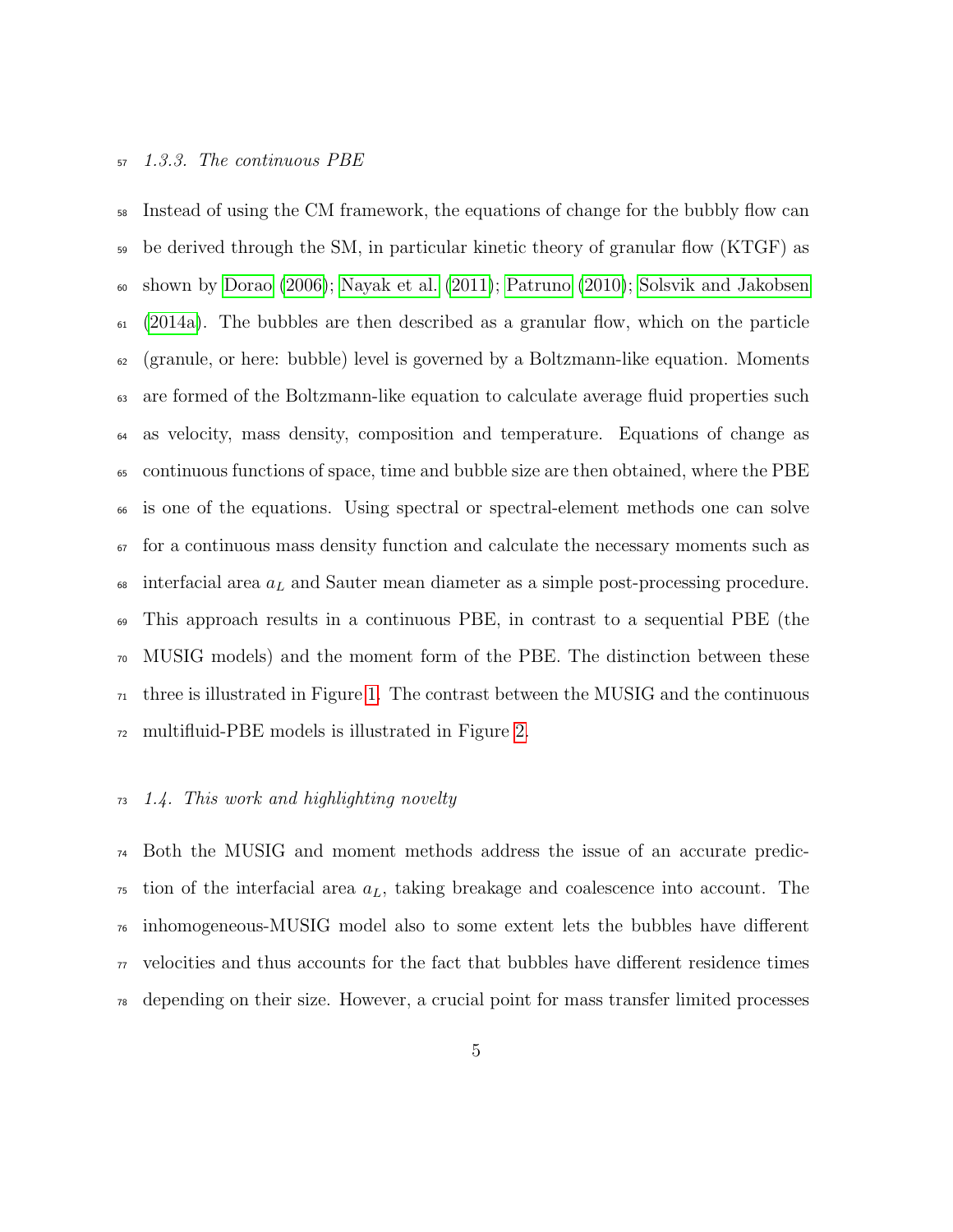is not addressed by the MUSIG and moment methods: the accurate prediction of the driving force for mass transfer in the case of reactive dispersed flow.

 For a reactive system with interfacial mass transfer limitations the gas concentration  $\mathfrak{so}$  of species s is likely to be different for bubbles of different size. Smaller bubbles change composition faster as they have a larger surface area per volume. Differ- [e](#page-46-4)nt mass transfer fluxes for different sized bubbles is a known issue (e.g. [de Swart](#page-46-4) [et al. \(1996\)](#page-46-4)), and may be counteracted by e.g. ensuring small enough bubbles by additional distributor plates along the height of the reactor [\(Jakobsen, 2014\)](#page-46-0) or by  $\frac{87}{100}$  cutting the bubbles using a wire mesh [\(Segers, 2015\)](#page-49-4). A model to describe this bub- ble size dependency of the composition for dispersed reactive flows and subsequently the driving force for mass transfer is not found in the literature. A novel model in this category is thus proposed in this paper.

## 1.4.1. The continuous multifluid-PBE model is extended to reactive flows

 Based on the works by [Reyes \(1989\)](#page-49-5), [Lafi and Reyes \(1994\)](#page-47-1), [Lathouwers and Bellan](#page-47-2) [\(2000\)](#page-47-2) and [Chao \(2012\)](#page-45-0) we extend the continuous multifluid-PBE model by [Dorao](#page-46-3)  $_{94}$  [\(2006\)](#page-46-3); [Nayak et al. \(2011\)](#page-48-1); [Patruno \(2010\)](#page-49-3); [Solsvik and Jakobsen \(2014a\)](#page-50-2) to reactive and non-isothermal flows. The novelty is thus that we derive equations of change also for weight fractions (species mass) as continuous functions of bubble size. In other words, the proposed model lets the weight fractions differ not only for different positions in the reactor, but also for different sized bubbles. This addresses the issue of a more accurate description of the driving force for mass transfer – through the inclusion of bubble size.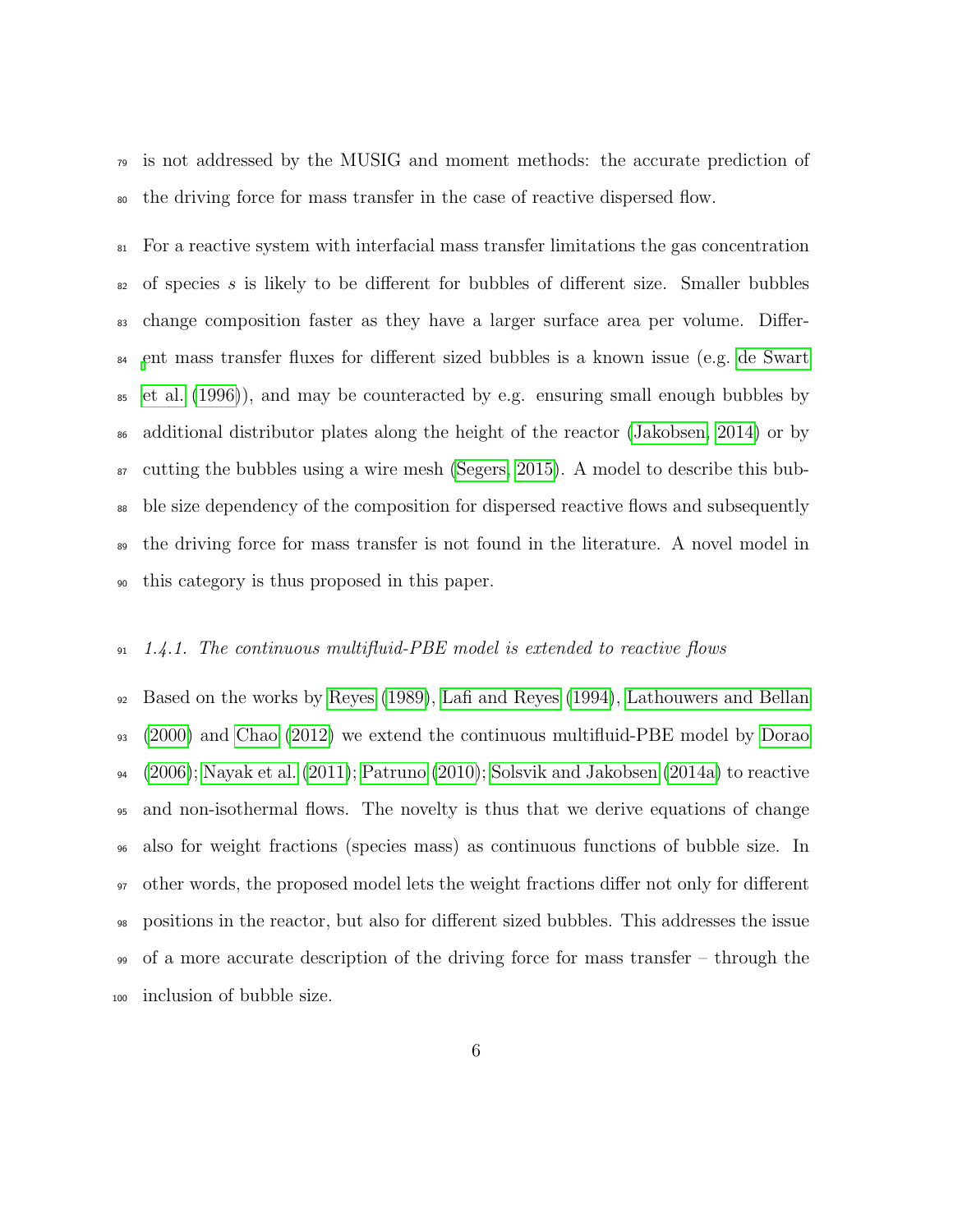#### $1.4.2.$  The continuous multifluid-PBE model is extended to non-isothermal flows

 Similarly the bubbles are allowed to have different temperatures based on their size. Cooling and heating are important mechanisms in chemical reactors, in particular in reactive systems where temperature limitations are strict (e.g. biological processes). With a bubble size dependent temperature one can get information on whether all different sizes of bubbles are within a temperature criteria rather than just the aver- age. Typical profiles provided by the proposed model are shown in Figure [3,](#page-54-0) where the size dependent weight fractions and temperature are novel profiles.

## $1.4.3.$  All dispersed phase equations are derived through the same theoretical frame-work: KTGF

 In combination with the previously derived bubble size dependent velocity and mass density a complete dispersed phase model is derived within a unified framework; KTGF. A derivation of the entire model for the dispersed phase through one and the same theoretical framework is an advantage due to consistency. Similar averaging procedures performed for all transport equations are desirable from a theoretical point of view.

## 1.4.4. The proposed model is demonstrated on the Fischer-Tropsch synthesis

 To illustrate the capabilities of the proposed model it is demonstrated on the Fischer- Tropsch synthesis (FTS) in a slurry bubble column (SBC) operating at industrial conditions. Reactor dimensions and operating conditions are found in Table [1.](#page-38-0) The dispersed phase equations are cross-sectionally averaged and combined with the con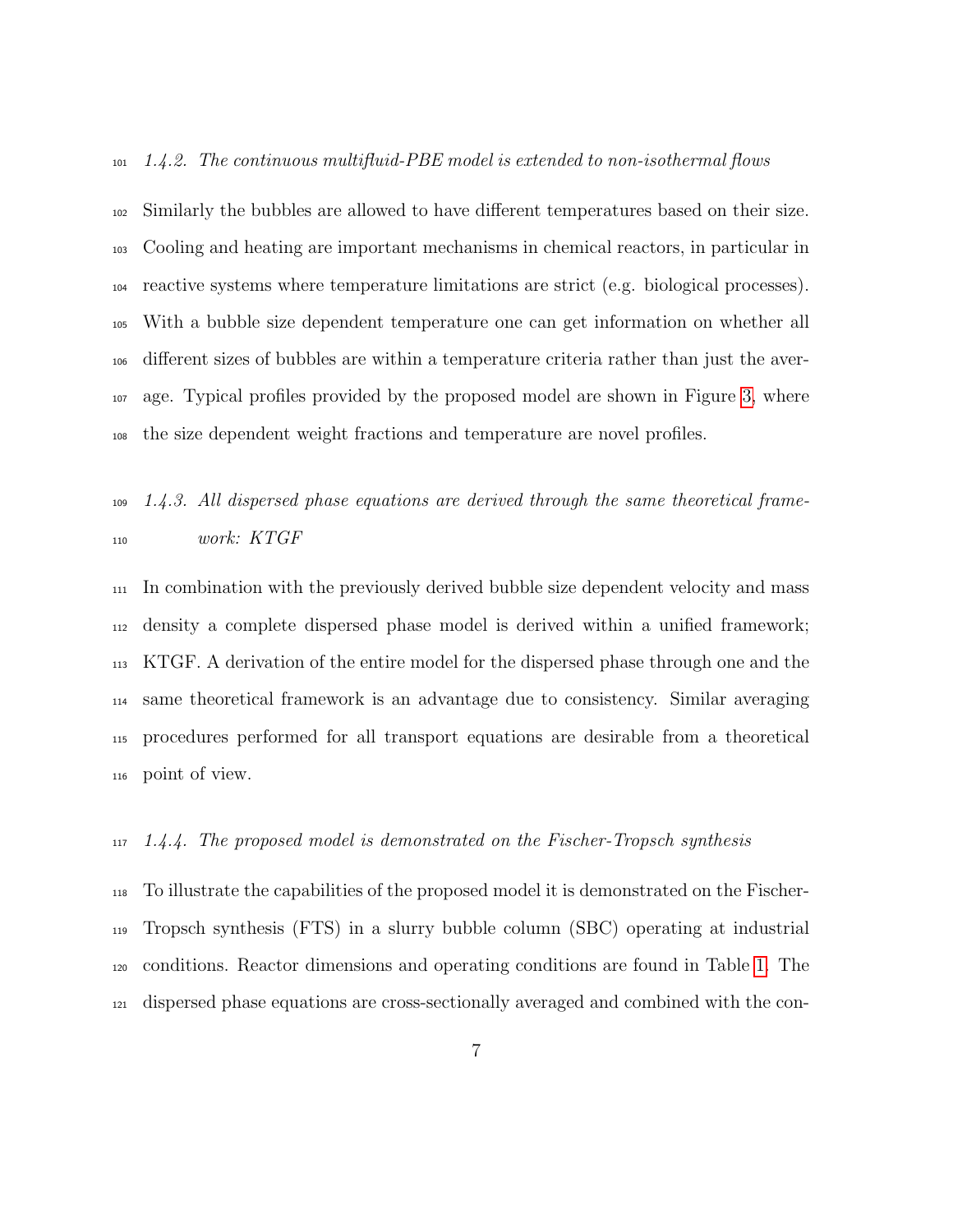ventional CM equations for the continuous phase presented in [Vik et al. \(2015\)](#page-51-1). The resultant model is implemented in MATLAB <sup>R</sup> and solved using orthogonal collocation, described in e.g. [Solsvik and Jakobsen \(2013\)](#page-50-3).

## 1.5. Paper outline

 The model derivation is given in Section [2.](#page-7-0) Selected closures are given in Section [3.](#page-17-0) A discussion of the model is found in Section [2.4.](#page-16-0) The model capabilities are demon-strated briefly in Section [4.](#page-31-0) Concluding remarks are given in Section [5.](#page-36-0)

#### <span id="page-7-0"></span>2. Model derivation

 In this section the equations of change for mass, species mass, momentum and en- ergy for a reactive multiphase disperse system are derived. The necessary theory is [o](#page-47-3)utlined in the textbook by [Jakobsen \(2014\)](#page-46-0) and in the works by [Dorao \(2006\)](#page-46-3); [Lath-](#page-47-3) [ouwers and Bellan \(2001\)](#page-47-3); [Nayak et al. \(2011\)](#page-48-1); [Patruno \(2010\)](#page-49-3); [Solsvik and Jakobsen](#page-50-2) [\(2014a\)](#page-50-2) and [Chao \(2012\)](#page-45-0).

## 2.1. Definitions

The starting point is a time dependent microscopical number density function

$$
p = p(\mathbf{r}, \xi, \mathbf{c}, \Xi, \omega_{s,p}, T_p, m_p, t) \tag{2}
$$

137 describing the number density of bubbles of size  $\xi$ , weight fraction of component s <sup>138</sup>  $\omega_{s,p}$ , temperature  $T_p$ , mass  $m_p$  with velocity c and growth velocity  $\Xi$  at position r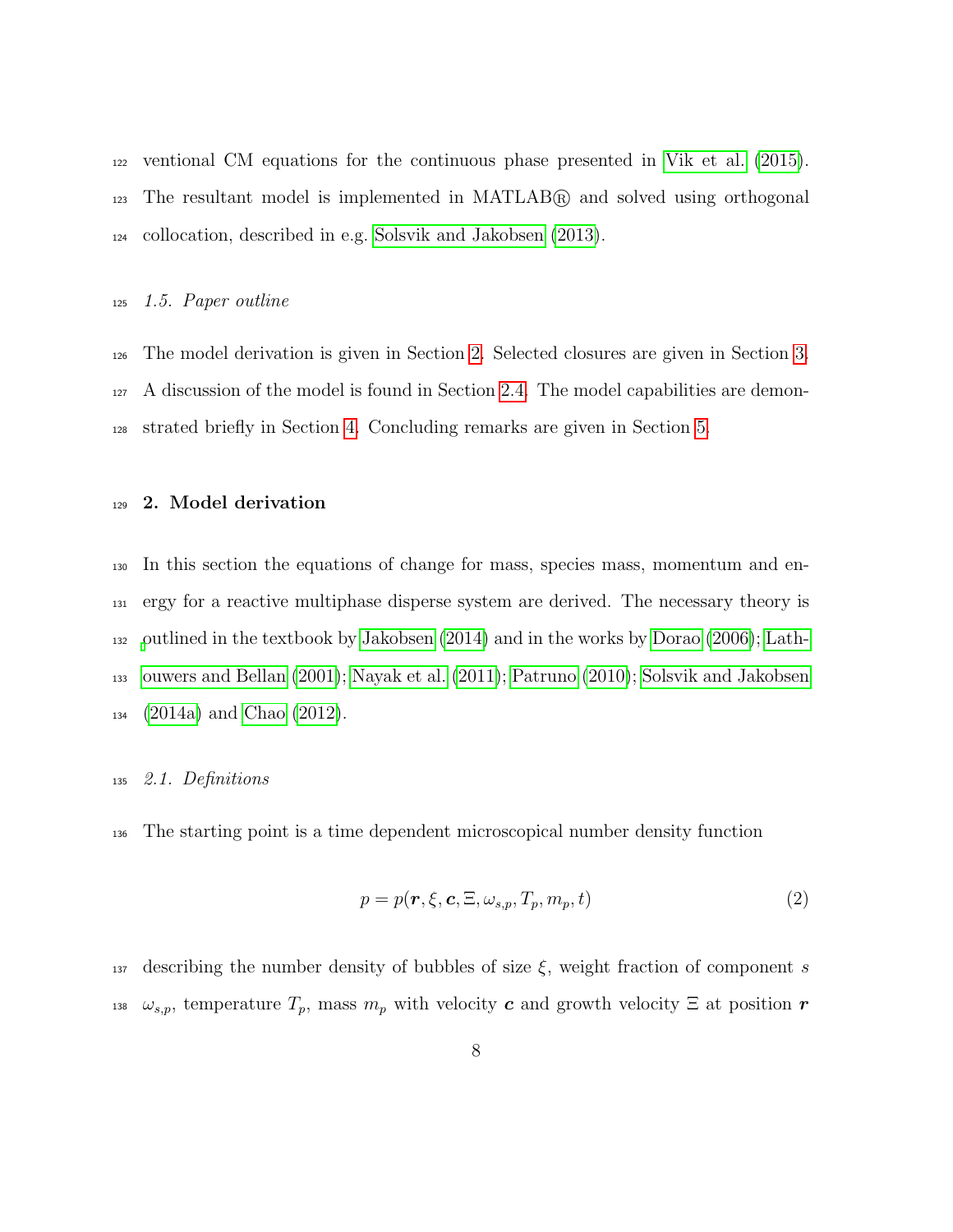139 at time t. r and  $[\xi, \omega_{s,p}, T_p, m_p]$  are the coordinates in physical space and property 140 space, respectively. Together they form the phase space for the particle. c and  $\Xi$ <sup>141</sup> represent the microscopical velocities in physical space and size. We define an average <sup>142</sup> number density function  $f(\mathbf{r}, \xi, t)$  by integrating over all velocities, temperature, 143 weight fractions and the particle mass, but not over the particle size  $\xi$ :

<span id="page-8-0"></span>
$$
f(\mathbf{r}, \xi, t) = \int_{-\infty}^{+\infty} p(\mathbf{r}, \xi, \mathbf{c}, \Xi, \omega_{s,p}, T_p, m_p, t) \, d\mathbf{c} \, d\Xi \, d\omega_{s,p} \, dT_p \, dm_p \tag{3}
$$

144 Correspondingly, we define an average mass density function  $f_d(\mathbf{r}, \xi, t)$  by multiplying <sup>145</sup> with the microscopical mass  $m_p$  and integrating over all velocities, temperature, 146 weight fractions and the particle mass, but not over the particle size  $\xi$ :

$$
f_d(\mathbf{r}, \xi, t) = \int_{-\infty}^{+\infty} m_p p(\mathbf{r}, \xi, \mathbf{c}, \Xi, \omega_{s,p}, T_p, m_p, t) \, d\mathbf{c} \, d\Xi \, d\omega_{s,p} \, dT_p \, dm_p \tag{4}
$$

<sup>147</sup>  $f_d(\mathbf{r}, \xi, t)$  and  $f(\mathbf{r}, \xi, t)$  are momenta of the microscopical number density p. In  $_{148}$  general, momenta of the microscopical density function p are applied in KTG and <sup>149</sup> KTGF to describe the average fluid properties by integrating over all microscopi-<sup>150</sup> cal velocities. The moment is denoted  $\langle \psi_p \rangle$  where  $\psi_p$  is a microscopical (particle) <sup>151</sup> quantity:

<span id="page-8-1"></span>
$$
\langle \psi_p \rangle = \int_{-\infty}^{+\infty} \psi_p m_p P(\mathbf{r}, \xi, \mathbf{c}, \Xi, \omega_{s,p}, T_p, m_p, t) \, d\mathbf{c} \, d\Xi \, d\omega_{s,p} \, dT_p \, dm_p \tag{5}
$$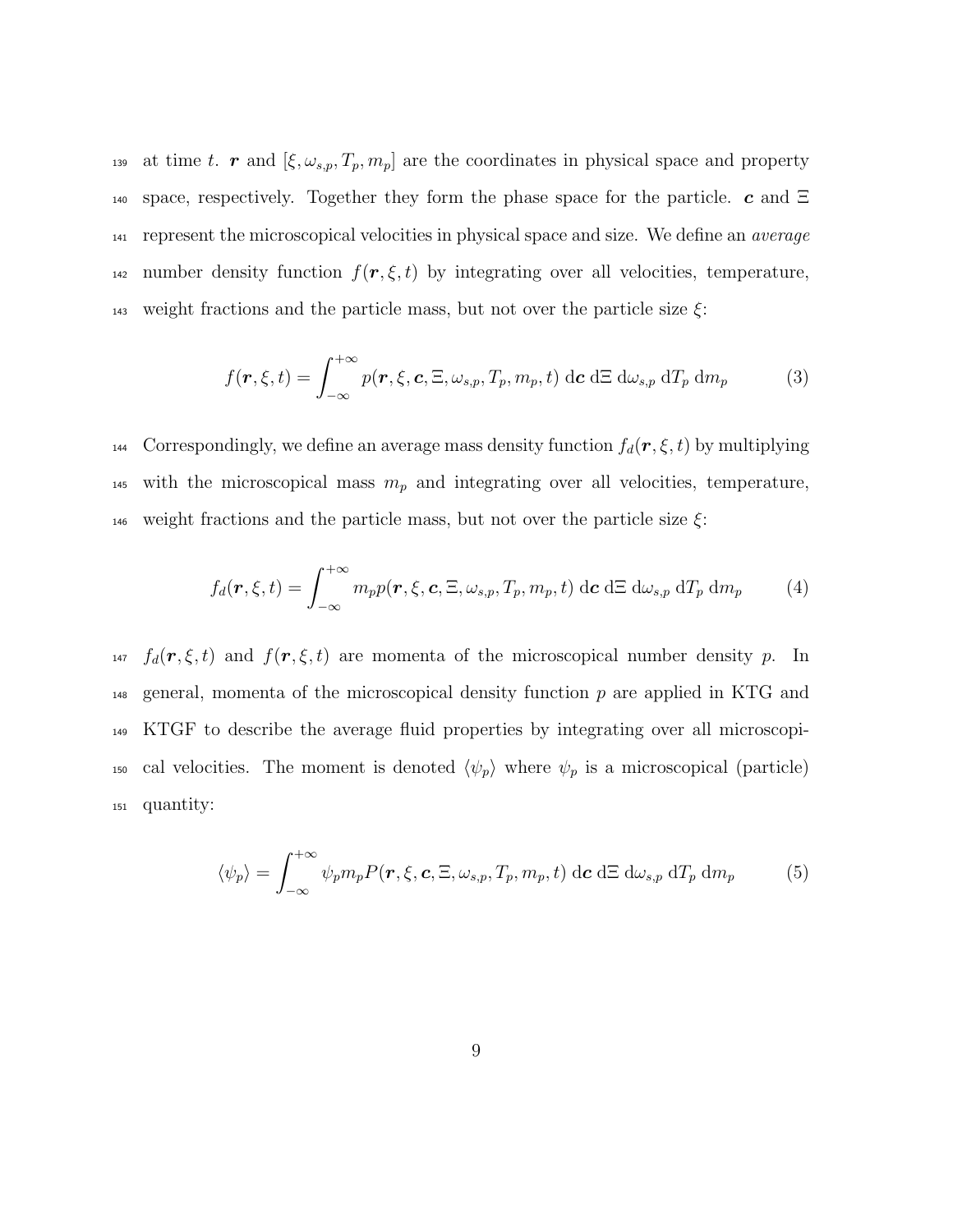<sup>152</sup> where  $P(r, \xi, c, \Xi, \omega_{s,p}, T_p, m_p, t)$  is a normalized microscopical number density func-<sup>153</sup> tion defined as:

<span id="page-9-2"></span>
$$
P(\mathbf{r}, \xi, \mathbf{c}, \Xi, \omega_{s,p}, T_p, m_p, t) = \frac{p(\mathbf{r}, \xi, \mathbf{c}, \Xi, \omega_{s,p}, T_p, m_p, t)}{f_d(\mathbf{r}, \xi, t)}
$$
(6)

<sup>154</sup> This yields an alternative formulation of the moment in terms of the mass density <sup>155</sup> function:

<span id="page-9-0"></span>
$$
\langle \psi_p \rangle = \int_{-\infty}^{+\infty} \psi_p m_p \frac{p(\mathbf{r}, \xi, \mathbf{c}, \Xi, \omega_{s,p}, T_p, m_p, t)}{f_d(\mathbf{r}, \xi, t)} \, d\mathbf{c} \, d\Xi \, d\omega_{s,p} \, dT_p \, dm_p
$$
\n
$$
= \frac{1}{f_d(\mathbf{r}, \xi, t)} \int_{-\infty}^{+\infty} \psi_p m_p p(\mathbf{r}, \xi, \mathbf{c}, \Xi, \omega_{s,p}, T_p, m_p, t) \, d\mathbf{c} \, d\Xi \, d\omega_{s,p} \, dT_p \, dm_p \tag{7}
$$

156 Average fluid properties can be found by inserting for  $\psi_p$  in Eq. [\(7\)](#page-9-0) as shown by <sup>157</sup> e.g. [Laurent and Massot \(2001\)](#page-47-4) and [Lathouwers and Bellan \(2000\)](#page-47-2). The average <sup>158</sup> mass for the bubbles at position r with size  $\xi$  at time t is found as:

<span id="page-9-1"></span>
$$
m(\mathbf{r}, \xi, t) = \langle m_p \rangle
$$
  
=  $\frac{1}{f_d(\mathbf{r}, \xi, t)} \int_{-\infty}^{+\infty} m_p m_p p(\mathbf{r}, \xi, \mathbf{c}, \Xi, \omega_{s,p}, T_p, m_p, t) \, d\mathbf{c} \, d\Xi \, d\omega_{s,p} \, dT_p \, dm_p$  (8)

<sup>159</sup> Similarly to [Lathouwers and Bellan \(2000\)](#page-47-2) we adapt the relation:

$$
f_d(\mathbf{r}, \xi, t) = f(\mathbf{r}, \xi, t) m(\mathbf{r}, \xi, t)
$$
\n(9)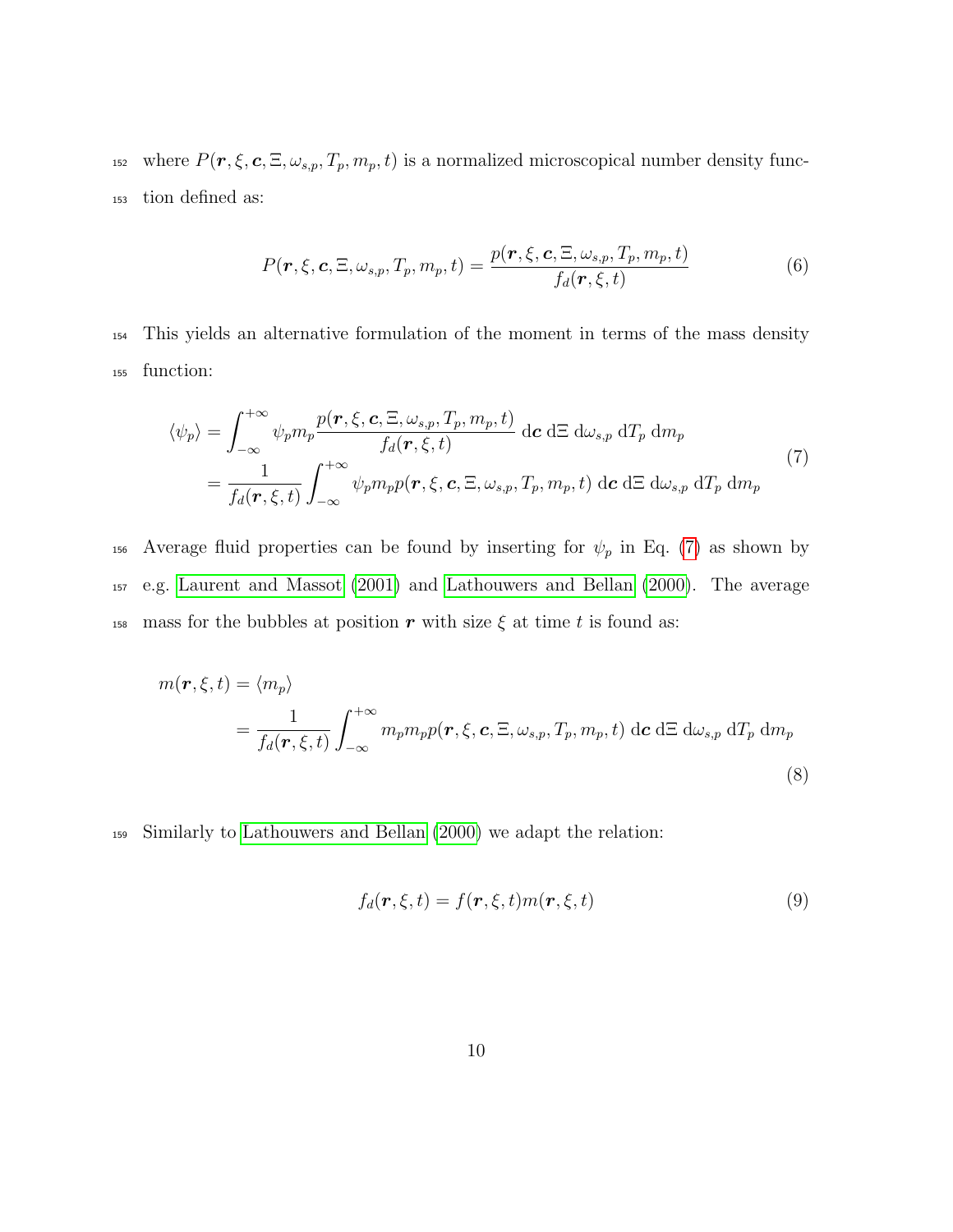160 where  $f(\mathbf{r}, \xi, t)$  is the average number density (Eq. [\(3\)](#page-8-0)) and  $m(\mathbf{r}, \xi, t)$  is the average 161 mass (Eq. [\(8\)](#page-9-1)). The mass average fluid velocity  $\mathbf{v}_r(r,\xi,t)$  is found by inserting for 162 the microscopical velocity velocity  $\boldsymbol{c}$  in Eq. [\(7\)](#page-9-0):

$$
\boldsymbol{v_r}(\boldsymbol{r},\xi,t) = \frac{1}{f_d(\boldsymbol{r},\xi,t)} \int_{-\infty}^{+\infty} \boldsymbol{c} m_p p(\boldsymbol{r},\xi,\boldsymbol{c},\Xi,\omega_{s,p},T_p,m_p,t) \, d\boldsymbol{c} \, d\Xi \, d\omega_{s,p} \, dT_p \, dm_p \tag{10}
$$

<sup>163</sup> The deviation from the average fluid velocity is denoted the peculiar velocity

$$
\mathbf{C}(\mathbf{r},\xi,\mathbf{c},\Xi,\omega_{s,p},T_p,m_p,t) = \mathbf{c} - \mathbf{v}_r(\mathbf{r},\xi,t) \tag{11}
$$

<sup>164</sup> The moment (Eq. [\(7\)](#page-9-0)) of the peculiar velocity is zero (e.g. [Solsvik and Jakobsen](#page-50-0) <sup>165</sup> [\(2016\)](#page-50-0)). The mass averaged growth velocity, i.e. convection in property space, is 166 found by inserting for  $\psi_p = \Xi$  in Eq. [\(7\)](#page-9-0):

$$
v_{\xi}(\boldsymbol{r},\xi,t) = \frac{1}{f_d(\boldsymbol{r},\xi,t)} \int_{-\infty}^{+\infty} \Xi m_p p(\boldsymbol{r},\xi,\boldsymbol{c},\Xi,\omega_{s,p},T_p,m_p,t) \,d\boldsymbol{c} \,d\Xi \,d\omega_{s,p} \,dT_p \,dm_p
$$
\n(12)

<sup>167</sup> The deviation from the average bubble growth velocity is denoted the peculiar growth <sup>168</sup> velocity:

$$
C_{\xi}(\boldsymbol{r},\xi,\boldsymbol{c},\Xi,\omega_{s,p},T_{p},m_{p},t)=\Xi-v_{\xi}(\boldsymbol{r},\xi,t)
$$
\n(13)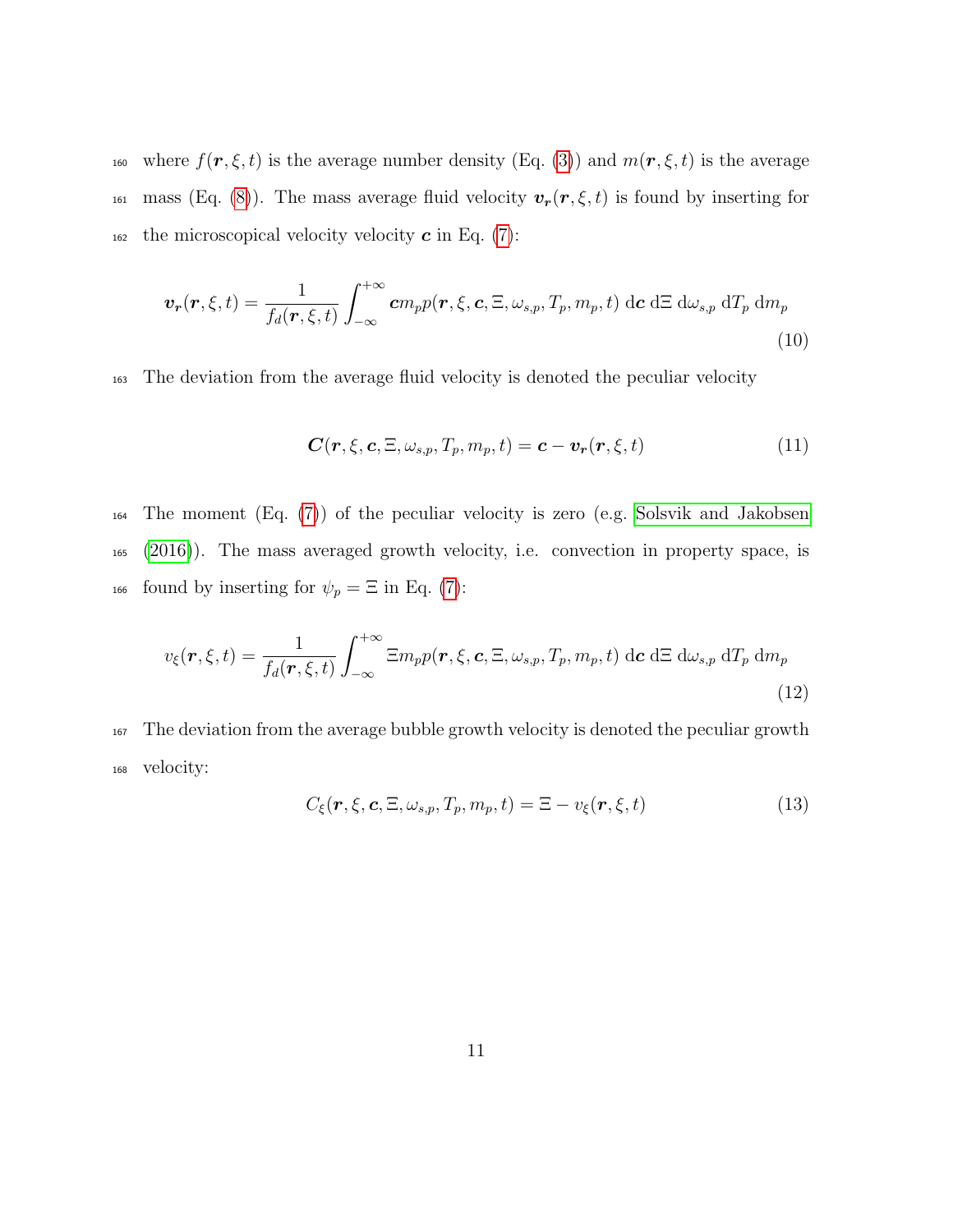<sup>169</sup> Following an argument similar to the physical velocity the average of the peculiar <sup>170</sup> growth velocity is zero. Similarly we have for the mass averaged weight fraction:

$$
\omega_s(\mathbf{r}, \xi, t) = \frac{1}{f_d(\mathbf{r}, \xi, t)} \int_{-\infty}^{+\infty} \omega_{s,p} m_p p(\mathbf{r}, \xi, \mathbf{c}, \Xi, \omega_{s,p}, T_p, m_p, t) \, d\mathbf{c} \, d\Xi \, d\omega_{s,p} \, dT_p \, dm_p \tag{14}
$$

<sup>171</sup> The mass averaged enthalpy is given as:

$$
h(\mathbf{r}, \xi, t) = \frac{1}{f_d(\mathbf{r}, \xi, t)} \int_{-\infty}^{+\infty} h_p m_p p(\mathbf{r}, \xi, \mathbf{c}, \Xi, \omega_{s,p}, T_p, m_p, t) \, d\mathbf{c} \, d\Xi \, d\omega_{s,p} \, dT_p \, dm_p \tag{15}
$$

<sup>172</sup> The fluctuating weight fraction and enthalpy are defined as the difference between <sup>173</sup> the microscopical (particle) quantity and the average quantity:

$$
\omega'_{s}(\boldsymbol{r},\xi,\boldsymbol{c},\Xi,\omega_{s,p},T_{p},m_{p},t)=\omega_{s,p}-\omega_{s}(\boldsymbol{r},\xi,t)
$$
\n(16)

174

$$
h'(\mathbf{r}, \xi, \mathbf{c}, \Xi, \omega_{s,p}, T_p, m_p, t) = h_p - h(\mathbf{r}, \xi, t)
$$
\n(17)

<sup>175</sup> for which the averages are zero. The pressure tensor and the heat flux are given <sup>176</sup> by:

<span id="page-11-0"></span>
$$
\boldsymbol{P_r}(\boldsymbol{r}, \boldsymbol{\xi}, t) = \int_{-\infty}^{+\infty} m_p \boldsymbol{C} \boldsymbol{C} p(\boldsymbol{r}, \boldsymbol{\xi}, \boldsymbol{c}, \boldsymbol{\Xi}, \omega_{s,p}, T_p, m_p, t) \, d\boldsymbol{c} \, d\boldsymbol{\Xi} \, d\omega_{s,p} \, dT_p \, dm_p
$$
\n
$$
= f_d \langle \boldsymbol{C} \boldsymbol{C} \rangle \tag{18}
$$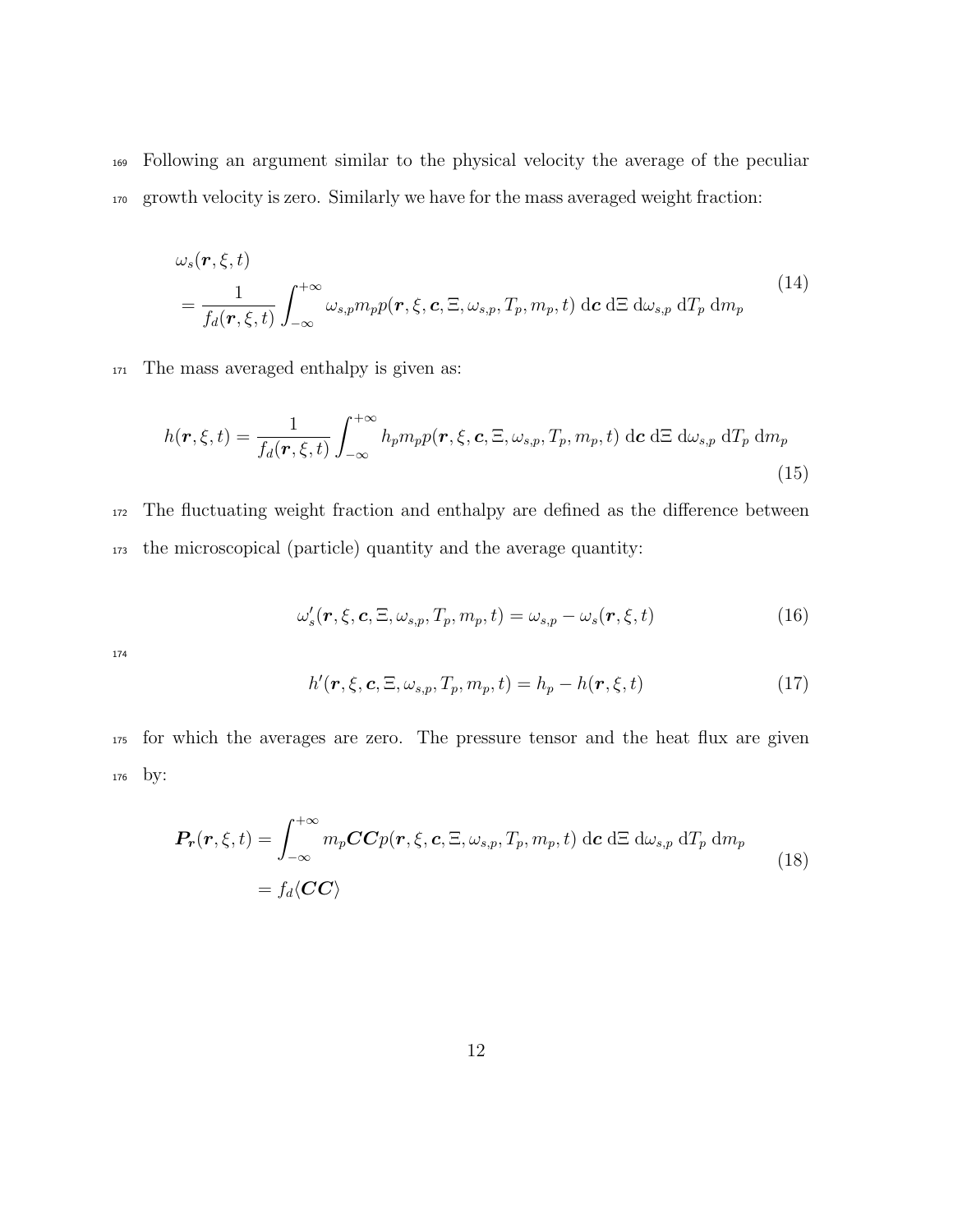177

$$
\mathbf{q}_{\mathbf{r}}(\mathbf{r},\xi,t) = \int_{-\infty}^{+\infty} m_p \mathbf{C} h' p(\mathbf{r},\xi,\mathbf{c},\Xi,\omega_{s,p},T_p,m_p,t) \,d\mathbf{c} \,d\Xi \,d\omega_{s,p} \,dT_p \,dm_p
$$
\n
$$
= f_d \langle \mathbf{C} h' \rangle \tag{19}
$$

<sup>178</sup> by use of Eq. [\(5\)](#page-8-1) and Eq. [\(6\)](#page-9-2). Similarly, we define a space-property pressure vector <sup>179</sup> and a space-property kinetic energy flux:

$$
\boldsymbol{p}_{\xi} = \int_{-\infty}^{+\infty} m_p C_{\xi} \boldsymbol{C} p(\boldsymbol{r}, \xi, \boldsymbol{c}, \Xi, \omega_{s,p}, T_p, m_p, t) \, d\boldsymbol{c} \, d\Xi \, d\omega_{s,p} \, dT_p \, dm_p = f_d \langle C_{\xi} \boldsymbol{C} \rangle \tag{20}
$$

180

$$
q_{\xi} = \int_{-\infty}^{+\infty} m_p C_{\xi} h' p(\boldsymbol{r}, \xi, \boldsymbol{c}, \Xi, \omega_{s,p}, T_p, m_p, t) \, d\boldsymbol{c} \, d\Xi \, d\omega_{s,p} \, dT_p \, dm_p = f_d \langle C_{\xi} h' \rangle \tag{21}
$$

<sup>181</sup> The pressure tensor, space-property pressure vector, heat flux and space-property <sup>182</sup> heat flux are discussed in section [3.](#page-17-0)

#### <sup>183</sup> 2.2. The Boltzmann Equation

<sup>184</sup> A Boltzmann-like equation can be formulated as a continuity statement in the phase <sup>185</sup> [s](#page-47-4)pace for the particle [\(Andresen, 1990;](#page-45-1) [Lathouwers and Bellan, 2000;](#page-47-2) [Laurent and](#page-47-4) <sup>186</sup> [Massot, 2001;](#page-47-4) [Nayak et al., 2011\)](#page-48-1):

<span id="page-12-0"></span>
$$
\frac{\partial p}{\partial t} + \mathbf{c} \cdot \frac{\partial p}{\partial \mathbf{r}} + \dot{\mathbf{c}} \cdot \frac{\partial p}{\partial \mathbf{c}} + \Xi \frac{\partial p}{\partial \xi} + \dot{\Xi} \frac{\partial p}{\partial \Xi} + \dot{T}_p \frac{\partial p}{\partial T_p} + \sum_c \dot{\omega}_{c,p} \frac{\partial p}{\partial \omega_{c,p}} + \dot{m}_p \frac{\partial p}{\partial m_p}
$$
\n
$$
= \left(\frac{\partial p}{\partial t}\right)_{\text{collision}} + S \tag{22}
$$

187 where the generalized coordinates  $r$ ,  $\xi$ ,  $T_p$ ,  $\omega_{c,p}$ ,  $m_p$  and generalized velocities  $c$ , <sup>188</sup>  $\Xi$ ,  $\dot{T}_p$ ,  $\dot{\omega}_{c,p}$ ,  $\dot{m}_p$  are assumed independent of each other, but dependent on time. <sup>189</sup> The Boltzmann-like equation describes the evolution of the microscopical number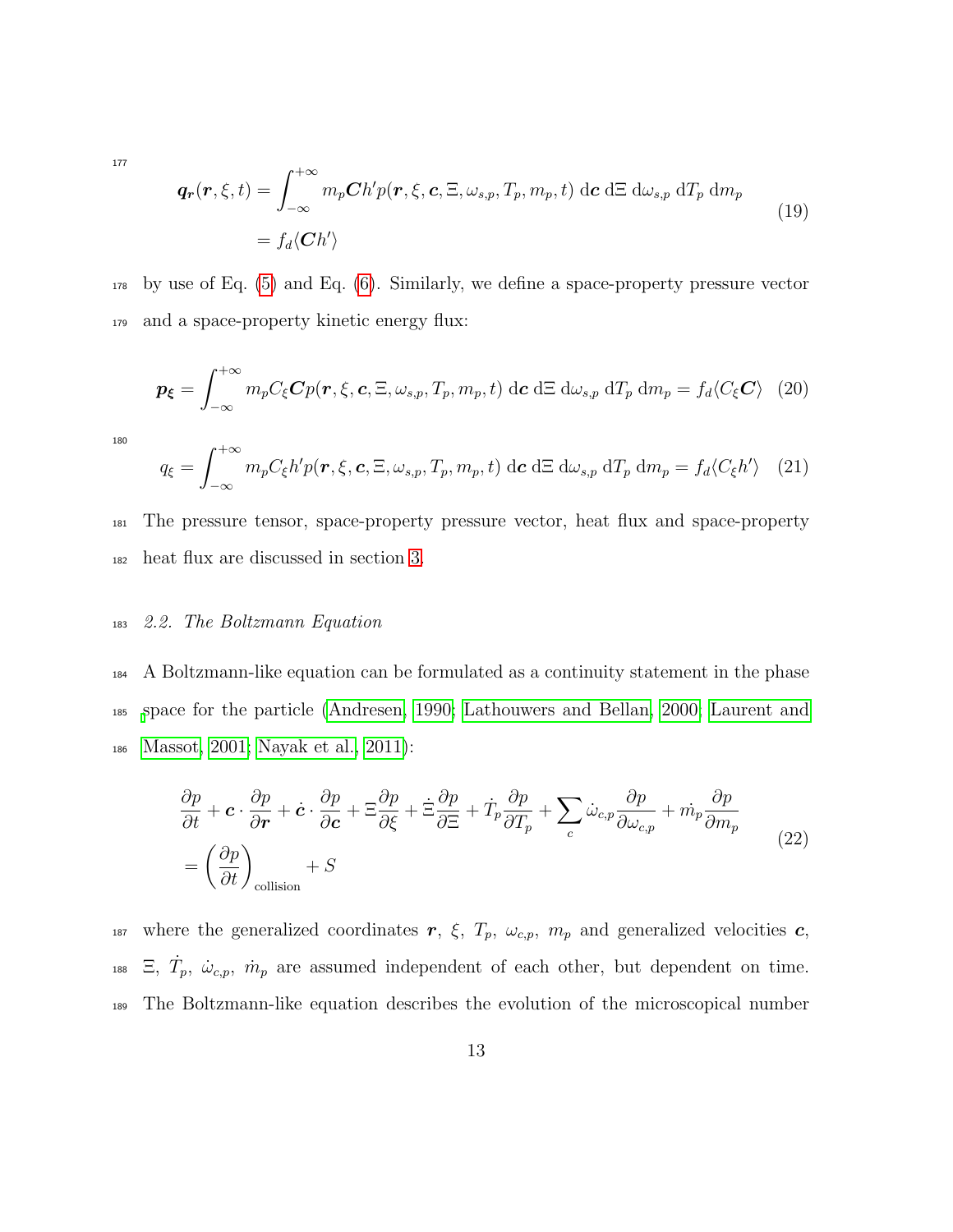$190$  density p in the phase space. We denote it Boltzmann-like to distinguish it from the <sup>191</sup> conventional Boltzmann equation formulated in the space  $[r, c]$  (see e.g. [Jakobsen](#page-46-0) <sup>192</sup> [\(2014\)](#page-46-0)). The terms on the right hand side  $\left(\frac{\partial p}{\partial t}\right)_{\text{collision}}$  and S are source terms for <sup>193</sup> events due to collisions and for events not related to collisions respectively.

 Solving Eq. [\(22\)](#page-12-0) for all bubbles in a reactor is not (yet) computationally feasible for industrial applications. Instead, we can form a generalized moment equation by 196 multiplying with a microscopical quantity  $\psi_p$  and integrate over the velocity space  $\lbrack c, \Xi \rbrack$ , temperature and weight fractions [\(Andresen, 1990;](#page-45-1) [Lathouwers and Bellan,](#page-47-2) [2000\)](#page-47-2). By inserting for different quantities for  $\psi_p$ , we can obtain equations of change for the dispersed phase properties such as mass density, weight fractions, momentum and enthalpy/temperature.

 [A](#page-45-1)s our derivation of the moment equation differs slightly from the literature [\(An-](#page-45-1) [dresen, 1990;](#page-45-1) [Lathouwers and Bellan, 2000;](#page-47-2) [Nayak et al., 2011\)](#page-48-1) it is written out in [Appendix A.](#page-58-0) The result is Eq. [\(23\)](#page-13-0) which is a moment equation for the general-204 ized quantity  $\psi_p$ :

<span id="page-13-0"></span>
$$
\frac{\partial}{\partial t}(f_d \langle \psi_p \rangle) + \frac{\partial}{\partial r} \cdot (f_d \langle \psi_p c \rangle) + \frac{\partial}{\partial \xi}(f_d \langle \Xi \psi_p \rangle) = \nf_d \left[ \langle \frac{\partial \psi_p}{\partial t} \rangle + \langle c \cdot \frac{\partial \psi_p}{\partial r} \rangle + \langle \dot{c} \cdot \frac{\partial \psi_p}{\partial c} \rangle + \langle \Xi \frac{\partial \psi_p}{\partial \xi} \rangle + \langle \dot{\Xi} \frac{\partial \psi_p}{\partial \Xi} \rangle \right] \n+ f_d \left[ \langle \dot{T}_p \frac{\partial \psi_p}{\partial T_p} \rangle + \sum_c \langle \dot{\omega}_{c,p} \frac{\partial \psi_p}{\partial \omega_{c,p}} \rangle + \langle \dot{m}_p \left( \frac{\partial \psi_p}{\partial m_p} + \frac{1}{m_p} \right) \rangle \right] \n+ \langle S_{\psi_p} \rangle
$$
\n(23)

205 where  $\langle \rangle$  denotes a mass average (Eq. [\(7\)](#page-9-0)). Eq. [\(23\)](#page-13-0) differs from [Andresen \(1990\)](#page-45-1)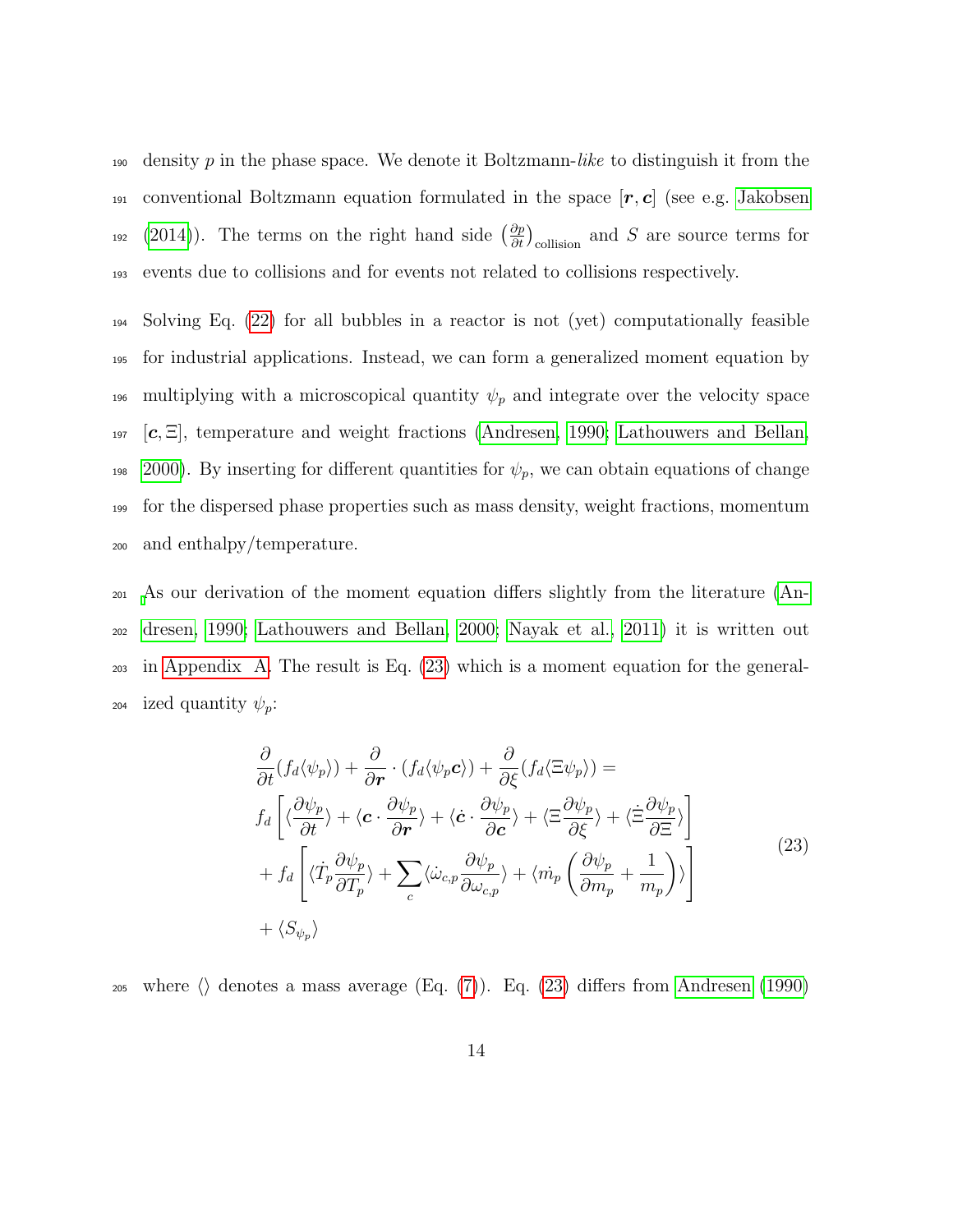<sup>206</sup> and [Lathouwers and Bellan \(2000\)](#page-47-2) with its convective term in the particle size  $\xi$  on <sup>207</sup> the left hand side and two particle size related terms on the right hand side. It differs <sup>208</sup> from the work of [Nayak et al. \(2011\)](#page-48-1) by including temperature and weight fraction. 209 The source term  $\langle S_{\psi_p} \rangle$  is a combined source term consisting of both source terms <sup>210</sup> due to particle collisions and source terms not related to particle collisions.

<sup>211</sup> [S](#page-47-2)lightly different interpretations of  $\psi_p$  are found in the literature. [Lathouwers and](#page-47-2) 212 [Bellan \(2000\)](#page-47-2) defined  $\psi_p$  as a particle property which was independent of time. [Pa](#page-49-3)<sup>213</sup> [truno \(2010\)](#page-49-3) inserted for  $\psi_p = \rho_G V(\xi)$  where the density was assumed constant. [An](#page-45-1)<sup>214</sup> [dresen \(1990\)](#page-45-1) defined  $\psi_p$  as a generic weighting function  $g = g(\mathbf{r}, s, \mathbf{c}, T_p, t)$  where s 215 is size. In this study  $\psi_p$  denotes a microscopic quantity, i.e. a property at the particle <sup>216</sup> level, which is assumed independent of time. The first term on the right hand side  $_{217}$  in Eq. [\(23\)](#page-13-0) then disappears.

## <sup>218</sup> 2.3. Derivation of the equations of change

 The equations of change for species mass, total mass, momentum and enthalpy/tem- perature can be derived from Eq. [\(23\)](#page-13-0) by inserting for the appropriate microscopic quantities. The derivation similar to the work by [Lathouwers and Bellan \(2000\)](#page-47-2) for solid particles, but extended to include particle size to describe bubbly flow. The derivation is outlined in [Appendix B.](#page-63-0) The equation of change for total mass is given <sup>224</sup> as:

<span id="page-14-0"></span>
$$
\frac{\partial f_d}{\partial t} + \frac{\partial}{\partial \mathbf{r}} \cdot (f_d \mathbf{v_r}) + \frac{\partial}{\partial \xi} (f_d v_\xi) = f_d \langle \frac{\mathrm{d} m_p}{\mathrm{d} t} \left( \frac{1}{m_p} \right) \rangle + \langle S_1 \rangle \tag{24}
$$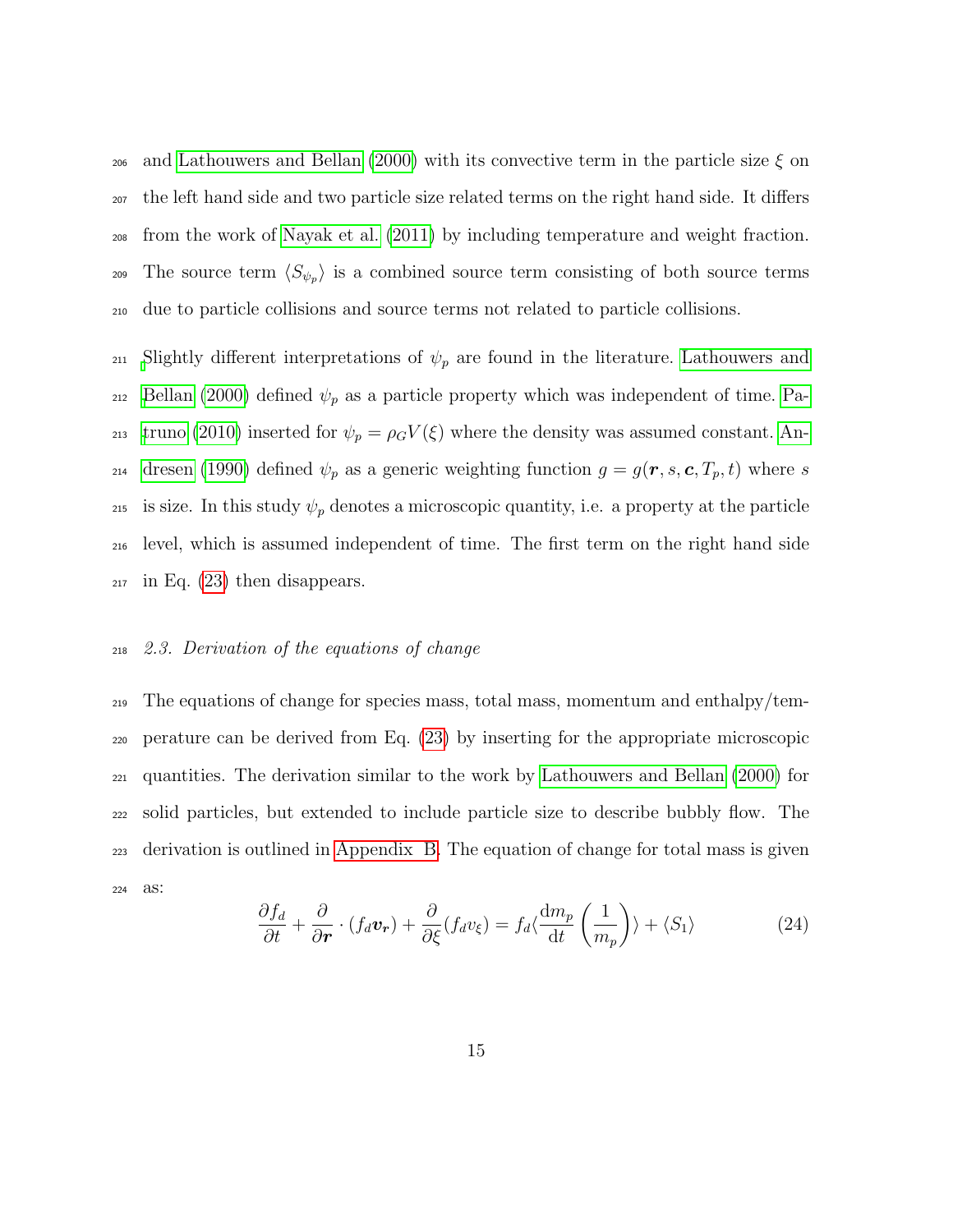<span id="page-15-0"></span><sup>225</sup> The equation of change for species mass is given as:

$$
\frac{\partial (f_d \omega_s)}{\partial t} + \frac{\partial}{\partial r} \cdot (f_d \mathbf{v}_r \omega_s) + \frac{\partial}{\partial \xi} (f_d v_\xi \omega_s)
$$
\n
$$
= -\frac{\partial}{\partial r} \cdot (f_d \langle \mathbf{C} \omega_s' \rangle) - \frac{\partial}{\partial \xi} (f_d \langle C_\xi \omega_s' \rangle) + f_d \langle \frac{1}{m_p} \frac{dm_{s,p}}{dt} \rangle + \langle S_{\omega_{s,p}} \rangle \tag{25}
$$

<span id="page-15-1"></span><sup>226</sup> The equation of change for momentum is given as:

$$
\frac{\partial (f_d \mathbf{v_r})}{\partial t} + \frac{\partial}{\partial \mathbf{r}} \cdot (f_d \mathbf{v_r} \mathbf{v_r}) + \frac{\partial}{\partial \xi} (f_d v_{\xi} \mathbf{v_r})
$$
\n
$$
= -\frac{\partial}{\partial \mathbf{r}} \mathbf{P_r} - \frac{\partial}{\partial \xi} \mathbf{p_{\xi}} + f_d \mathbf{F_r} + f_d \langle \frac{\mathrm{d}m_p}{\mathrm{d}t} \frac{\mathbf{c}}{m_p} \rangle + \langle S_c \rangle \tag{26}
$$

<sup>227</sup> Finally, the equation of change for enthalpy in terms of temperature is given as:

<span id="page-15-2"></span>
$$
f_d C_p \frac{\partial T}{\partial t} + f_d C_p \mathbf{v}_r \frac{\partial T}{\partial r} + f_d C_p \mathbf{v}_\xi \frac{\partial T}{\partial \xi} = -\frac{\partial}{\partial r} \cdot \mathbf{q}_r - \frac{\partial}{\partial \xi} q_\xi - \sum_s \left(\frac{\partial h}{\partial \omega_s}\right)_{T,p} \frac{D_a \omega_s}{D_a t}
$$

$$
- f_d \langle \frac{Q_{cd,p}}{m_p} \rangle - f_d \langle \frac{1}{m_p} \sum_s \frac{dm_{p,s}}{dt} (h_v - h_{p,s}) \rangle + f_d \langle \frac{dm_p}{dt} \frac{h_p}{m_p} \rangle - f_d h \langle \frac{dm_p}{dt} \frac{1}{m_p} \rangle \tag{27}
$$

$$
+ \langle S_{h_p} \rangle - h \langle S_1 \rangle
$$

 The equations of change contain a transient term and two convective terms; one due to convective transport in spatial space and one due to convection in property (size) space. On the right hand side the equations (except Eq. [\(24\)](#page-14-0)) contain dis- persion terms for spatial and property space, interphase exchange terms and source terms. A further discussion of the terms along with suggested closures is given in Section [3.](#page-17-0)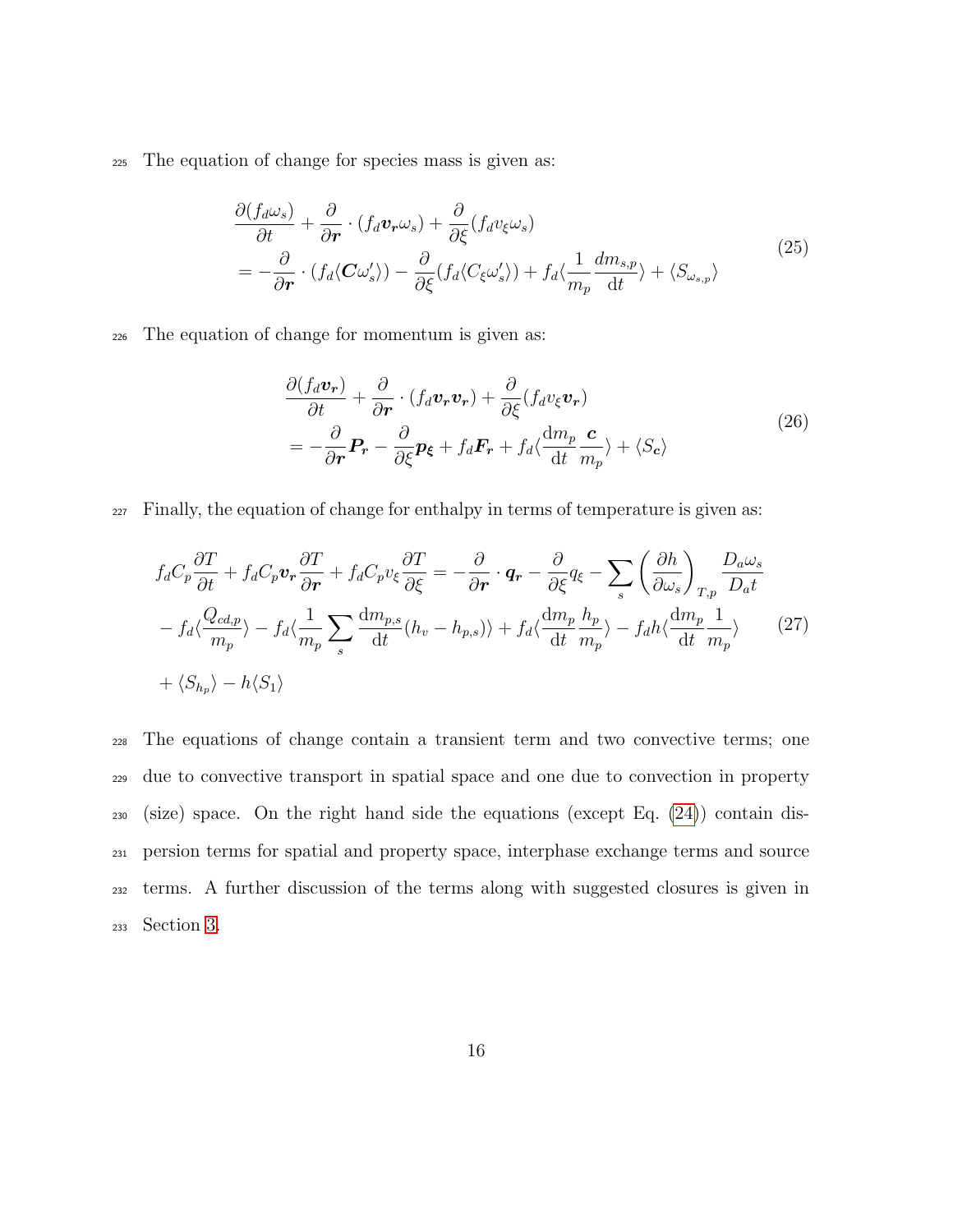#### <span id="page-16-0"></span>2.4. Comparison with existing models

235 The equations for total mass, species mass, momentum and enthalpy  $(Eq.s (24), (25), (26)$  $(Eq.s (24), (25), (26)$  $(Eq.s (24), (25), (26)$  $(Eq.s (24), (25), (26)$  $(Eq.s (24), (25), (26)$  $(Eq.s (24), (25), (26)$  and [\(27\)](#page-15-2)) are similar to those by [Lathouwers and Bellan \(2001\)](#page-47-3) except the terms that account for the bubble size. The equations of change for mass and momentum (Eq. [\(24\)](#page-14-0) and [\(26\)](#page-15-1)) are identical to previous work by [Nayak et al. \(2011\)](#page-48-1) except the interfacial mass transfer term.

 Eq. [\(24\)](#page-14-0) and Eq. [\(26\)](#page-15-1) differ from the inhomogeneous MUSIG model [\(Krepper et al.,](#page-46-2) [2008\)](#page-46-2) on several points. Firstly the proposed model in this work requires one continu-<sup>242</sup> ity equation (which is the PBE; Eq.  $(24)$ ) to describe the evolution of the mass density  $_{243}$  of particles. In the MUSIG models one PBE for each particle size group i is required. Similarly, in the proposed model in this work one momentum equation is sufficient to describe the dispersed phase velocity field for the entire bubble population. In contrast, the inhomogeneous MUSIG model has one momentum equation and one  $_{247}$  continuity equation for each velocity group j. Finally, temperature and species mass equations for the inhomogeneous MUSIG model are not found in the literature as only isothermal, non-reactive flow studies have been reported so far.

 The bubble size distribution, gas composition, gas temperature and the bubble ve- locity in the heterogeneous flow regime may be more accurately represented by a continuous function of bubble size than by a set of discrete size sections. If the number of size and velocity sections in the MUSIG model were increased sufficiently to approximate continuous functions, the computational time for the MUSIG mod-els would increase accordingly. This must be taken into account when comparing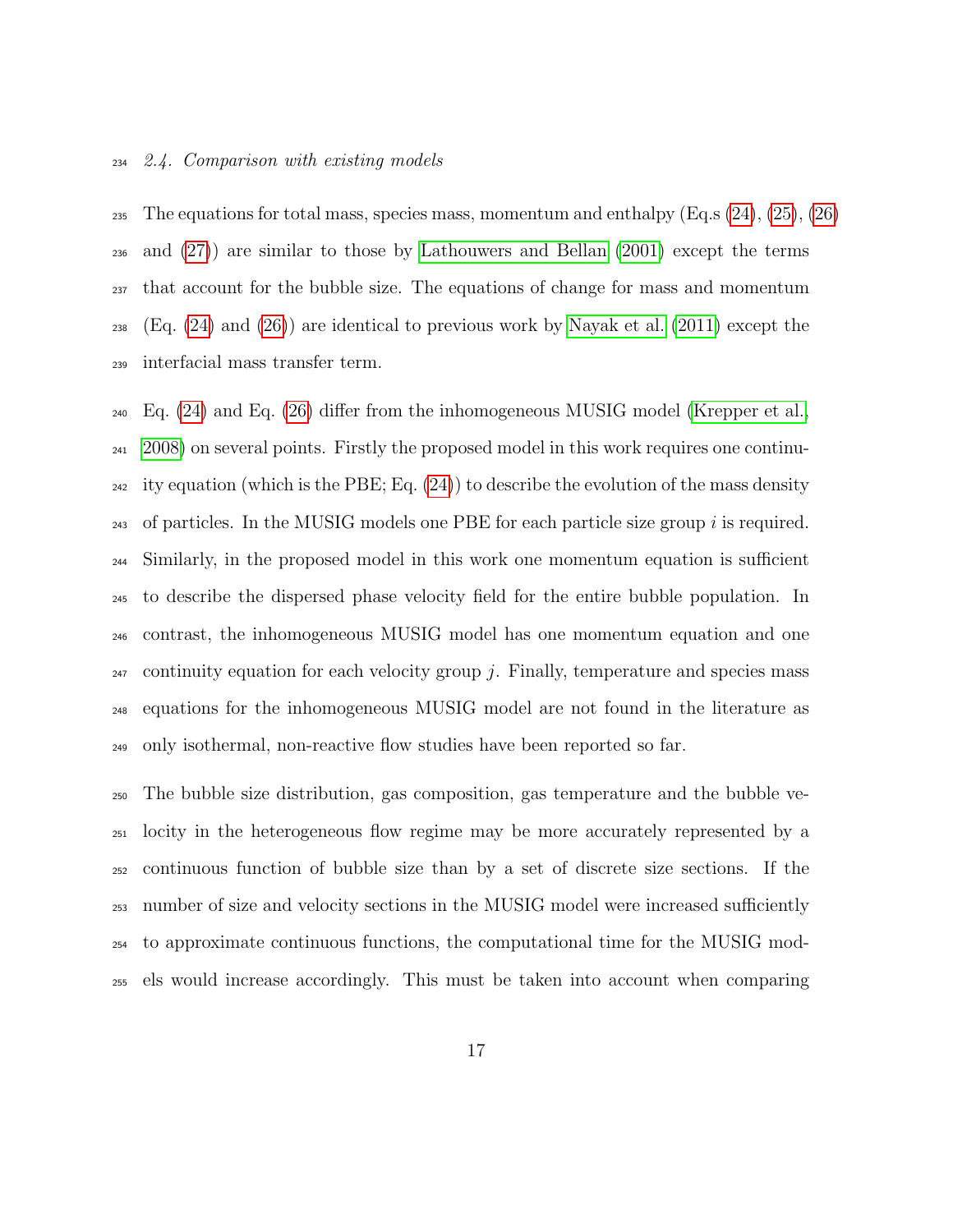computational time of the proposed model to the MUSIG models.

#### 2.5. Continuous phase equations

 The dispersed phase equations were given in the previous section. To arrive at a multifluid-PBE model equations for the continuous phase, in this case the liquid phase, are also required. These can be found e.g. in [Jakobsen \(2014\)](#page-46-0) in the form of local instantaneous equations of change for total mass, species mass, momentum and enthalpy (temperature).

## <span id="page-17-0"></span>3. Closures

 To solve the multifluid-PBE model suitable closures must be derived for the disper- sion terms, exchange terms, source terms and the growth velocity. These will be discussed in the sequel.

## 3.1. Diffusive terms

 Diffusive terms arise from the average of fluctuation products derived in Eq.s [\(B.5\)](#page-64-0),  $_{269}$  [\(B.6\)](#page-64-1), [\(B.13\)](#page-66-0), [\(B.14\)](#page-66-1), [\(B.19\)](#page-68-0) and [\(B.20\)](#page-68-1). They are in the following referred to as dispersion terms (equation of change for weight fractions), stress tensor (equation of change for momentum) and heat conduction terms (equation of change for temper-ature).

 $_{273}$  In the proposed model the diffusive terms do not appear in the PBE (Eq. [\(24\)](#page-14-0)). In the [l](#page-50-4)iterature the inclusion of diffusive terms in the PBE has been discussed by [Sporleder](#page-50-4)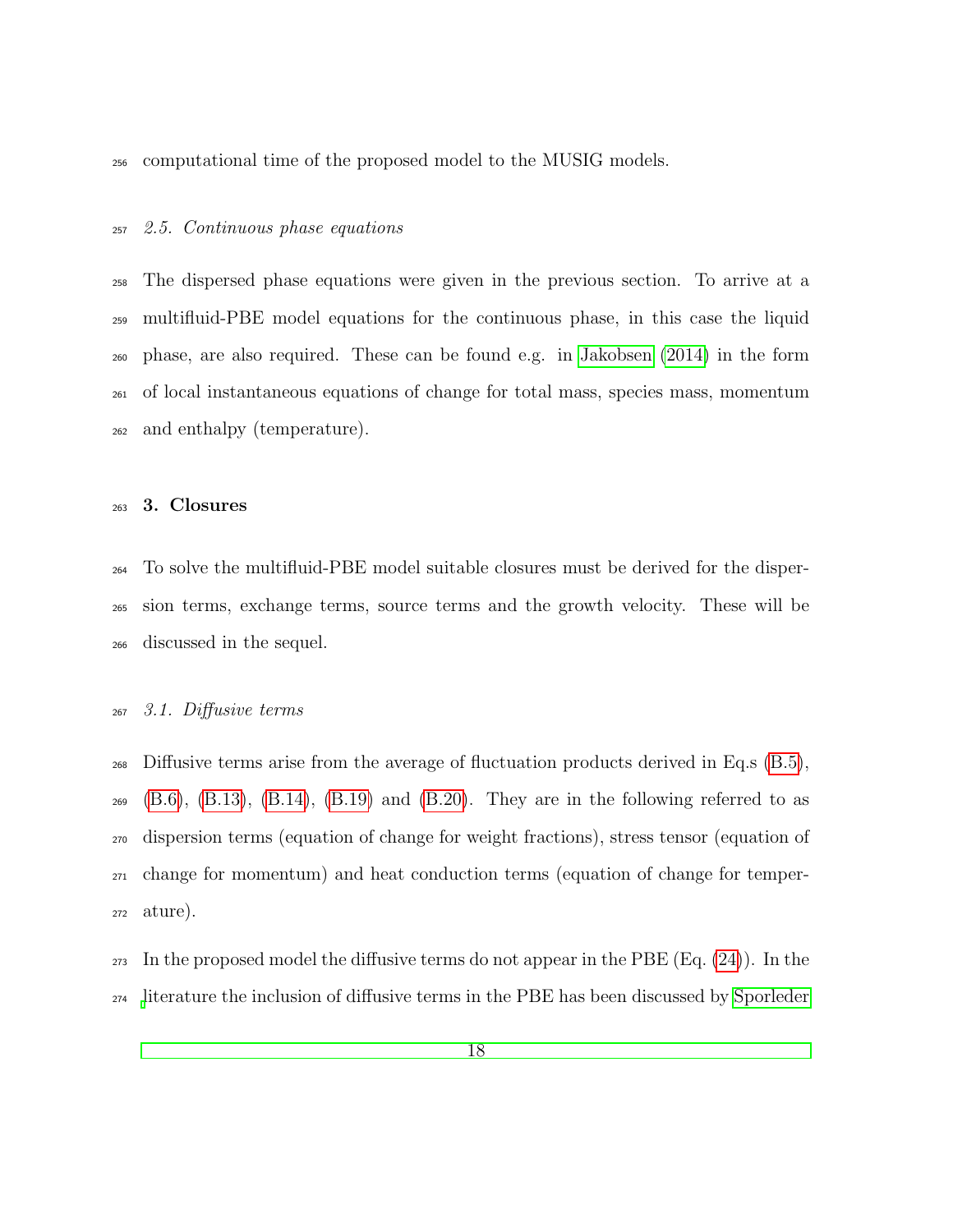[et al. \(2012\)](#page-50-4). They found no physical diffusive mechanisms for laminar flow, but for turbulent flow they occurred if Reynolds averaging of the equation was applied. Some models added diffusive terms to the PBE to account for an observed phenomenon, for example [Randolph and Larson \(1988\)](#page-49-1) who accounted for the random fluctuation <sup>279</sup> in growth rate and axial flow by adding the terms  $\frac{\partial}{\partial \xi} \left( D_{\xi} \frac{\partial f}{\partial \xi} \right)$  and  $\nabla_r \cdot ( \mathbf{D}_r \nabla_r f)$  to account for diffusivity in the property and spatial space, respectively.

## 3.1.1. Dispersion terms

 In the current modeling framework the dispersion terms in physical space occur as the average of the product of the peculiar velocity and the fluctuations in the weight <sup>284</sup> fraction. The peculiar velocity  $C$  describes the fluctuating bubble velocity and is [n](#page-46-5)ot the peculiar species velocity, as its parallel  $C_s$  in kinetic gas theory [\(Hirschfelder](#page-46-5) [et al., 1954;](#page-46-5) [Solsvik and Jakobsen, 2016\)](#page-50-0). The fluctuation term  $\frac{\partial}{\partial r} \cdot (f_d\langle C\omega'_s\rangle)$  may be interpreted as a bubble dispersion term due to fluctuations in bubble velocity and <sup>288</sup> written as a mass flux [Chao \(2012\)](#page-45-0); [Lindborg \(2008\)](#page-47-5):  $f_d\langle C\omega'_s\rangle = \dot{\mathbf{j}}_{r,s}$ . This flux may be parameterized by a Fickian closure.

290 The dispersion term in the property space  $\frac{\partial}{\partial \xi}(f_d\langle C_\xi\omega'_s\rangle)$  can be interpreted as the fluctuations in growth velocity due to fluctuations in the composition.

## 3.1.2. The bubble pressure tensor and the bubble space-property pressure vector

 In KTGF the pressure tensor is a well-known quantity. It can be modeled as a linear sum of e.g. kinetic, collisional and frictional contributions (e.g. [Lindborg](#page-47-5)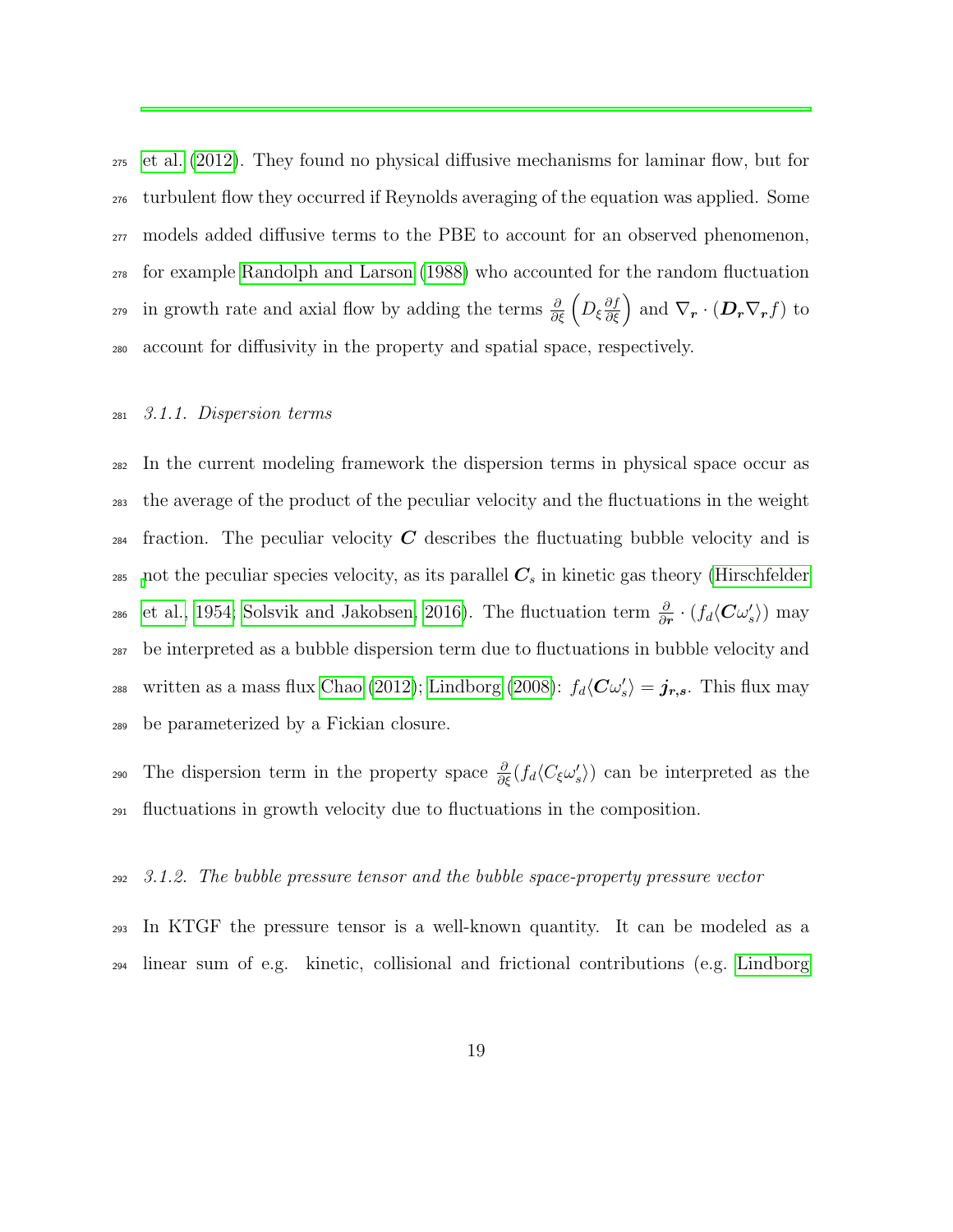$295 \quad (2008)$  $295 \quad (2008)$ :

$$
P = P^k + P^c + P^f \tag{28}
$$

 In disperse bubbly flows the bubble pressure tensor is commonly neglected. However, analogous to KTGF it can be modeled as a linear sum of kinetic, collisional and [h](#page-45-2)ydrodynamic contributions [\(Spelt and Sangani, 1998\)](#page-50-5). In addition, [Biesheuvel and](#page-45-2) [van Wijngaarden \(1984\)](#page-45-2) considered a contribution due to the change in volume of the bubbles due to mass transfer. This gives for the bubble pressure tensor:

<span id="page-19-0"></span>
$$
\boldsymbol{P}_b = \boldsymbol{P}_b^k + \boldsymbol{P}_b^c + \boldsymbol{P}_b^h + \boldsymbol{P}_b^m \tag{29}
$$

 Only the kinetic contribution appears in the presented derivation of Eq. [\(26\)](#page-15-1). The collisional contribution is neglected here as we assume elastic collisions. The hydro- dynamic contribution is also neglected. The mass transfer contribution is discussed <sup>304</sup> below.

 The kinetic contributions are analogous in granular and bubbly flow. Both are de- rived from the average of the product of the fluctuating peculiar velocities, as shown for disperse bubbly flows in Eq. [\(18\)](#page-11-0). The physical interpretation of the kinetic con- tribution is a momentum production by the fluctuating motion of the bubbles. The kinetic pressure tensor (and the other tensors in Eq. [\(29\)](#page-19-0)) can be decomposed into a pressure and a deviatoric stress:

$$
P_b^k = p_b^k \mathbf{I} + \boldsymbol{\sigma} \tag{30}
$$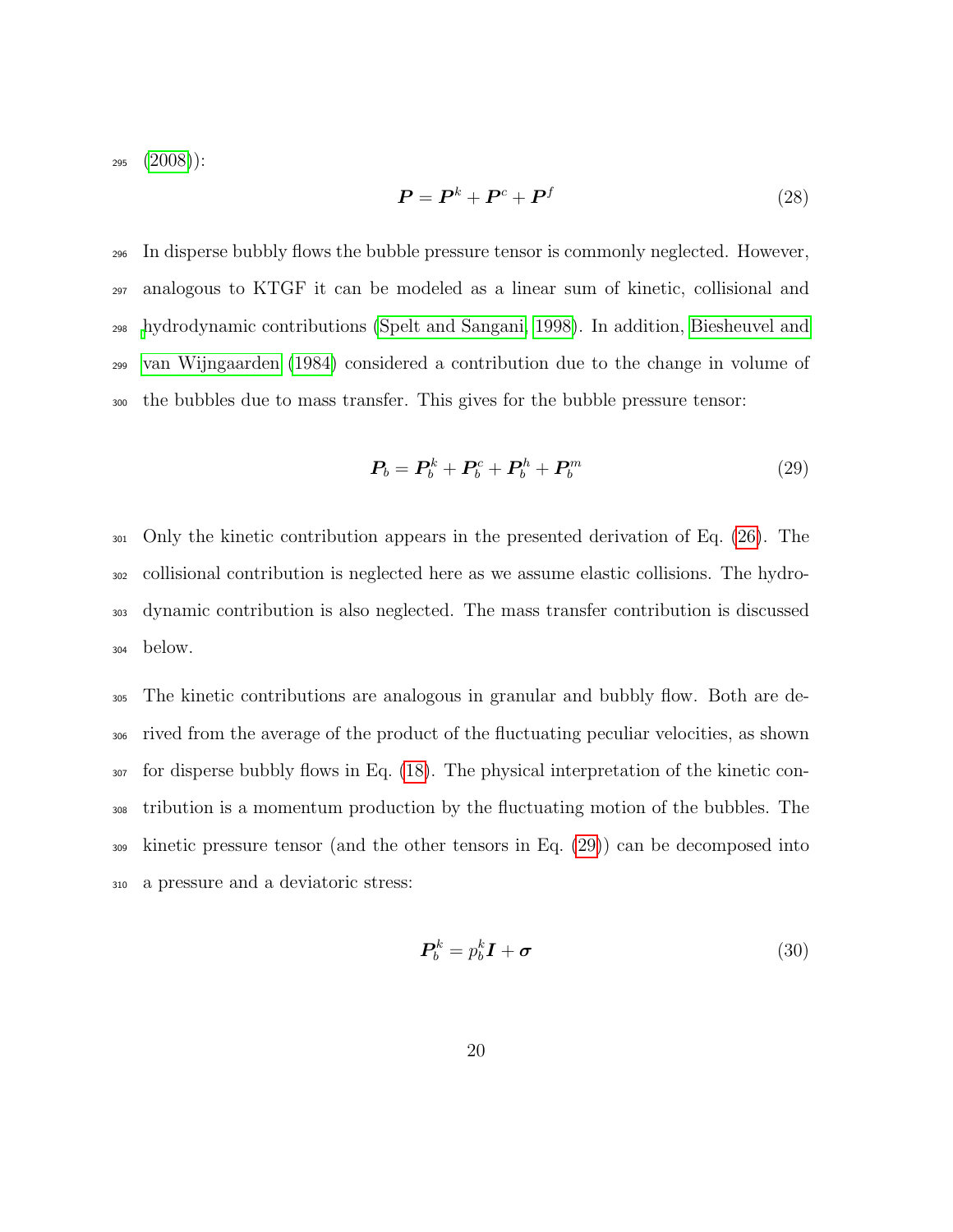311 where  $p_b^k$  is the bubble pressure and  $\sigma$  is a deviatoric stress term.

 Several parameterizations are found for the bubble pressure [\(Monahan, 2007\)](#page-48-2); as a linear combination of the kinetic, collisional and hydrodynamic effects analogous to KTGF (e.g [Spelt and Sangani \(1998\)](#page-50-5)), postulated models [\(Biesheuvel and Gorissen,](#page-45-3) [1990;](#page-45-3) [Sankaranarayanan and Sundaresan, 2002\)](#page-49-6) or models based on ensemble aver- aging [\(Biesheuvel and van Wijngaarden, 1984\)](#page-45-2). It should be noted that none of these [a](#page-45-2)re functions of bubble size, but the parameterization by [Biesheuvel and van Wijn-](#page-45-2) [gaarden \(1984\)](#page-45-2) does include mass transfer. [Monahan \(2007\)](#page-48-2) applied the bubble pres- [s](#page-49-6)ure model by [Biesheuvel and Gorissen \(1990\)](#page-45-3), similar to that of [Sankaranarayanan](#page-49-6) [and Sundaresan \(2002\)](#page-49-6):

$$
p_g = \rho_L C_B \rho \alpha_g (v_G - v_L)^2 H(\alpha) \tag{31}
$$

321 where  $C_{BP}$  is a proportionality constant and  $H(\alpha)$  [\(Batchelor, 1988\)](#page-45-4) is a dimension- less function which adjusts the magnitude of the value of the velocity fluctuation  $(v_G - v_L)^2$ . In the limiting cases of zero gas fraction  $\alpha = 0$  and the case for which the 324 particles are packed closely as dense as possible  $\alpha = \alpha_{dp}$  the particles are isolated or locked, respectively, and  $H(\alpha)$  is zero.

 The collisional contribution in Eq. [\(29\)](#page-19-0) contributes to a spatial spreading out of the particles. This is a similar mathematical effect as of that described by the turbulent dispersion force in poly-disperse flows, which contributes to the spreading of the bubbles out from the pipe center [\(Lucas et al., 2007\)](#page-47-6) and has been parameterized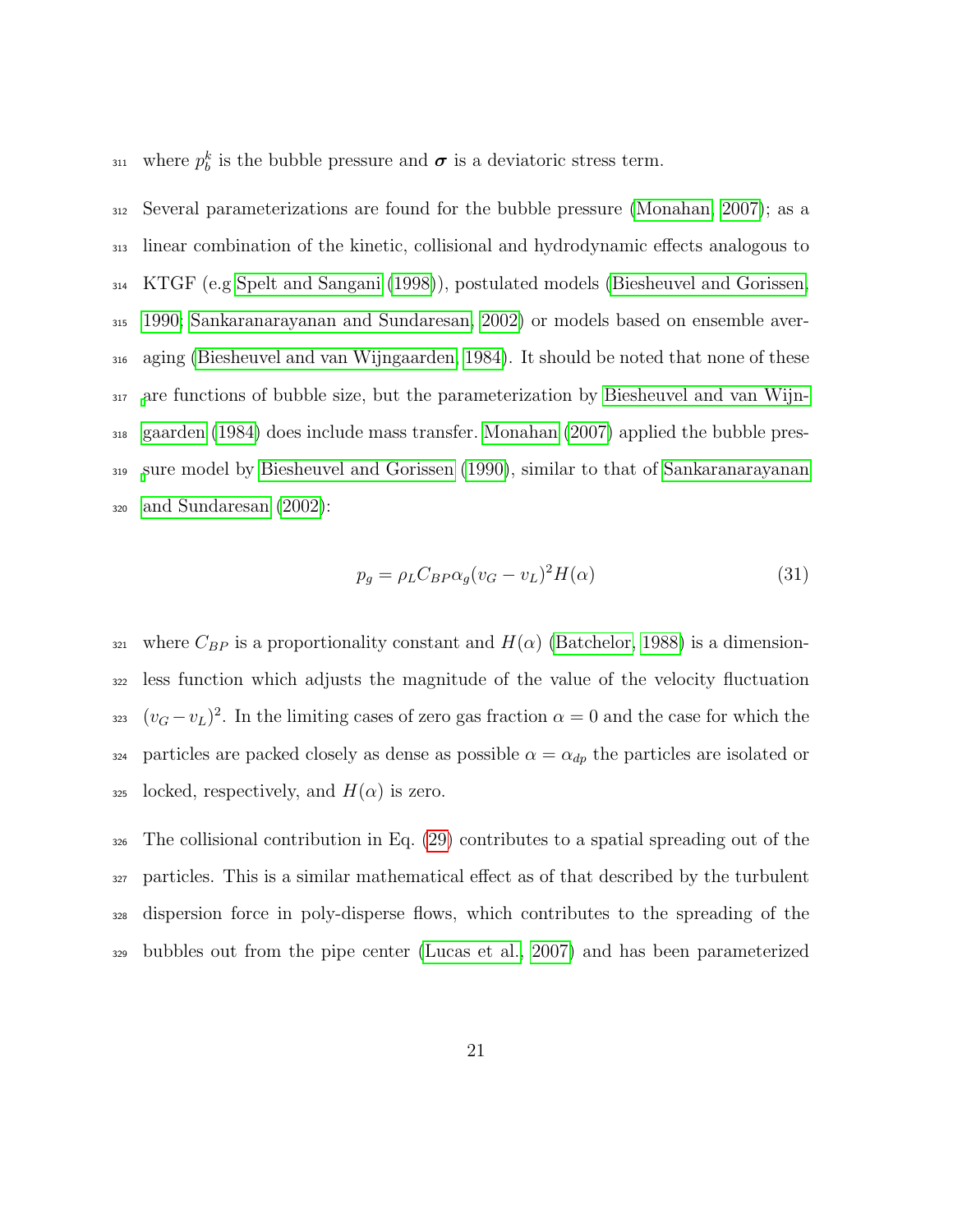<sup>330</sup> as:

$$
\mathbf{f}_{TD} = \frac{3C_D v_{t,l}}{4\xi Pr} \rho_L (\mathbf{v}_G - \mathbf{v}_L) \nabla \alpha \tag{32}
$$

 The physical phenomena represented by the collisional contribution to the parti- cle pressure are considered more realistic than the turbulent dispersion force since the latter appears as a turbulent flux parameterization using a particular ensemble averaging procedure.

335 The deviatoric stress term  $\sigma$  may be parameterized as a viscous stress using Newton's <sup>336</sup> viscous stress tensor:

$$
\boldsymbol{\sigma} = -\mu \left[ \nabla \boldsymbol{v} + (\nabla \boldsymbol{v})^T \right] + \left( \frac{2}{3} \mu - \mu_B \right) (\nabla \cdot \boldsymbol{v}) \boldsymbol{e}
$$
 (33)

337 where  $\mu$  is the granular or bubble viscosity and  $\mu_B$  is the bulk viscosity. In practical  $338$  terms  $\sigma$  is a velocity-smoothing term on the bubble scale.

339 The bubble space-property pressure vector  $p_{\xi}$  may be interpreted as the stress pro-<sup>340</sup> duced due to the diameter (volume) change of the bubbles. It may be decomposed <sup>341</sup> in the same way as the spatial pressure:

$$
\boldsymbol{p}_{\xi} = p_{g,\xi} \boldsymbol{e} + \boldsymbol{\sigma}_{\xi} \tag{34}
$$

342 where **e** is the unit vector and  $\sigma_{\xi}$  is a vector.  $p_{g,\xi}$  is the contribution by bubble growth 343 to the pressure and  $\sigma_{\xi}$  is the bubble growth contribution to stress.  $p_{g,\xi}$  resembles the <sup>344</sup> [v](#page-45-2)olume change contribution to the bubble pressure in the interpretation by [Biesheuvel](#page-45-2) <sup>345</sup> [and van Wijngaarden \(1984\)](#page-45-2).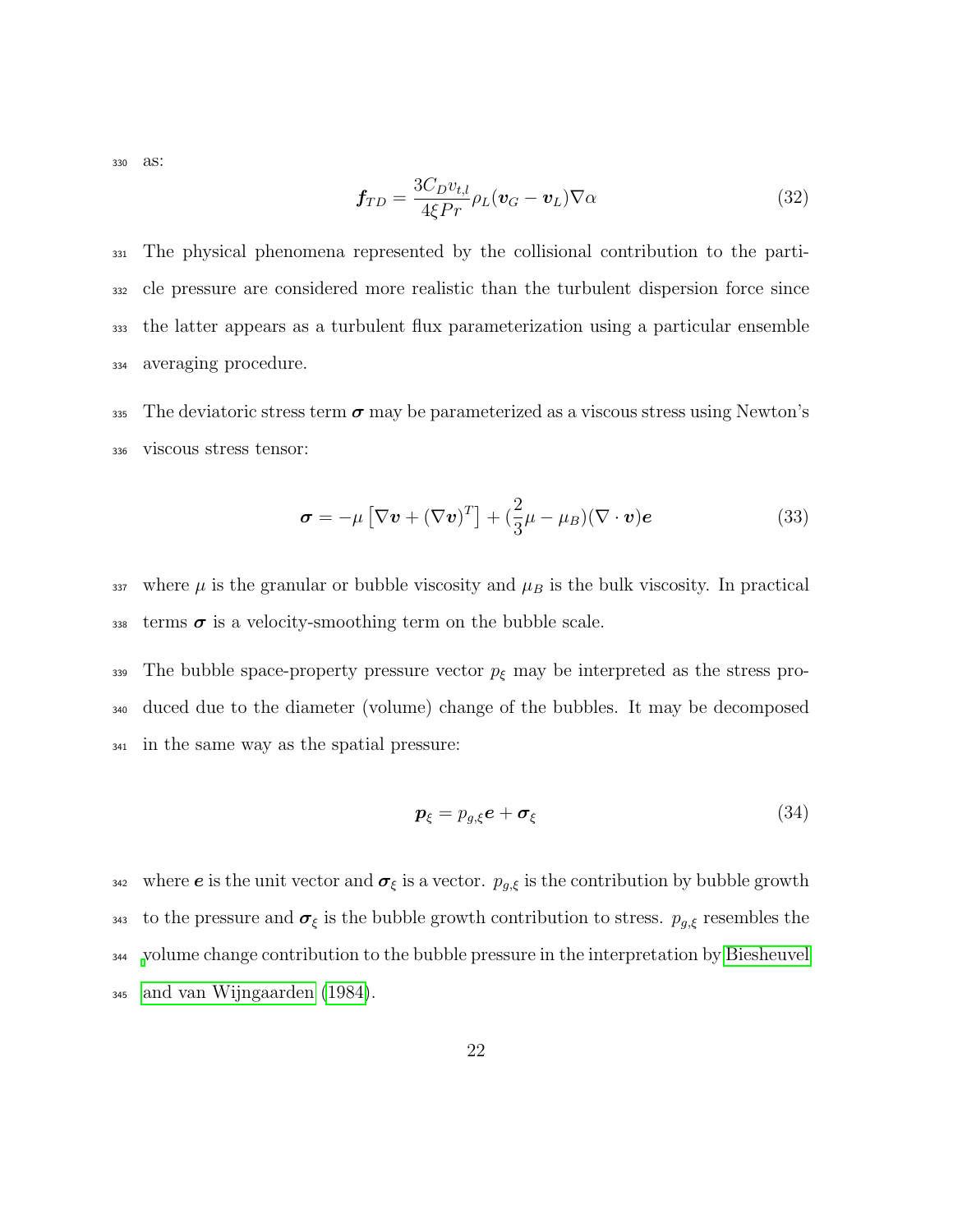## 3.1.3. The heat flux in physical and property space

 The average of the product of the peculiar velocity and enthalpy fluctuations in  $_{348}$  physical space is interpreted as the heat flux  $q_r$ . This covariance terms may be parameterized by a conduction flux similar to Fourier's law [\(Chao, 2012;](#page-45-0) [Lindborg,](#page-47-5) [2008\)](#page-47-5):

$$
f_d\langle Ch'\rangle = -k\nabla T\tag{35}
$$

351 The space-property heat flux  $q_{\xi}$  is interpreted as the heat generated by the covariance between the particular velocity and the fluctuation in the growth velocity for the bubbles. No parameterizations of this term are known to the authors.

 The discussion above considers molecular temperature. A related temperature is the particle temperature, in KTGF well known as granular temperature. An analogous temperature for the bubble phase is called the bubble phase temperature, discussed along with its suggested equation of change in [Spelt and Sangani \(1998\)](#page-50-5), but not further discussed here.

#### 3.2. Growth velocity

360 The average growth velocity  $v_{\xi}$  describes the average time rate of change for the 361 bubble diameter. It is an average for all bubbles at location r and of size  $\xi$  at time t. This means that all bubbles at the same location, size and time will have equal growth rates. [Morel \(2015\)](#page-48-3) used the material derivative in the physical space to express the growth rate of a bubble. He utilized an expression for the growth rate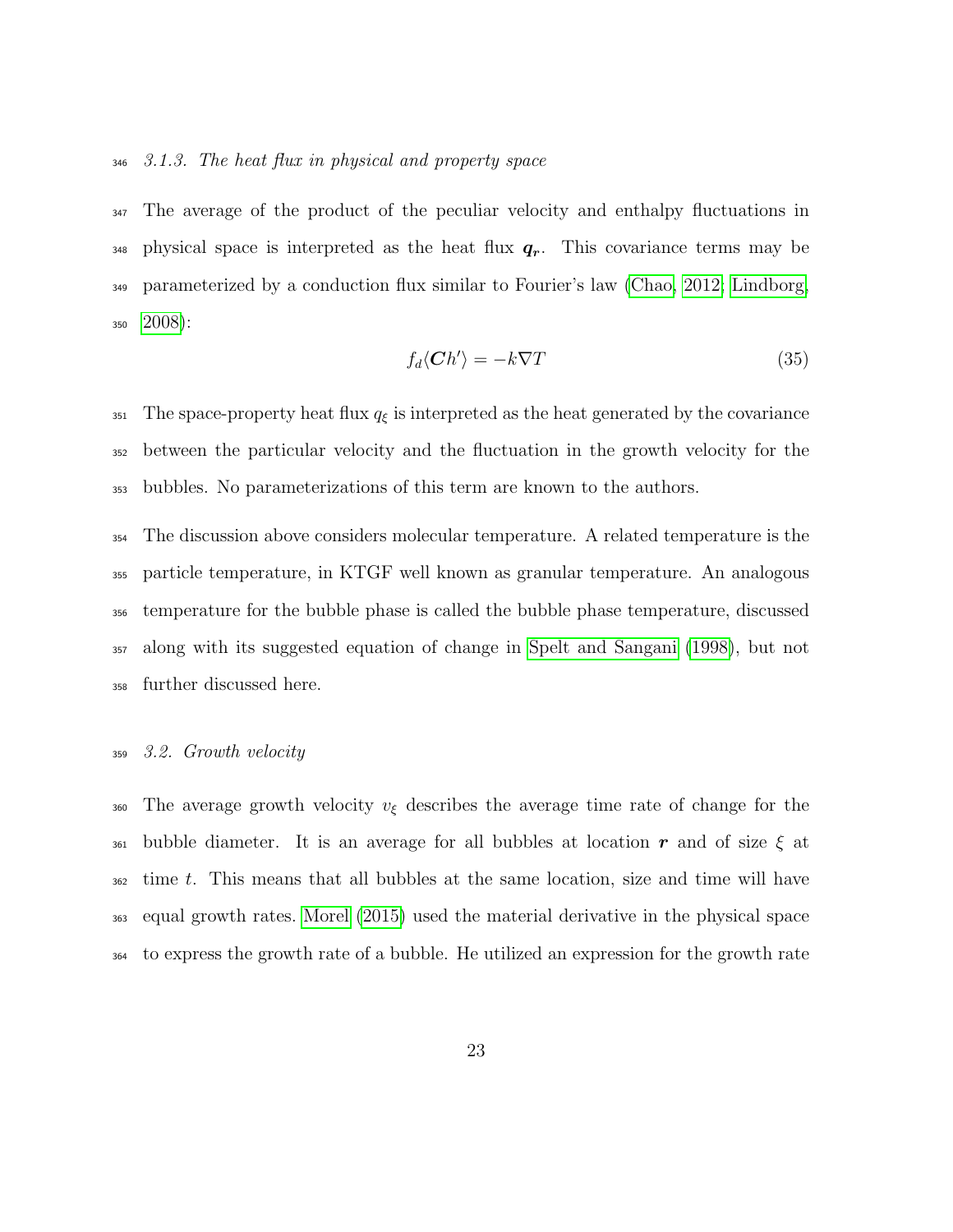<sup>365</sup> based on a mass balance for a single bubble:

$$
\frac{\text{D}m}{\text{D}t} = \frac{\text{D}\rho_G V}{\text{D}t} = \rho_G \frac{\text{D}V}{\text{D}t} + V \frac{\text{D}\rho_G}{\text{D}t} = -\gamma_p \rightarrow \frac{\text{D}V}{\text{D}t} = -\frac{V}{\rho_G} \frac{\text{D}\rho_G}{\text{D}t} - \frac{\gamma_p}{\rho_G} \tag{36}
$$

In terms of diameter,  $\frac{DV}{Dt} = \frac{\pi}{2}$  $\frac{\pi}{2} \xi^2 \frac{D\xi}{Dt}$ 366 In terms of diameter,  $\frac{DV}{Dt} = \frac{\pi}{2} \xi^2 \frac{D\xi}{Dt}$ :

$$
\frac{\mathcal{D}\xi}{\mathcal{D}t} = -\frac{\xi}{3\rho_G} \frac{\mathcal{D}\rho_G}{\mathcal{D}t} - \frac{\gamma_p}{\frac{\pi}{2}\xi^2\rho_G} = -\frac{\xi}{3\rho_G} \left[ \frac{\partial\rho_G}{\partial t} + \boldsymbol{v_r} \cdot \nabla_r \rho_G \right] - \frac{\gamma_p}{\frac{\pi}{2}\xi^2\rho_G} \equiv v_\xi \qquad (37)
$$

<sup>367</sup> [A](#page-48-5) similar expression is applied in the work of [Millies and Mewes \(1996\)](#page-48-4), [Mewes and](#page-48-5) <sup>368</sup> [Wiemann \(2007\)](#page-48-5) and [Buffo et al. \(2013\)](#page-45-5).

<sup>369</sup> In the current model the interfacial mass transfer flux is included in a separate mass <sup>370</sup> transfer source term (Section [3.3.1\)](#page-24-0). The growth term thus contains only the gas <sup>371</sup> expansion term due to external pressure changes.

 The separate source term for mass transfer appears directly in the equation through [t](#page-49-1)he averaging procedure using a mass density function. In the book of [Randolph and](#page-49-1) [Larson \(1988\)](#page-49-1) a similar term is included in the PBE for employing a mass density function for the population of crystals (but not in their PBE for number density functions).

 The phenomena contributing to the growth velocity are temperature change, pressure change and change in number of moles of gas in the bubble. Formulating a PBE for the number density function it is common practice to include the mass transfer flux through the growth term. The current model actually allows for the mass transfer flux to be included in both terms which is not considered a consistent approach.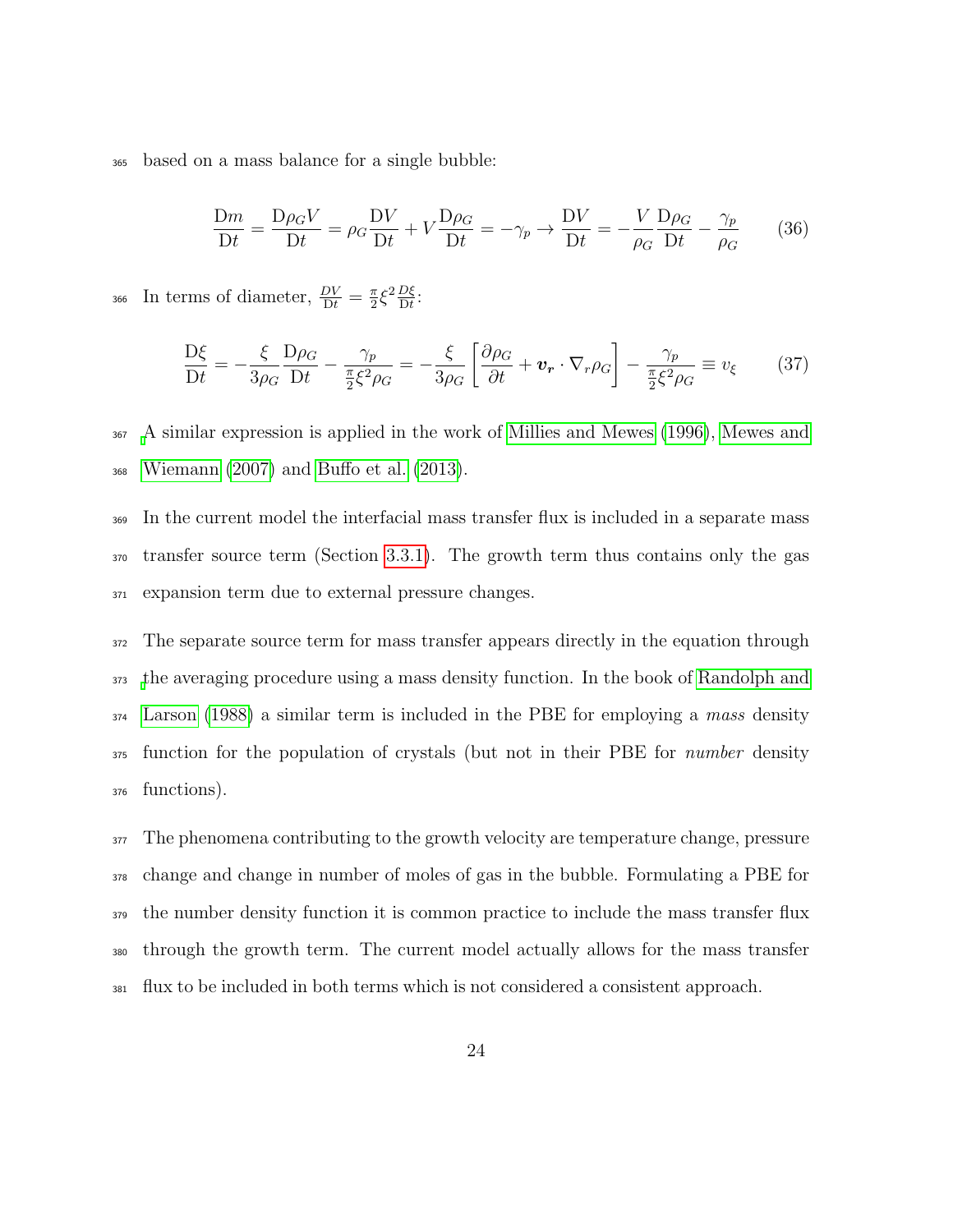#### <span id="page-24-0"></span><sup>382</sup> 3.3. Exchange terms

#### <sup>383</sup> 3.3.1. Mass transfer terms

 The interfacial mass transfer terms appear on the right hand side of all equations 385 of change in the proposed multifluid-PBE model (Eq. s  $(24)$ ,  $(25)$ ,  $(26)$  and  $(27)$ ). We here consider bubbles in a liquid and thus gas-liquid mass transfer. In gas-liquid mass transfer the transport through the liquid side film is commonly the rate limiting step because the diffusivity is smaller in the liquid film than in the gas phase. The mass transfer term for species s in a single bubble can be parameterized as:

<span id="page-24-1"></span>
$$
\frac{\mathrm{d}m_{p,s}}{\mathrm{d}t} = m_{p,s}A = A\rho_L k_{L,s}(\omega_{L,s}^* - \omega_{L,s})
$$
\n(38)

390 where  $\dot{m}_{p,s}$  is the rate of mass entering or leaving the bubble, A is the surface area 391 of the bubble,  $k_{L,s}$  the mass transfer coefficient,  $\rho_L$  the liquid density and  $\omega_{L,s}^*$ ,  $\omega_{L,s}$  $392$  the weight fractions of species s at the gas-liquid interface and in the liquid bulk, respectively. By multiplying Eq. [\(38\)](#page-24-1) with  $\frac{f_d}{\rho_G V}$  we get the mass transfer of species 393 394 s for all bubbles at location r with size  $\xi$  at time t, which is the term required in  $_{395}$  Eq. [\(25\)](#page-15-0). We may thus write:

$$
f_d(\mathbf{r}, \xi, t) \langle \frac{1}{m_p} \frac{dm_{s,p}}{dt} \rangle \approx f_d(\mathbf{r}, \xi, t) \gamma_s(\mathbf{r}, \xi, t)
$$

$$
\approx \frac{f_d(\mathbf{r}, \xi, t)}{\rho_G(\mathbf{r}, \xi, t) V(\xi)} A(\xi) \rho_L k_{L,s}(\mathbf{r}, \xi) (\omega_{L,s}^*(\mathbf{r}, \xi, t) - \omega_{L,s}(\mathbf{r}, \xi, t))
$$
(39)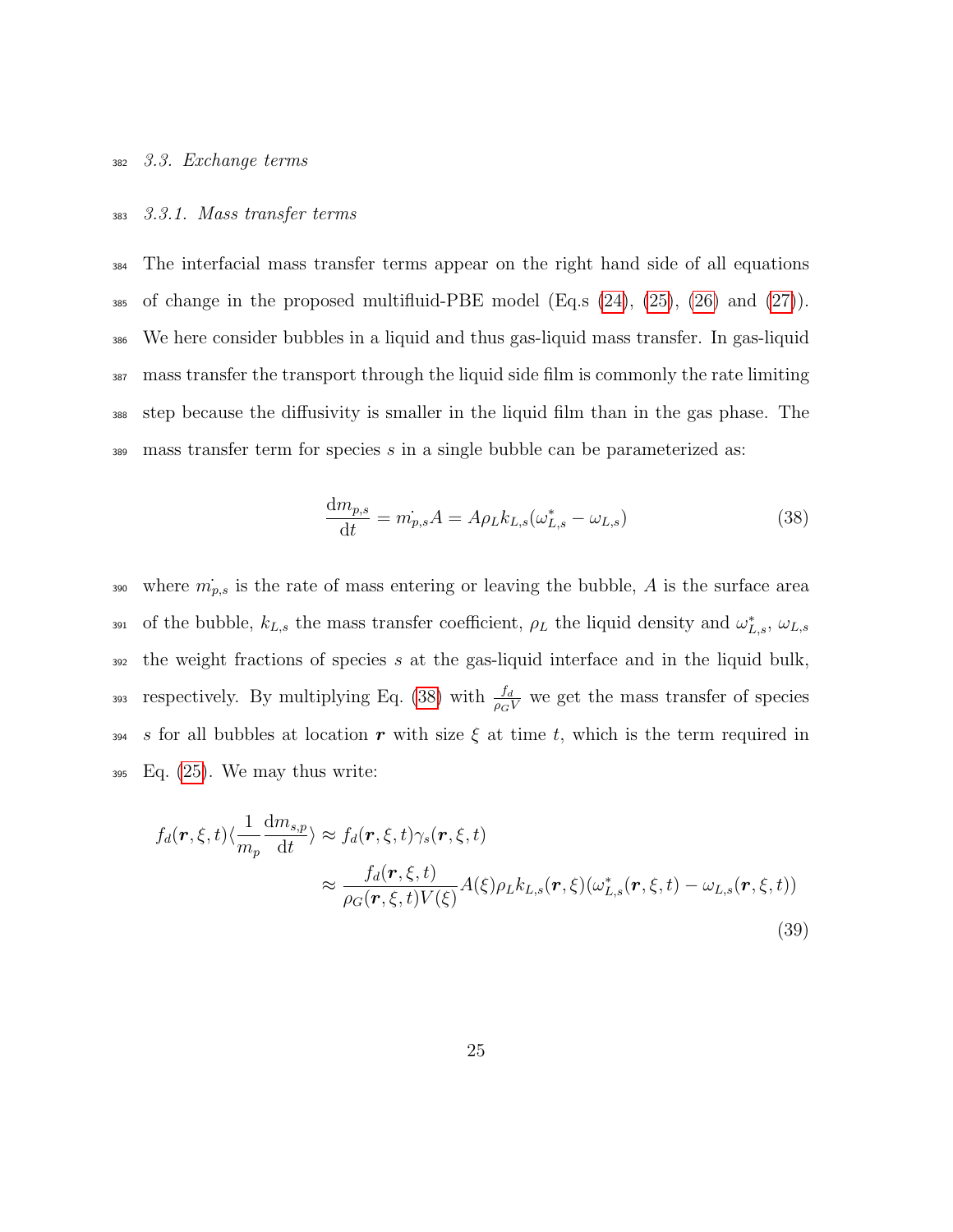$396$  The total mass transfer is found by summing over all species s:

$$
f_d(\mathbf{r}, \xi, t) \langle \frac{1}{m_p} \frac{dm_p}{dt} \rangle \approx f_d(\mathbf{r}, \xi, t) \gamma(\mathbf{r}, \xi, t) = \sum_s f_d(\mathbf{r}, \xi, t) \langle \frac{1}{m_p} \frac{dm_{s,p}}{dt} \rangle
$$
  
 
$$
\approx \sum_s \frac{f_d(\mathbf{r}, \xi, t)}{\rho_G(\mathbf{r}, \xi, t) V(\xi)} A(\xi) \rho_L k_{L,s}(\mathbf{r}, \xi) (\omega_{L,s}^*(\mathbf{r}, \xi, t) - \omega_{L,s}(\mathbf{r}, \xi, t))
$$
(40)

## <sup>397</sup> 3.3.2. Momentum transfer terms

<sup>398</sup> The momentum transfer terms are given in Eq. [\(B.15\)](#page-67-0). The drag force is parame-<sup>399</sup> terized as shown by [Nayak et al. \(2011\)](#page-48-1):

$$
\boldsymbol{f}_{\text{drag}}^{G-L}(\boldsymbol{r},\xi,t) = \frac{3}{4}\rho_L \frac{C_{D,G}}{\xi} \frac{f_d(\boldsymbol{r},\xi,t)}{\rho_G(\boldsymbol{r},\xi,t)} |\boldsymbol{v}_L(\boldsymbol{r},t) - \boldsymbol{v}_G(\boldsymbol{r},\xi,t)| (\boldsymbol{v}_L(\boldsymbol{r},t) - \boldsymbol{v}_G(\boldsymbol{r},\xi,t))
$$
(41)

400 where  $C_{D,G}$  is the drag coefficient and  $\mathbf{v}_L(\mathbf{r}, t) - \mathbf{v}_G(\mathbf{r}, \xi, t)$  is the velocity difference <sup>401</sup> between the dispersed and the continuous phase. The lift force may be parameterized <sup>402</sup> as [\(Krepper et al., 2008\)](#page-46-2):

$$
\mathbf{f}_{\text{lift}} = -C_L \rho_L \alpha (\mathbf{v}_G - \mathbf{v}_L) \times (\nabla \times \mathbf{v}_G) \tag{42}
$$

 $\omega_3$  where  $C_L$  is the lift coefficient. Expressing the lift force in terms of bubble size we <sup>404</sup> may suggest:

$$
\boldsymbol{f}_{\text{lift}} = -C_L \rho_L \frac{f_d(\boldsymbol{r}, \xi, t)}{\rho_G(\boldsymbol{r}, \xi, t) V(\xi)} \left[ \boldsymbol{v}_G(\boldsymbol{r}, \xi, t) - \boldsymbol{v}_L(\boldsymbol{r}, t) \right] \times (\nabla \times \boldsymbol{v}_G(\boldsymbol{r}, \xi, t)) \tag{43}
$$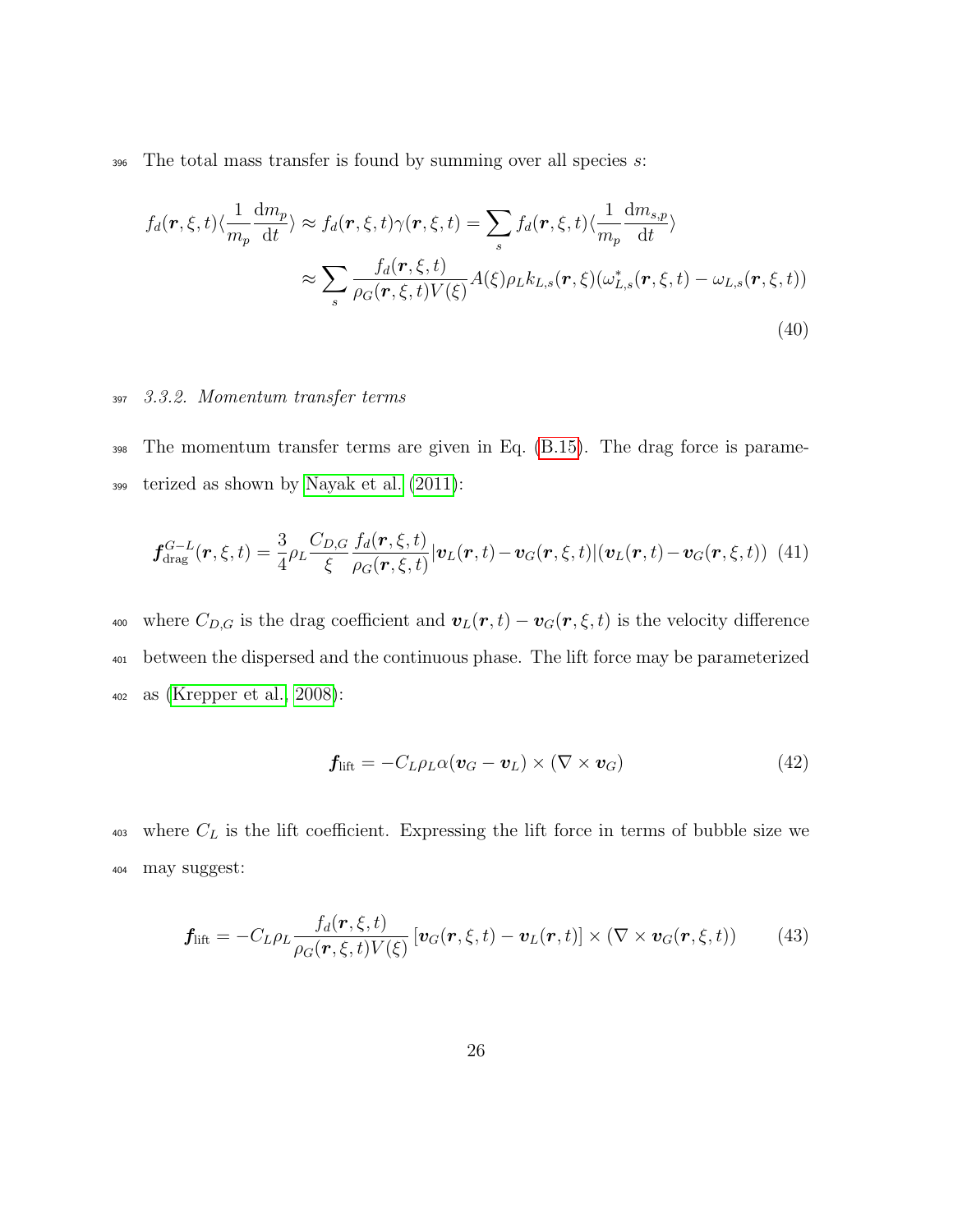<sup>405</sup> The virtual mass force accounts for the acceleration of the fluid caused by the rising <sup>406</sup> bubbles as they displace the liquid on their way. For the virtual mass force we may <sup>407</sup> write [\(Jakobsen, 2014\)](#page-46-0):

$$
\boldsymbol{f}_{\text{vm}} = \rho_L C_{VM} \frac{f_d(\boldsymbol{r}, \xi, t)}{\rho_G(\boldsymbol{r}, \xi, t)} \left( \frac{\mathrm{D} \boldsymbol{v}_L(\boldsymbol{r}, t)}{\mathrm{D} t} - \frac{\mathrm{d} \boldsymbol{v}_G((\boldsymbol{r}, \xi, t))}{\mathrm{d} t} \right) \tag{44}
$$

<sup>408</sup> where  $C_{VM}$  is the virtual mass coefficient and  $\frac{D}{Dt}$  is the substantial derivative in <sup>409</sup> physical space.

## <sup>410</sup> 3.3.3. Heat transfer terms

The heat transfer term in the dispersed phase is given as  $f_d\left(\frac{Q_{cd,p}}{m_a}\right)$ <sup>411</sup> The heat transfer term in the dispersed phase is given as  $f_d\left(\frac{Q_{cd,p}}{m_p}\right)$  and is parame- terized in the following for gas bubbles in a liquid. The heat exchange between gas bubbles and the liquid is modeled as the product between the available surface area and the driving force, similar to the mass transfer and drag terms. The available surface area for heat transfer is the same as for mass transfer. The driving force is the temperature difference between the gas and the liquid and we assume uniform temperature for all bubbles who share the same size and the same location. Along 418 with the heat exchange coefficient  $h_{G-L}$  this gives the expression for the gas-liquid heat exchange as a function of bubble size, spatial space and time:

$$
f_d \langle \frac{Q_{cd,p}}{m_p} \rangle \approx f_d(\mathbf{r}, \xi, t) q_c(\mathbf{r}, \xi, t)
$$
  
= 
$$
\frac{f_d(\mathbf{r}, \xi, t) A(\xi) h_{G-L}(\mathbf{r}, \xi, t)}{\rho_G(\mathbf{r}, \xi, t) V(\mathbf{r}, \xi, t)} (T_G(\mathbf{r}, \xi, t) - T_L(\mathbf{r}, t))
$$
(45)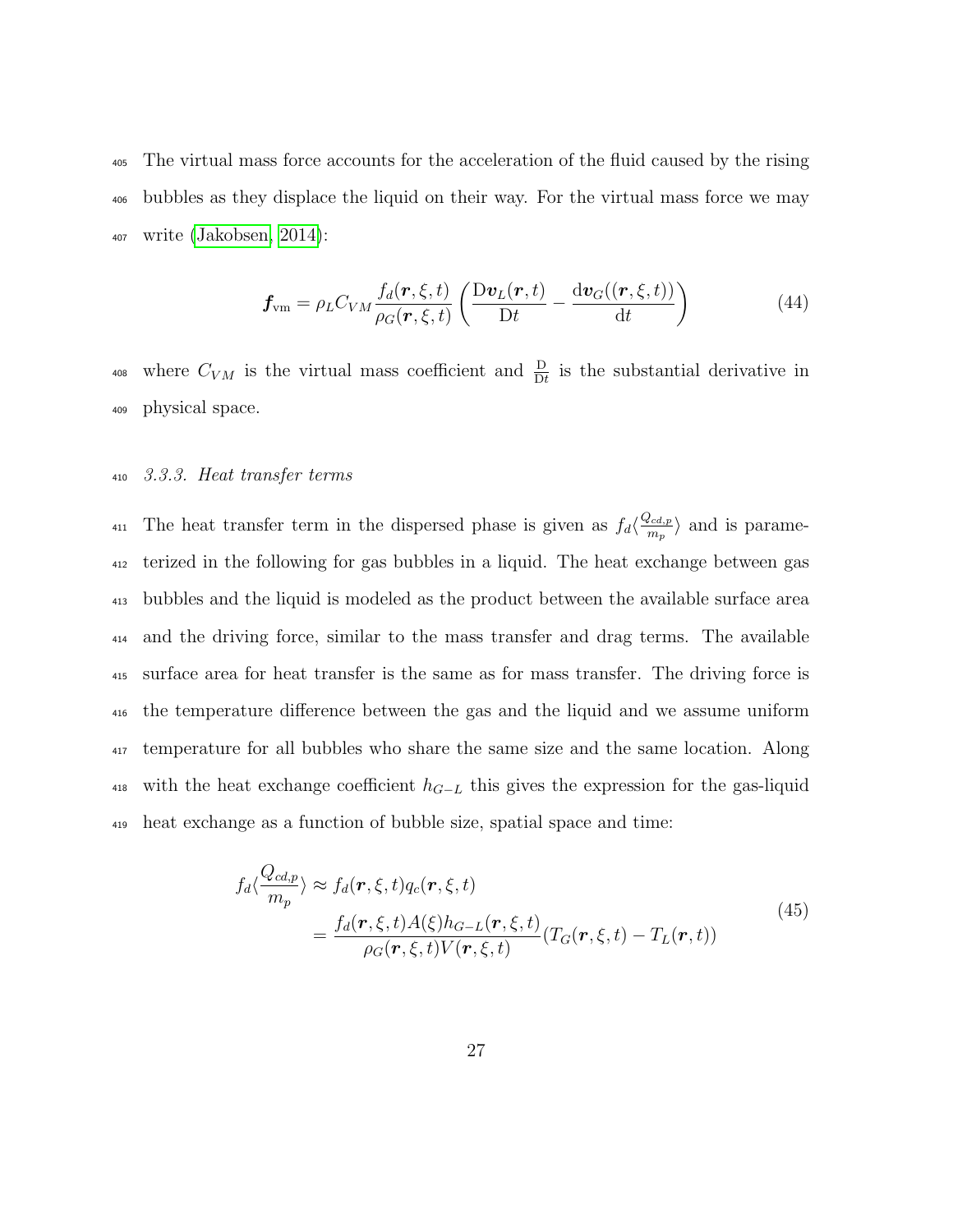#### 3.4. Source terms

<sup>421</sup> The source term  $\langle S_{\psi_p} \rangle$  includes both the collision term  $\langle \psi_p \frac{\partial p}{\partial t}$ <sub>collisions</sub> $\rangle$  and a general-422 ized source term  $\langle \psi_p S \rangle$  independent of collisions [\(Nayak et al., 2011\)](#page-48-1).

<sup>423</sup> The collision term  $\langle \psi_p \frac{\partial p}{\partial t}$  collisions is in general zero for a conserved quantity when as- suming elastic collisions. Under this assumption the mass, species mass, momentum and total energy are all conserved quantities in the event of a collision and we can 426 write  $\langle S_{\psi_p} \rangle = \langle \psi_p S \rangle$ 

<sup>427</sup> The generalized source term  $\langle S_{\psi_p} \rangle$  is here assumed to include events such as breakage and coalescence. Breakage and coalescence are important phenomena for industrial bubble column reactors operated in the heterogeneous regime. The models for break- age and coalescence phenomena are generally built on mechanical principles and in- troduced in the equations of change instead of being derived from the kinetic theory of gases. Many different closure models are available (see e.g. [Solsvik et al. \(2013\)](#page-50-6) for a review on breakage models, [Liao and Lucas \(2010\)](#page-47-7) for coalescence models).

<sup>434</sup> The source term  $\langle S_{\psi_p} \rangle$  appears in all equations of change for the dispersed phase in the multifluid-PBE model proposed, but only the parameterization for the PBE  $_{436}$  (Eq. [\(24\)](#page-14-0)) is known to the authors. A source term related to coalescence and breakage is mentioned in the work by [Krepper et al. \(2008\)](#page-46-2). For a number density function with diameter as inner coordinate the PBE with source terms for breakage and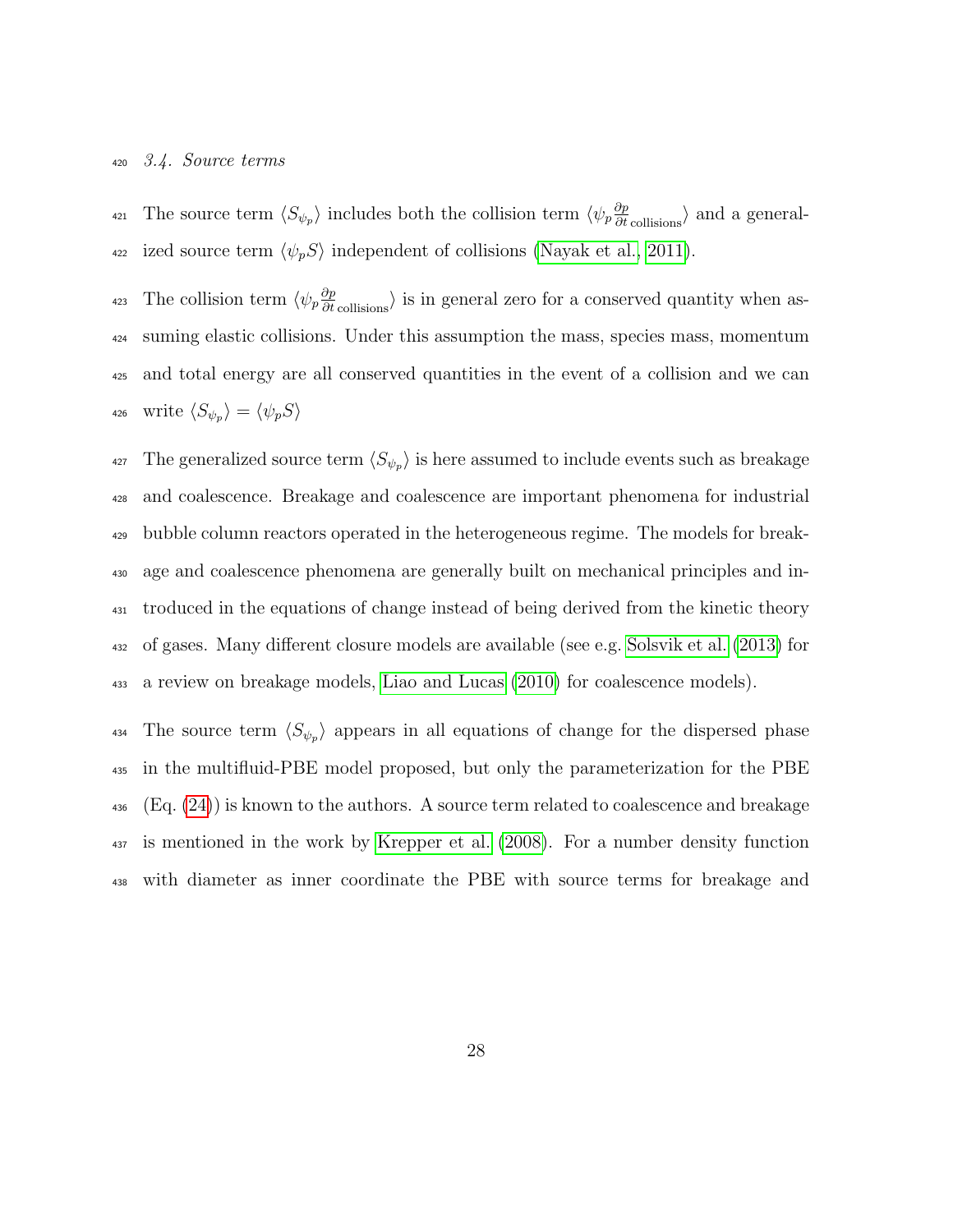<sup>439</sup> coalescence can be given as [\(Nayak et al., 2011;](#page-48-1) [Zhu, 2009\)](#page-51-2):

$$
\frac{\partial f(\mathbf{r}, \xi, t)}{\partial t} + \frac{\partial}{\partial \mathbf{r}} \cdot (f(\mathbf{r}, \xi, t)\mathbf{v}_{\mathbf{r}}(\mathbf{r}, \xi, t)) + \frac{\partial}{\partial \xi}(f(\mathbf{r}, \xi, t)v_{\xi}(\mathbf{r}, \xi, t)) =- b(\xi)f(\mathbf{r}, \xi, t) + \int_{\xi}^{\xi_{max}} h_b(\xi, \zeta)b(\zeta)f(\mathbf{r}, \xi, t)d\zeta- f(\mathbf{r}, \xi, t) \int_{\xi_{min}}^{(\xi_{max}^3 - \xi^3)^{1/3}} c(\xi, \zeta)f(\mathbf{r}, \xi, t)d\zeta+ \frac{\xi^2}{2} \int_{\xi_{min}}^{(\xi^3 - \xi_{min}^3)^{1/3}} \frac{c([\xi^3 - \zeta^3]^{1/3}, \zeta)f(\mathbf{r}, [\xi^3 - \zeta^3]^{1/3}, t)f(\mathbf{r}, \zeta, t)}{[\xi^3 - \zeta^3]^{2/3}} d\zeta
$$
\n(46)

<sup>440</sup> Expressing the density function of bubbles in terms of a mass density function 441  $f_d(\mathbf{r}, \xi, t) = m(\mathbf{r}, \xi, t) f(\mathbf{r}, \xi, t) = \rho_G(\mathbf{r}, \xi, t) V(\xi) f(\mathbf{r}, \xi, t)$  with the gas density be-<sup>442</sup> ing a function of bubble size gives

<span id="page-28-0"></span>
$$
S_{m}(\mathbf{r}, \xi, t) = -b(\xi) f_{d}(\mathbf{r}, \xi, t)
$$
  
+  $\rho_{G}(\mathbf{r}, \xi, t) V(\xi) \int_{\xi}^{\xi_{max}} h_{b}(\xi, \zeta) b(\zeta) \frac{f_{d}(\mathbf{r}, \zeta, t)}{\rho_{G}(\mathbf{r}, \zeta, t) V(\zeta)} d\zeta$   
-  $f_{d}(\mathbf{r}, \xi, t) \int_{\xi_{min}}^{(\xi_{max}^3 - \xi^3)^{1/3}} c(\xi, \zeta) \frac{f_{d}(\mathbf{r}, \zeta, t)}{\rho_{G}(\mathbf{r}, \zeta, t) V(\zeta)} d\zeta$   
+  $\frac{\xi^{2} \rho_{G}(\mathbf{r}, \xi, t) V(\xi)}{2} \times$   
 $\int_{\xi_{min}}^{(\xi^{3} - \xi_{min}^{3})^{1/3}} \frac{c([\xi^{3} - \zeta^{3}]^{1/3}, \zeta) f_{d}(\mathbf{r}, [\xi^{3} - \zeta^{3}]^{1/3}, t) f_{d}(\mathbf{r}, \zeta, t)}{[\xi^{3} - \zeta^{3}]^{2/3} \rho_{G}(\mathbf{r}, \zeta, t) V(\zeta) \rho_{G}(\mathbf{r}, [\xi^{3} - \zeta^{3}]^{1/3}, t) V([\xi^{3} - \zeta^{3}]^{1/3})} d\zeta$  (47)

<sup>443</sup> which can be applied in Eq. [\(24\)](#page-14-0).

<sup>444</sup> The event of breakage for a mother bubble into two daughter bubbles is shown in <sup>445</sup> Figure [4.](#page-54-1) The mass, species mass, momentum and enthalpy of the mother particle <sup>446</sup> will be distributed onto the daughters. The daughters will have the same composition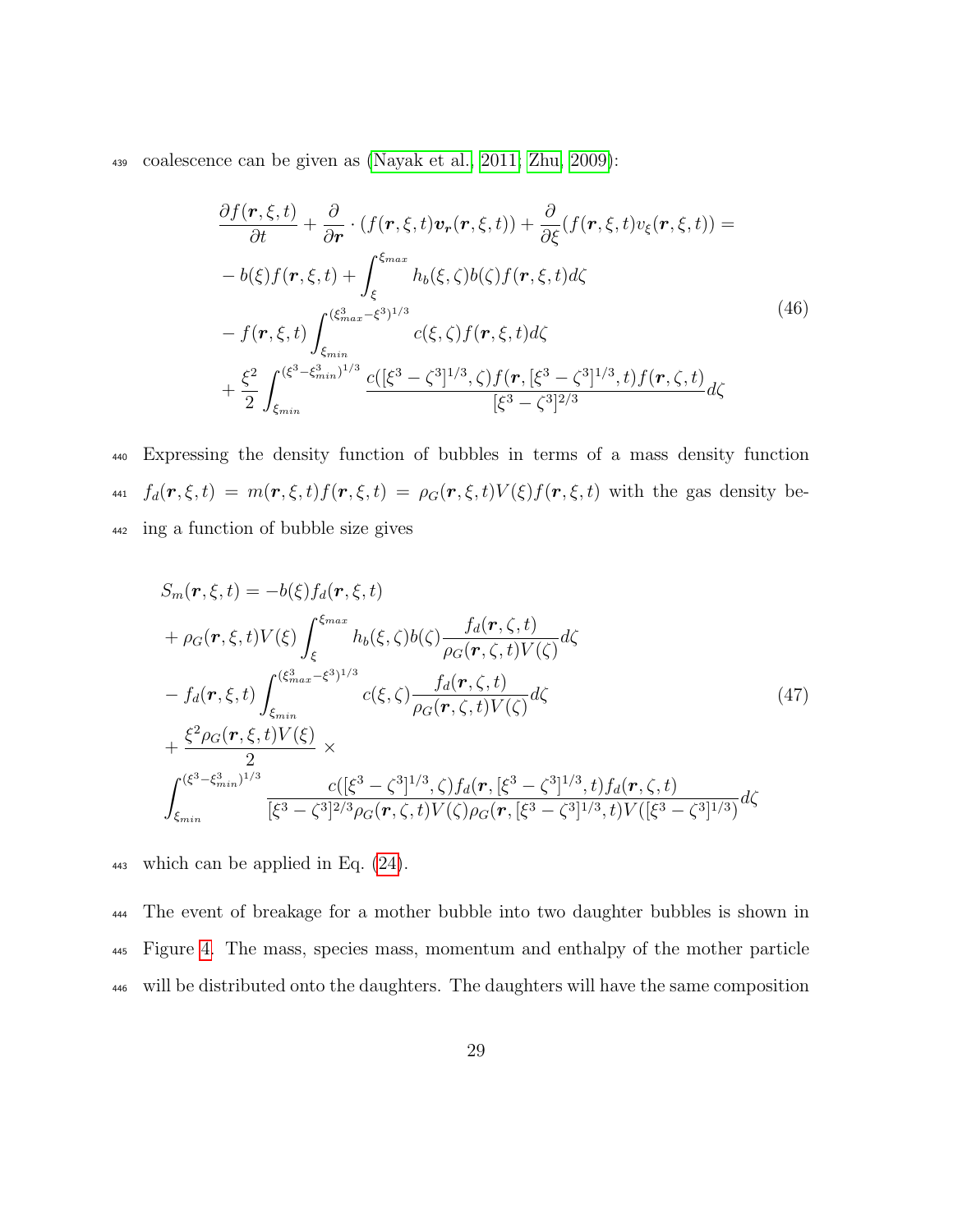and temperature as the mother, but not necessarily the same velocity.

 Figure [5](#page-55-0) shows coalescence of two daughter bubbles with different composition and temperature into a larger mother bubble. The mass, species mass, momentum and enthalpy of the daughters are combined in the mother particle. The mother will have different composition and temperature than the daughters. The momentum of the mother particle will be a sum of the momentum of the daughters.

 The source terms due to coalescence and breakage must take care of the redistribu- tion of mass, species mass, momentum and enthalpy in the events of breakage and coalescence. The mass is redistributed according to the source terms in Eq. [\(47\)](#page-28-0). In the inhomogeneous MUSIG model [Krepper et al. \(2008\)](#page-46-2) a source term is added to the momentum equation to account for the transfer of momentum between the classes as bubbles move between bubble classes due to coalescence and breakage. A similar term is appropriate in Eq. [\(26\)](#page-15-1), but on a continuous form. This continuous form is not established yet.

 The model formulation proposed in this work has averaged out the microscopical  $_{462}$  effects of breakage and coalescence, as we have assumed that all bubbles at  $r, \xi, t$  have the same weight fraction of species s, velocity and temperature. In other words, each single breakage and coalescence event is averaged out, but the mean effects are in 465 principle available through the source term  $\langle S_{\psi_p} \rangle$ .

 The equation of change for species mass must sum to the continuity equation when summing over all species s. This implies for the source terms due to coalescence and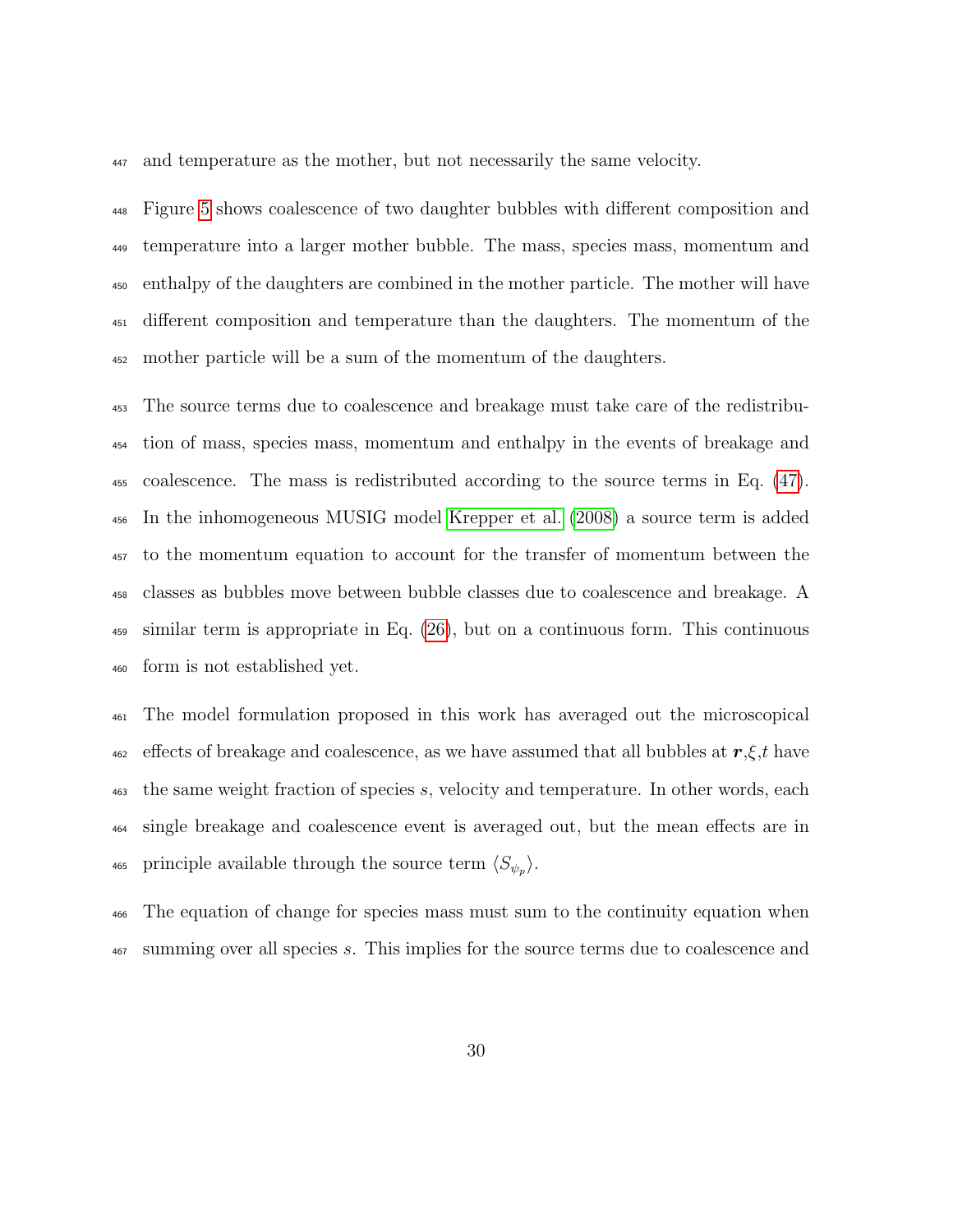<sup>468</sup> breakage:

$$
\sum_{s} \langle S_{\omega_{p,s}} \rangle = S_m \tag{48}
$$

<sup>469</sup> Hence we suggest:

$$
\sum_{s} \langle S_{\omega_{p,s}} \rangle \approx \sum_{s} \omega_{s} S_{m} = S_{m} \tag{49}
$$

<sup>470</sup> For the equation of change for momentum we use a similar approximation, but here <sup>471</sup> assuming that the average of products is equal to the product of averages:

$$
\langle S_c \rangle \approx \boldsymbol{v_r} S_m \tag{50}
$$

<sup>472</sup> Similarly for enthalpy:

$$
\langle S_{h_p} \rangle \approx h S_m \tag{51}
$$

<sup>473</sup> When continuity is subtracted from the equations of change the source terms equate <sup>474</sup> to zero for the species mass, momentum and temperature equations:

$$
\langle S_{\omega_{s,p}} \rangle - \omega_s \langle S_1 \rangle = \langle S_{\omega_{s,p}} \rangle - \omega_s S_m \approx \omega_s S_m - \omega_s S_m = 0
$$
  

$$
\langle S_c \rangle - \mathbf{v_r} \langle S_1 \rangle = \langle S_c \rangle - \mathbf{v_r} S_m \approx \mathbf{v_r} S_m - \mathbf{v_r} S_m = 0
$$
  

$$
\langle S_{h_p} \rangle - h \langle S_1 \rangle = \langle S_{h_p} \rangle - h S_m \approx h S_m - h S_m = 0
$$
  
(52)

<sup>475</sup> This means that only the source terms in the PBE remain when subtracting conti-<sup>476</sup> nuity from the equations of change.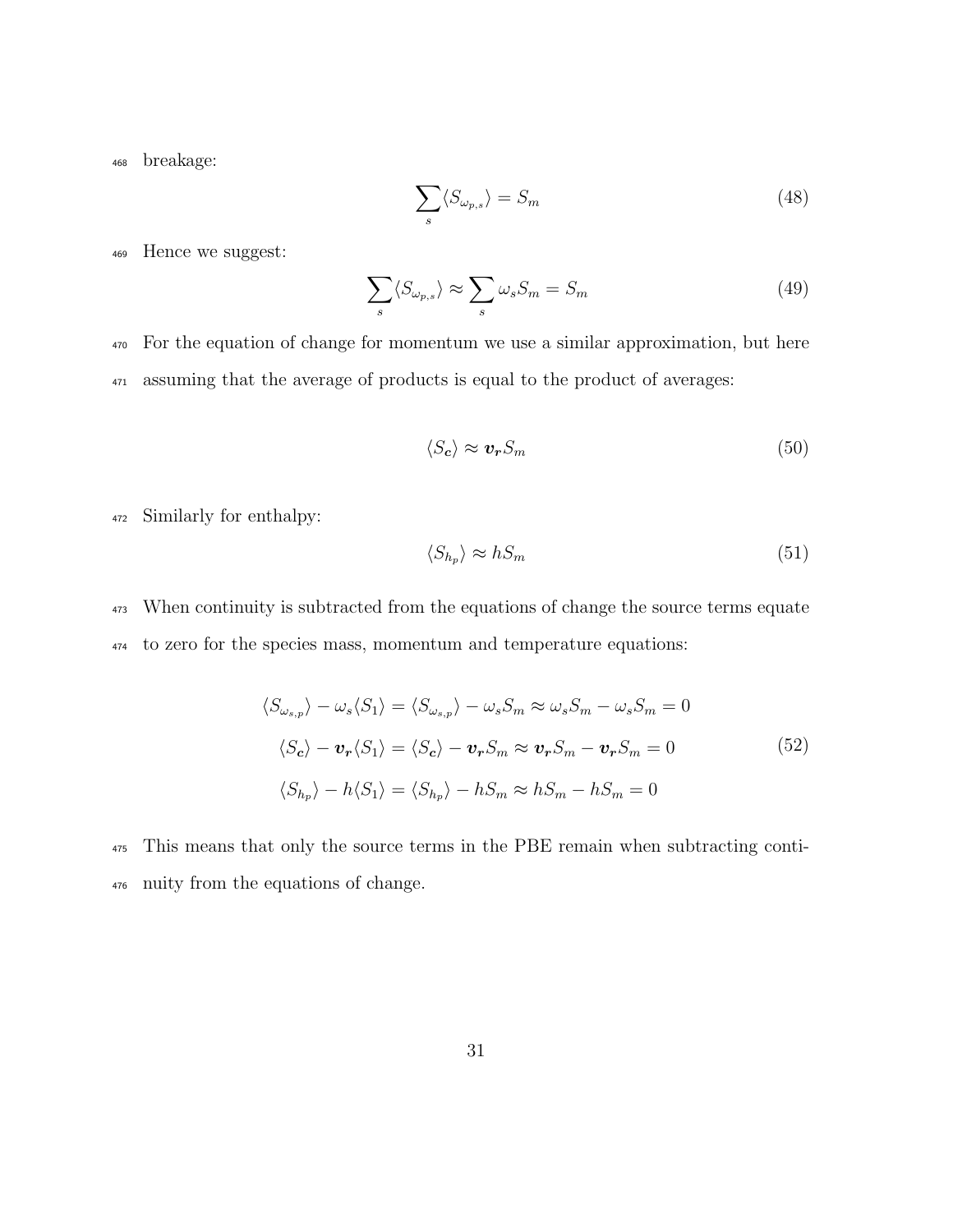## <span id="page-31-0"></span>477 4. Model demonstration

 To demonstrate the capabilities of the developed model it is applied to the FTS in a SBC. The combined multifluid-PBE model equations are cross-sectional averaged (see e.g. [Jakobsen \(2014\)](#page-46-0)) and combined with conventional CM equations for the liquid and solid phases. The implemented dispersed phase equations with boundary conditions are given in [Appendix C.](#page-71-0) Operating conditions and reactor dimensions were given in Table [1.](#page-38-0) Constitutive equations, fluid properties and equations of change for the liquid and solid phases are found in [Vik et al. \(2015\)](#page-51-1). The model was implemented in MATLAB <sup>R</sup> and solved using orthogonal collocation.

 Bubble size dependent composition, velocity and temperature are shown in Fig- ures [6,](#page-55-1) [7](#page-56-0) and [8.](#page-56-1) Existing models (e.g. [Vik et al. \(2015\)](#page-51-1)) show composition and temperature as functions of space. The proposed model shows composition, temper-ature and velocity as function of space and bubble size.

## 4.1. Bubble size dependent composition

 Figure [6](#page-55-1) shows the dispersed phase weight fraction of reactant, CO, as function of 492 bubble size  $\xi$  and reactor height  $z$  (Eq. [\(C.4\)](#page-72-0)). The bubble size dependency can be 493 seen as the gradient in the  $\xi$  direction. As the bubbles move upwards the reactor, CO is transported out of the bubble and into the liquid phase and into the catalyst where it reacts on the active sites. The amount of reactant decreases throughout the reactor, more for the smaller bubbles than for the larger bubbles. The left part of Figure [6](#page-55-1) shows the 2D profile, the right part a projected view of the smallest and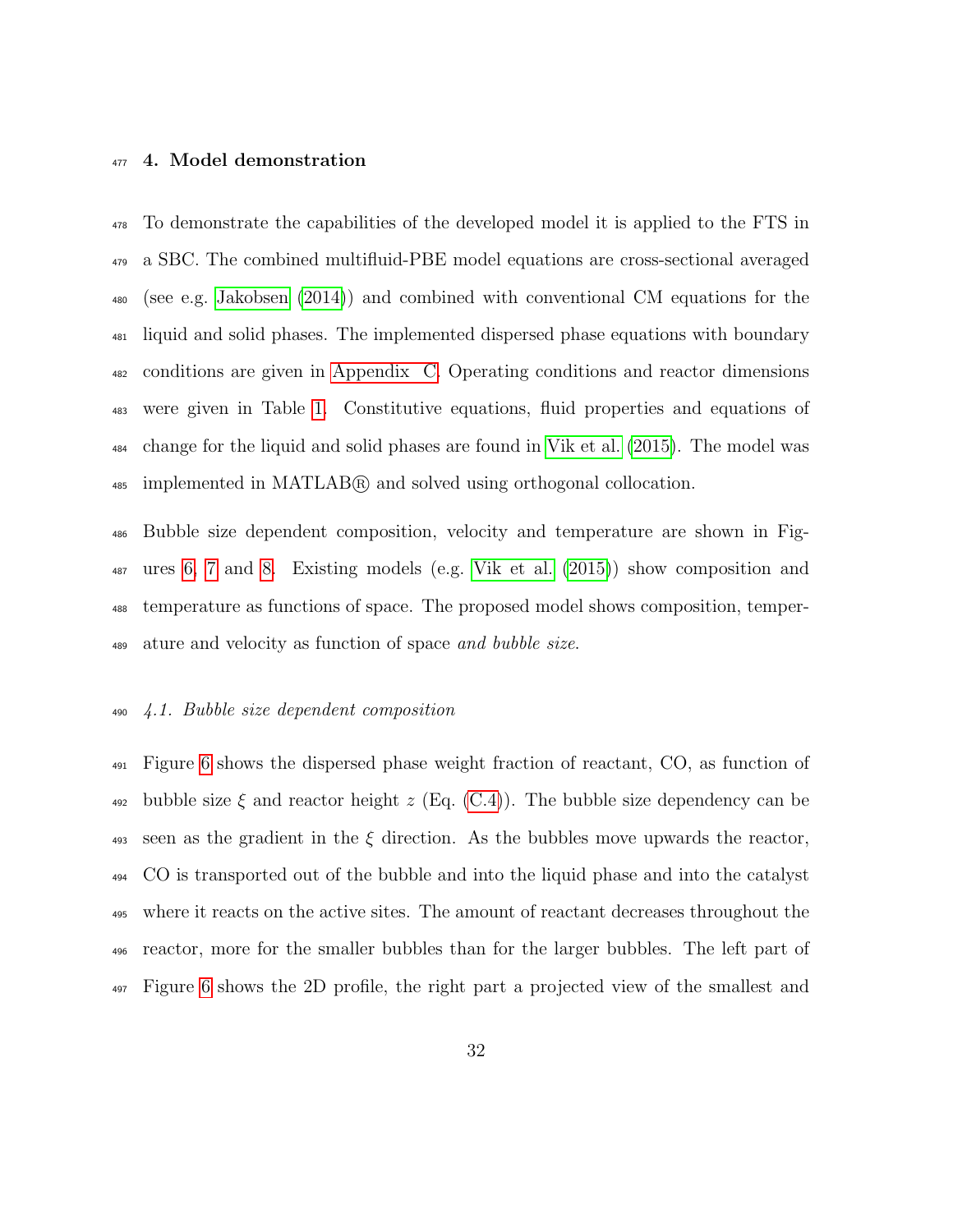largest bubbles. The bold black line shows the average weight fraction of CO as defined in Equation [\(53\)](#page-32-0). The dashed lines show the vapor-liquid equilibrium weight fraction of CO.

<span id="page-32-0"></span>
$$
\omega_G(z) = \frac{\int_{\xi} \omega_G(z,\xi) f_d(z,\xi) d\xi}{\int_{\xi} f_d(z,\xi) d\xi}
$$
(53)

 The difference in composition between the smallest and largest bubbles is the dis- tance between the lines with small circles (smallest bubbles) and large circles (largest bubbles) in Figure [6.](#page-55-1) The larger the distance between the lines, the more different composition in the smallest and largest bubbles. The difference in composition in- creases along the reactor and slightly decreases towards the end. The maximum ab- solute value of the difference is 0.13, occurring mid-way in the reactor. The largest percentage difference is at the outlet, of 38%. This means there is a significant difference in concentration between the smallest and largest bubbles.

 The mass transfer limitation is the distance between the circled line and the dashed line. The smallest bubbles are closer to equilibrium than the largest bubbles. For the dispersed phase as a whole the mass transfer limitation is visible as the distance between the bold line (the mass average) and the dashed line. The distance between the lines increases toward the middle of the reactor and then decreases. At the  $_{514}$  outlet the difference between the lines is 0.03 units (25%). This indicates that there is a potential mass transfer limitation for the dispersed phase. Some of the reactant CO, particularly in the larger bubbles, is "stuck" in the gaseous phase and leave the reactor without being transported to the liquid phase where it could have formed products.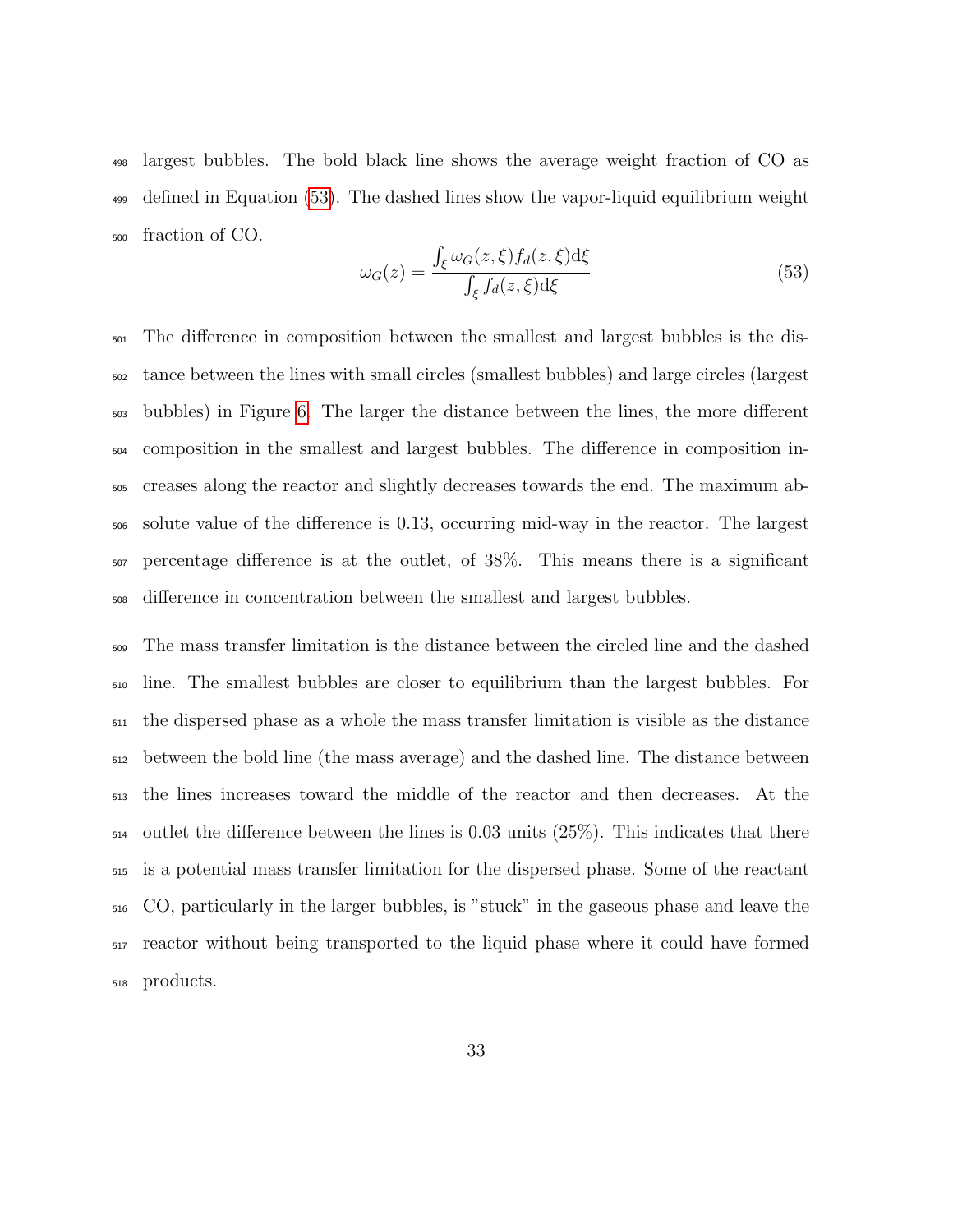## 4.2. Bubble size dependent velocity

 Figure [7](#page-56-0) shows the dispersed phase velocity as function of bubble size and axial di- rection (Eq. [\(C.6\)](#page-72-1)). The dispersed phase velocity is completely dictated by the drag coefficient. The smallest bubbles follow the liquid due to the boundary condition. The velocity increases with increasing bubble size until 3 mm, where the drag coef- ficient changes shape. Above this point, the velocity slightly decreases as function of bubble size and then increases for the larger bubbles. The distance between the circled lines, i.e. the difference in velocity between the smallest and largest bubbles, is significant. The mass averaged velocity is closer to the largest bubbles as there are relatively few of the smallest bubbles. The mass averaged velocity (bold line) is about 0.5 m/s. The smallest bubbles have a significantly lower velocity than the largest bubbles, which may contribute to the fact that the smaller bubbles are closer to the equilibrium composition as shown in Figure [6](#page-55-1) than the faster-moving larger bubbles.

## 4.3. Bubble size dependent temperature

 $_{534}$  Figure [8](#page-56-1) shows the dispersed phase temperature as function of bubble size  $\xi$  and reactor height z (Eq. [\(C.8\)](#page-73-0)). The figure shows no visible difference in temperature between the smallest and largest bubbles. In fact, the temperature for the smallest bubbles, the temperature for the largest bubbles, the mass averaged dispersed phase temperature and the slurry temperature are identical. This means that at a given height of the reactor, all bubbles have the same temperature. In other words, the heat exchange is very efficient. This result is expected from the literature, as the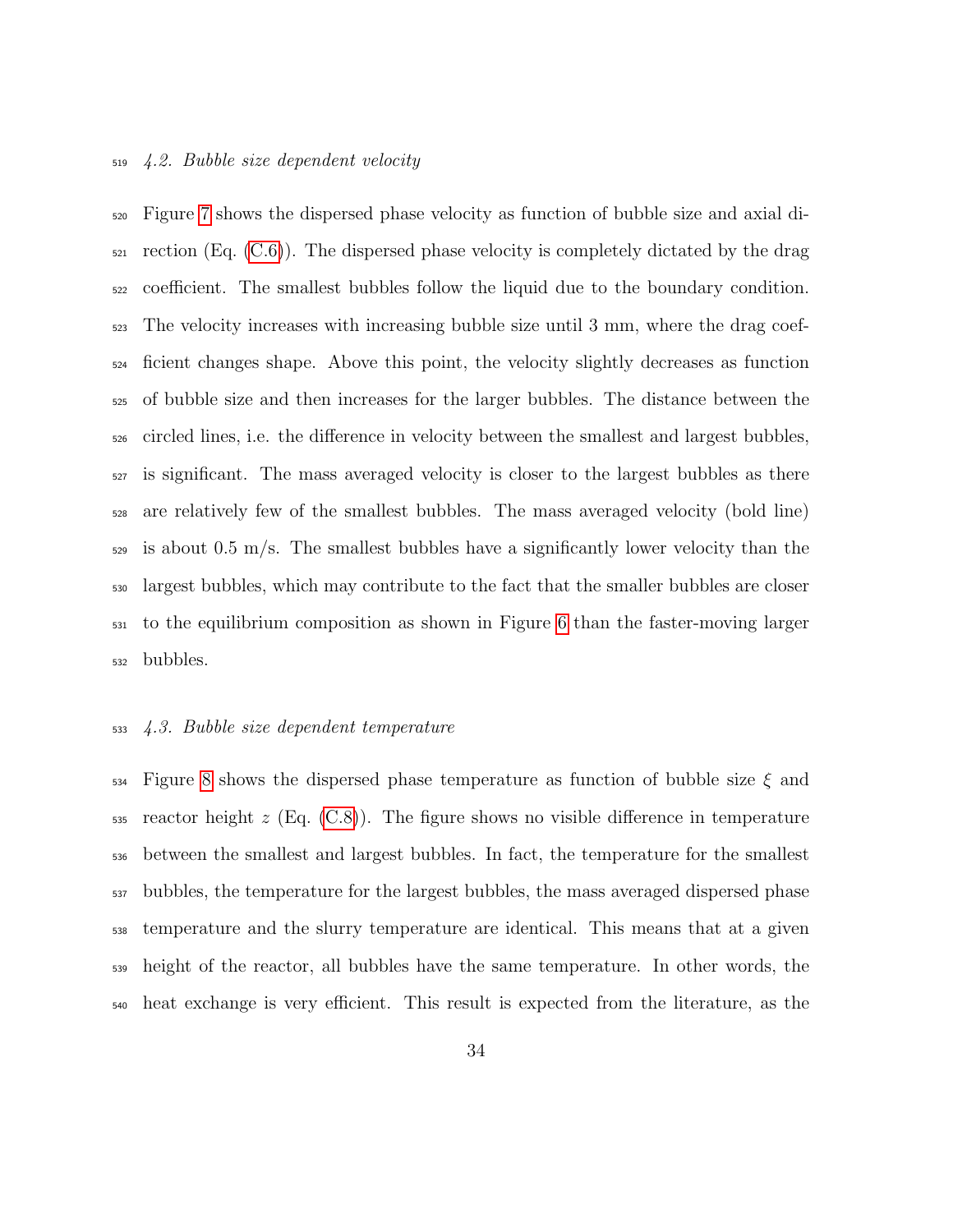dispersed phase temperature is commonly set to the same as the slurry temperature [\(](#page-49-7)see e.g. slurry reactor simulation studies by [Lysberg et al. \(1989\)](#page-48-6) and [Sehabiague](#page-49-7) [et al. \(2008\)](#page-49-7)).

## 4.4. Model potential and comparison to existing models

 The capability of the model to predict difference in composition and velocity based on bubble size was demonstrated in Figure [6](#page-55-1) and [7.](#page-56-0) For processes which have strict  $_{547}$  limitations on the operating criteria the proposed model can give valuable insight. With good models for the mass transfer coefficient, the proposed model can be applied to mass transfer limited processes to study the effect of operating conditions and bubble size to improve conversion. Applications with less efficient heat transfer than the demonstrated FTS conditions will make better use of the model capabilities of predicting bubble size dependent temperature.

 To illustrate the model potential the proposed model is compared to an existing model [\(Vik et al., 2015\)](#page-51-1) in Figure [9.](#page-57-0) To better demonstrate the bubble size depen- dency a wider bubble size range was chosen for this comparison. The "large" bubbles suggested by [Maretto and Krishna \(1999\)](#page-48-7) (20-70 mm) were included by choosing a Sauter mean diameter of 50 mm. The left plots in Figure [9](#page-57-0) are the axial profiles of composition, gas density and gas temperature with the existing model [\(Vik et al.,](#page-51-1) [2015\)](#page-51-1) whilst the right plots in Figure [9](#page-57-0) show the axial and bubble size dependent composition, gas density and gas temperature for the proposed model. It is seen that the smaller bubbles, which have a lower velocity (Figure [7\)](#page-56-0) and higher inter-facial area per volume have less reactant CO remaining at the reactor outlet. The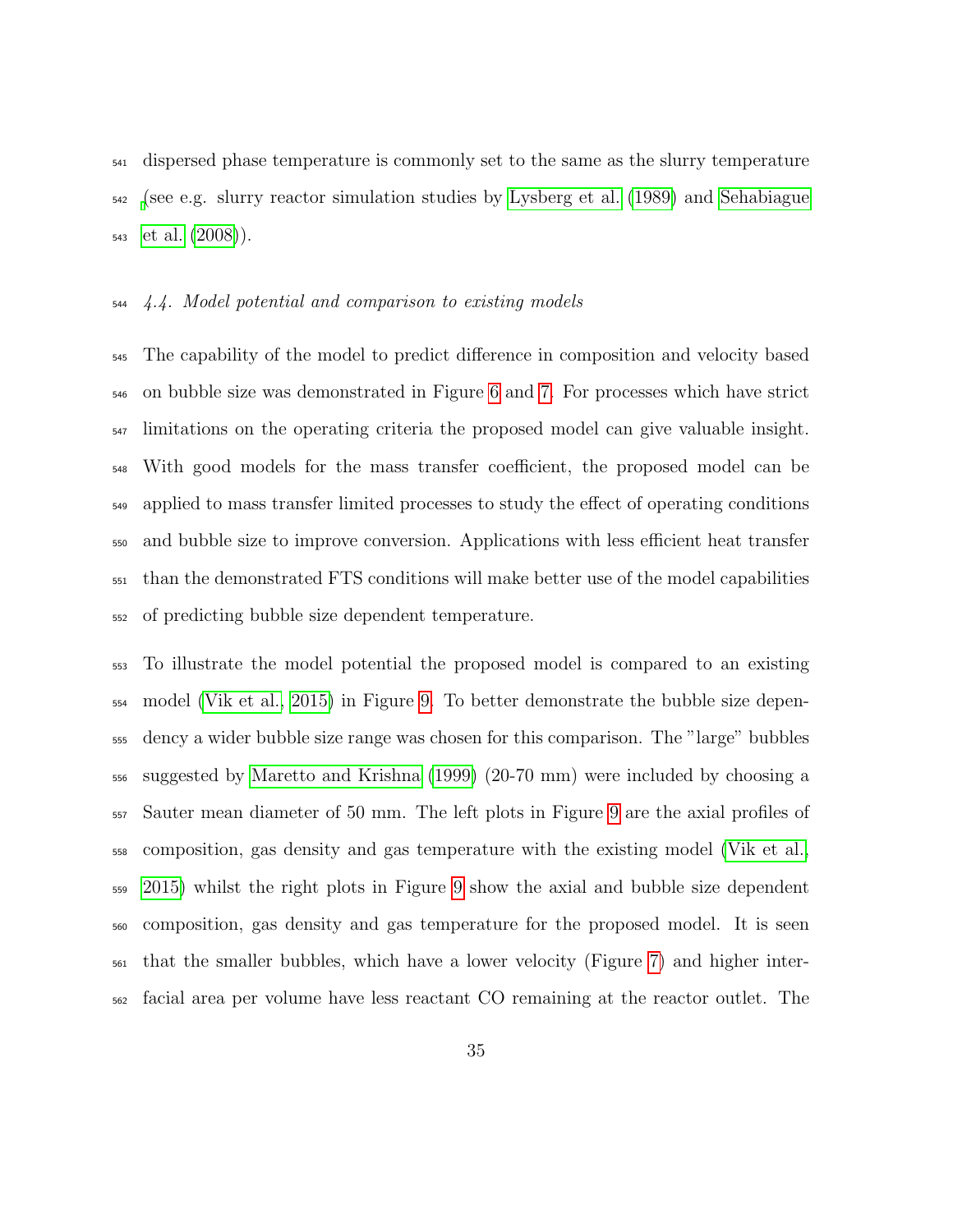largest bubbles have a composition close to their inlet composition. As the FTS converts synthesis gas to hydrocarbons which have a higher molecular weight the change in composition due to mass transfer and subsequent reaction is visible in the gas density plot (Figure [9,](#page-57-0) middle part).

 The proposed model shows how the conversion of reactants into products and the migration of products from the liquid phase and into the gas bubbles is more effi- cient for smaller bubbles than larger. With a narrow bubble size distribution, most bubbles have a similar composition and the average mass fraction gives sufficient information. However, for a wide bubble size distribution the composition is likely to differ significantly as function of bubble size if mass transfer is the rate limiting step. Large enough bubbles rise fast through the reactor and leave the reactor con- taining a significant amount of unreacted reactants. In the small enough bubbles all reactant is consumed possibly long before the outlet of the reactor. Thus for wide bubble size distributions the proposed model can suggest an optimized bubble size distribution to improve conversion in the reactor. Coalescence and breakage, which are important phenomena in large industrial reactors, may contribute to a wider bubble size distribution. Thus for large industrial reactors the proposed model can give valuable insights.

 $\epsilon_{\text{ssi}}$  The proposed model enables a bubble size dependent mass transfer coefficient,  $k_L$ . If  $k_L$  is bubble size dependent the shape of the bubble size distribution can affect conversion. Two bubble size distributions with the same gas volume fraction and interfacial area, but with different shape, can in the case of a bubble size dependent  $k_L$  result in different conversion. This effect can be accounted for in the proposed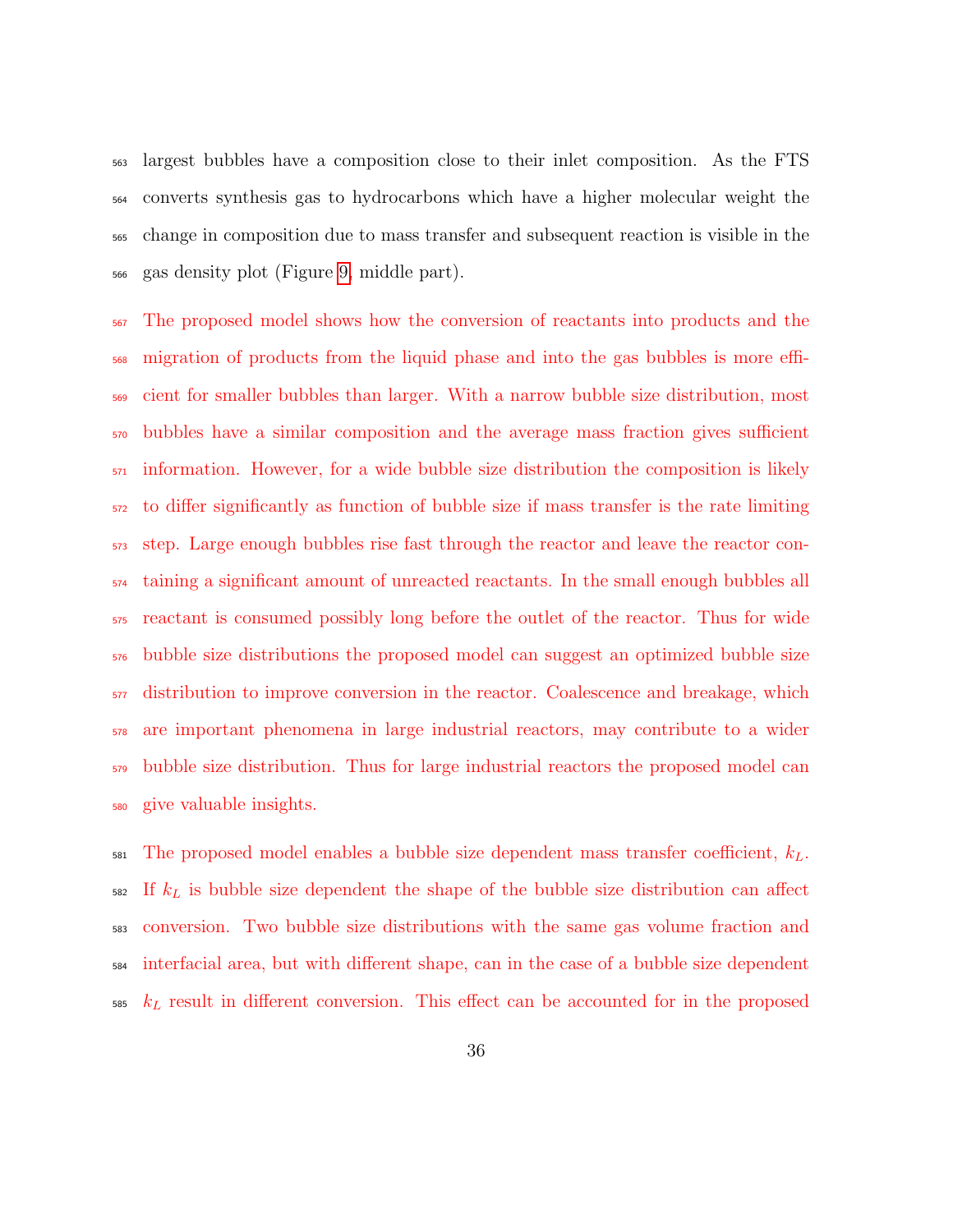model, but not in conventional models in which neither velocity nor composition are bubble size dependent.

The temperature showed little bubble size dependency for the chosen parameters.

#### 5. Conclusions

 In this paper the extension of the continuous multifluid-PBE model to reactive, non-isothermal dispersed flows in order to simulate interfacial mass transfer limited processes was presented. A set of governing equations for the dispersed phase was  $_{593}$  formulated in terms of a continuous mass density function  $f_d$ , with weight fractions  $_{594}$  and temperature being functions of bubble size. Equations  $(24)$ ,  $(25)$ ,  $(26)$  and  $(27)$ constitute the model and closures were presented in Section [3.](#page-17-0)

 The capabilities of the model were demonstrated by simulating the FTS operated in a SBC at industrial conditions. Bubble size dependency in both composition and velocity was found; smaller bubbles experienced more efficient transfer of mass and momentum than the larger bubbles. For all bubble sizes the temperature was identical to the slurry temperature due to efficient heat transfer.

 The novel model provides a more accurate description of the gas-liquid interfacial area and a more accurate description of the driving force for interfacial mass transfer. The model is thus particularly useful in investigating the effects of bubble size on mass transfer limited processes operated in the heterogeneous flow regime in bubble columns. Further insights such as the impact of bubble size and the (bubble size dependent) gas-liquid mass transfer coefficient on mass transfer can be obtained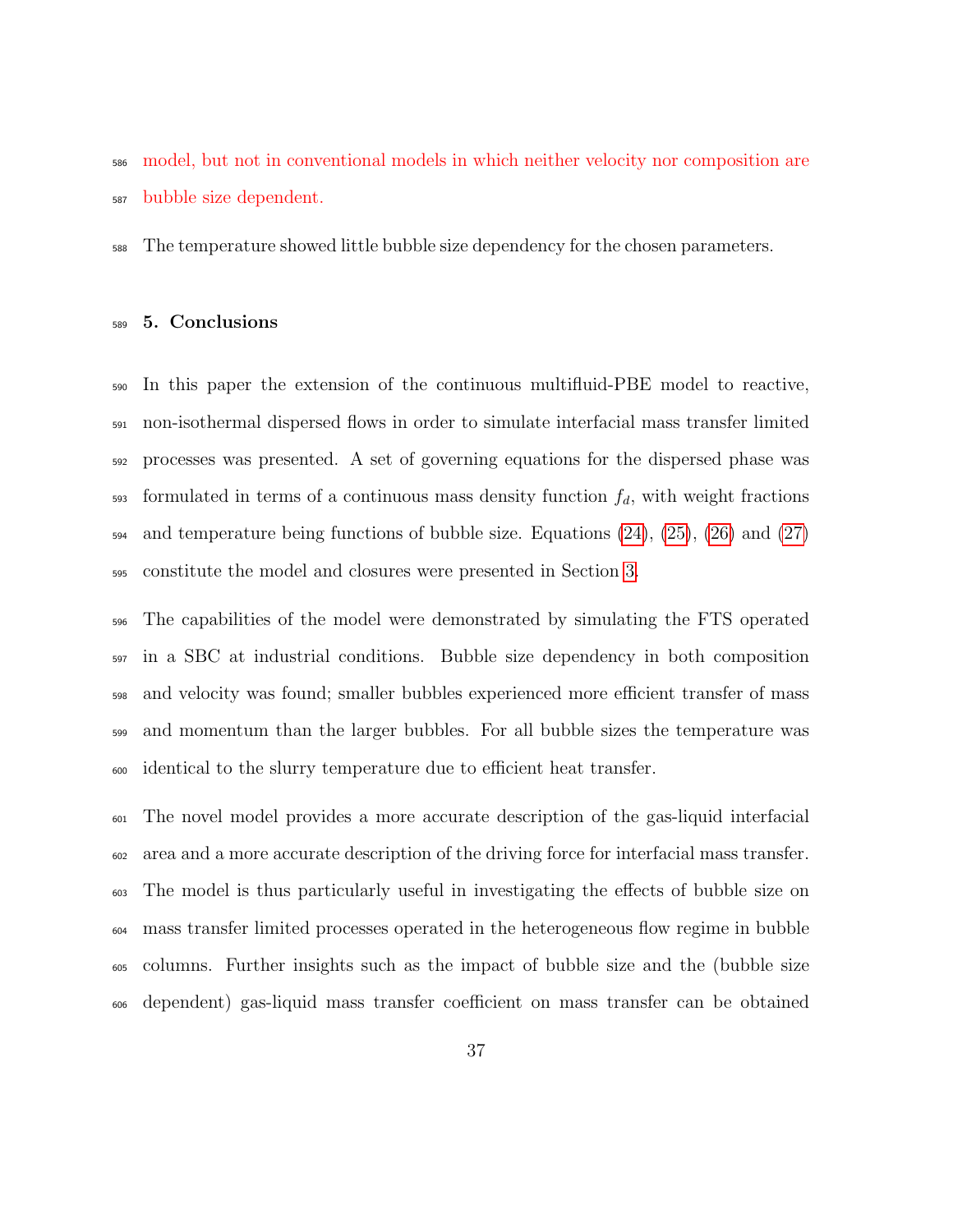with the proposed model. The importance of accurate parameterizations of the mass, momentum and heat transfer coefficients is emphasized. Size dependent expressions for the mass and heat transfer coefficients will add significant value to the model. Given an accurate estimate of these parameters, model simulations may suggest an optimal bubble size with respect to interfacial mass transfer limitations.

 The computational time for this model can be significantly reduced by moving to a faster computer language such as FORTRAN. The extension of the model to 3D coordinates in space and also time is in principle straightforward.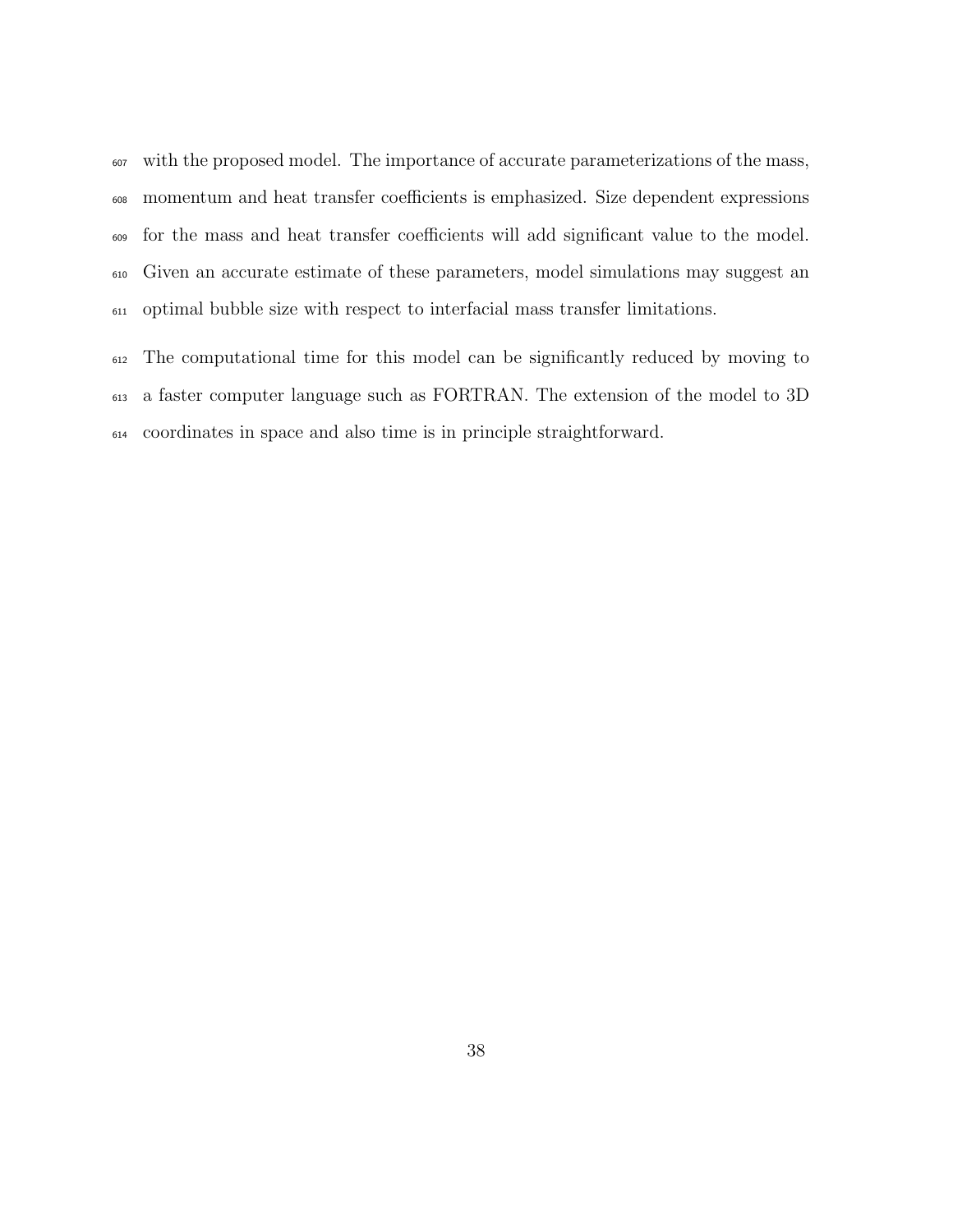# <sup>615</sup> Nomenclature

## <sup>616</sup> Latin letters

| $\boldsymbol{A}$                 | $\rm [m^2]$                                                | bubble surface area                              |
|----------------------------------|------------------------------------------------------------|--------------------------------------------------|
| $a_L$                            | $\left[\mathrm{m}^2\mathrm{~m}^{-3}\right]$                | interface area for gas-liquid interface          |
| $\boldsymbol{b}$                 | $\left[\mathrm{s}^{-1}\right]$                             | breakage frequency                               |
| $\boldsymbol{c}$                 | $[s^{-1}]$                                                 | coalescence rate                                 |
| $\boldsymbol{c}$                 | $\left[\text{m s}^{-1}\right]$                             | microscopical velocity in spatial space          |
| $\boldsymbol{C}$                 | $\left[\text{m s}^{-1}\right]$                             | peculiar velocity; $C = c - v_r$                 |
| $C_{BP}$                         | $\left[ -\right]$                                          | bubble pressure proportionality constant         |
| $C_{D,G}$                        | $\left[\begin{matrix} - \end{matrix}\right]$               | drag coefficient                                 |
| $C_L$                            | $\left[\begin{matrix} - \\ 1 \end{matrix}\right]$          | lift force coefficient                           |
| $C_p$                            | $[J K^{-1} kg^{-1}]$                                       | heat capacity                                    |
| $C_{VM}$                         | $\left[\begin{matrix} - \end{matrix}\right]$               | virtual mass force coefficient                   |
| $C_{s}$                          | $\left[\text{m s}^{-1}\right]$                             | peculiar velocity for a molecule of species $s$  |
| $C_{\xi}$                        | $\left[\text{m s}^{-1}\right]$                             | peculiar velocity in property space; $C_{\xi}$ = |
|                                  |                                                            | $\Xi-v_{\xi}$                                    |
| $D_{G,z,\text{eff}}$             | $\left[\text{m}^2 \text{ s}^{-1}\right]$                   | effective axial dispersion coefficient           |
| $\pmb{e}$                        | $[\cdot]$                                                  | unit vector                                      |
| $\int$                           | $[\# \; m^{-1} \; m^{-3}]$                                 | number density function                          |
| $f_d$                            | $\left[\mathrm{kg}~\mathrm{m}^{-1}~\mathrm{m}^{-3}\right]$ | mass density function                            |
| $\boldsymbol{f_{\mathrm{drag}}}$ | [kg m s <sup>-2</sup> m <sup>-1</sup> ]                    | drag force                                       |
| $\boldsymbol{f_{\mathrm{lift}}}$ | $[\text{kg m s}^{-2} \text{ m}^{-1}]$                      | lift force                                       |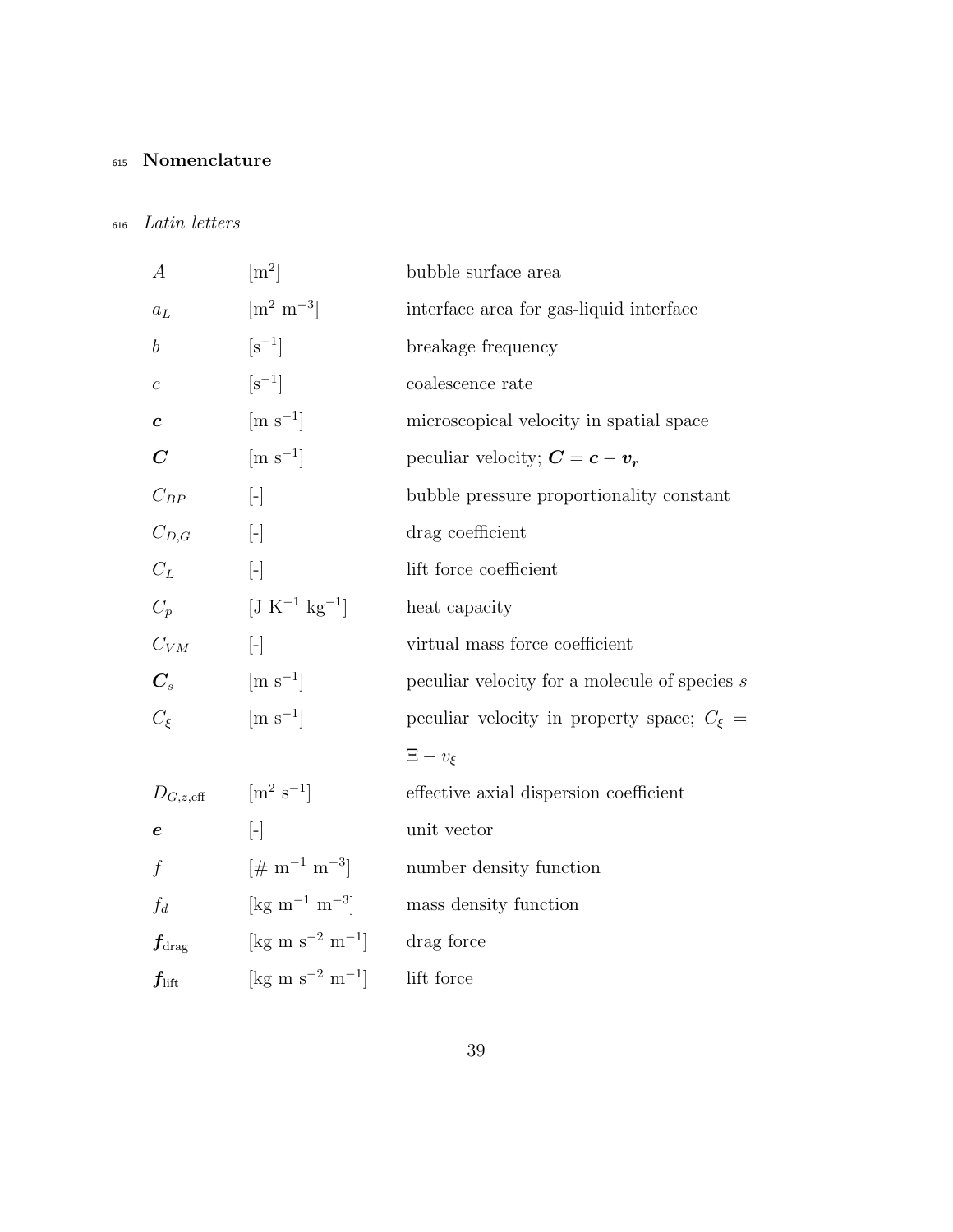| $f_g\,$                          | $\rm [kg \; m \; s^{-2} \; m^{-1}]$ | gravity force                              |
|----------------------------------|-------------------------------------|--------------------------------------------|
| $f_{p}$                          | $\rm [kg \; m \; s^{-2} \; m^{-1}]$ | external pressure force                    |
| $\boldsymbol{f_{TD}}$            | $\rm [kg \; m \; s^{-2} \; m^{-1}]$ | turbulent dispersion force                 |
| $\boldsymbol{f_{vm}}$            | $\rm [kg \; m \; s^{-2} \; m^{-1}]$ | virtual mass force                         |
| $\bm{F}_r$                       | $\rm [kg \; m \; s^{-2}]$           | force in physical space                    |
| $F_{G,z}$                        | $\rm [kg \; m \; s^{-2}]$           | cross-sectionally averaged force term      |
| $F_{\xi}$                        | $\rm [kg \; m \; s^{-2}]$           | force in property space                    |
| $\boldsymbol{f_{\mathrm{drag}}}$ | $\rm [kg \; m \; s^{-2} \; m^{-1}]$ | drag force                                 |
| $\hbar$                          | $[J \text{ kg}^{-1}]$               | mass averaged enthalpy                     |
| $H(\alpha)$                      | $\vert - \vert$                     | dimensionless function in model for bubble |
|                                  |                                     | pressure                                   |

| h'               | $[J \text{ kg}^{-1}]$          | fluctuating enthalpy                       |
|------------------|--------------------------------|--------------------------------------------|
| $h_{G-L}$        | $\rm [W~m^{-2}~K]$             | gas-liquid heat transfer coefficient       |
| $h_p$            | $[J \text{ kg}^{-1}]$          | particle enthalpy                          |
| $h_v$            | $[J \text{ kg}^{-1}]$          | specific heat of vaporization              |
| $h_{p,s}$        | $[J \text{ kg}^{-1}]$          | particle specific heat for component s     |
| $\boldsymbol{I}$ | $\mathsf{H}$                   | unit tensor                                |
| $\boldsymbol{k}$ | $\rm [W \; m^{-1} \; K^{-1}]$  | thermal conductivity                       |
| $k_{L,s}$        | $\left[\text{m s}^{-1}\right]$ | liquid side mass transfer coefficient for  |
|                  |                                | species $s$                                |
| $K_s$            | $\mathsf{L}$                   | weight based vapor-liquid equilibrium con- |
|                  |                                | stant                                      |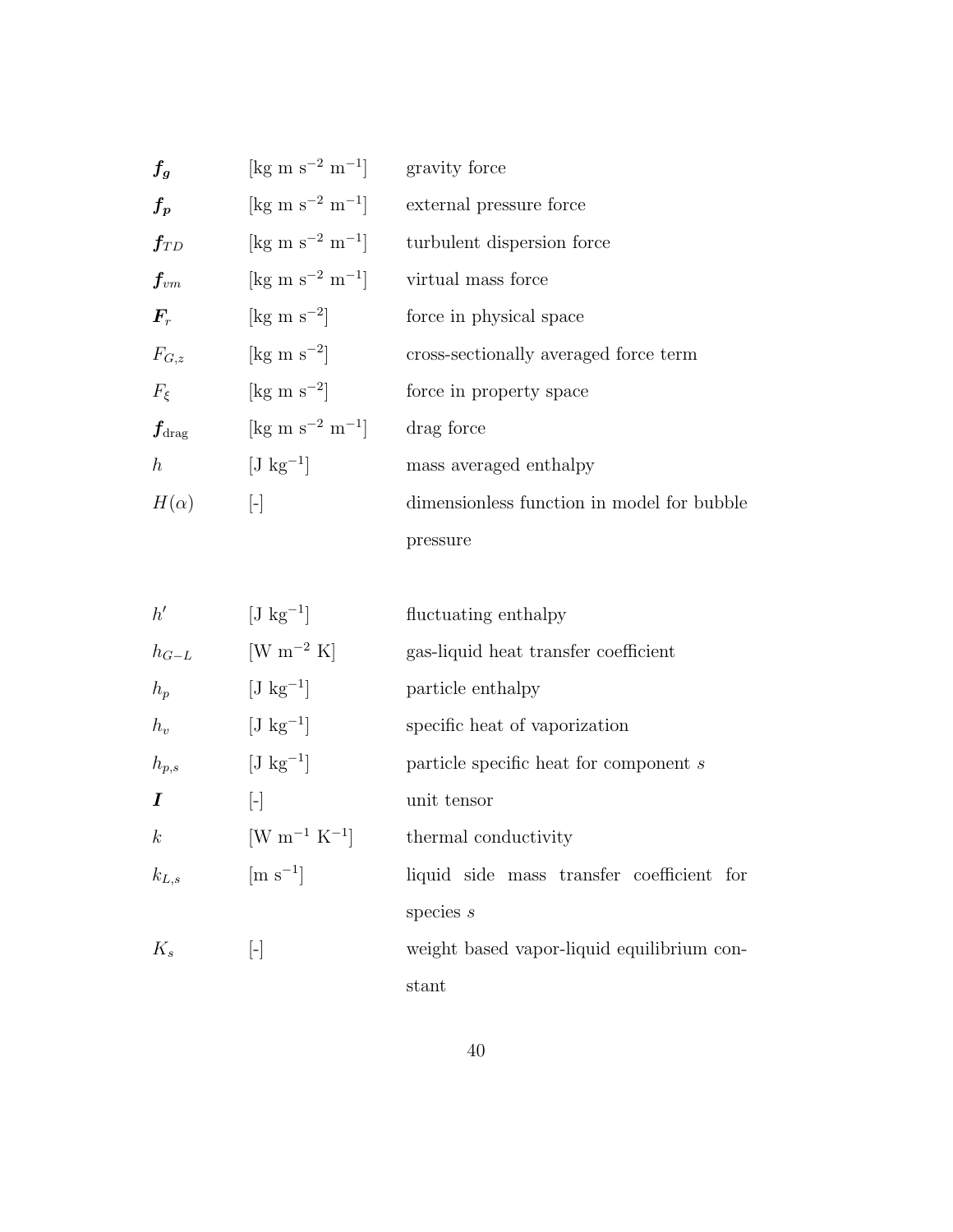| $\,m$              | $[\mathrm{kg}]$                                                | average mass                                |
|--------------------|----------------------------------------------------------------|---------------------------------------------|
| $m_p$              | $[\mathrm{kg}]$                                                | mass of particle $p$                        |
| $\overline{M_w}$   | $\lceil \text{kg kmol}^{-1} \rceil$                            | average molar mass                          |
| $\overline{p}$     | $\rm [m^{-3}~m^{-1}~s~m^{-1}~s]$                               | microscopical number density function       |
|                    | $\rm m^{-1}~K^{-1}~kg^{-1}$                                    |                                             |
| $\boldsymbol{p}$   | [Pa]                                                           | pressure                                    |
| $\boldsymbol{P}$   | $[\mathrm{m}^{-1} \mathrm{s} \mathrm{m}^{-1} \mathrm{K}^{-1}]$ | normalized number density function          |
| $\boldsymbol{P}$   | $[\text{kg m}^{-1} \text{ s}^{-2}]$                            | pressure tensor                             |
| $\boldsymbol{P_b}$ | [ $\text{kg m}^{-1} \text{ s}^{-2}$ ]                          | bubble pressure tensor                      |
| $P_r$              | [ $\text{kg m}^{-1} \text{ s}^{-2}$ ]                          | viscous stress tensor in spatial space      |
| Pr                 | $\begin{bmatrix} - \end{bmatrix}$                              | Prandtl number                              |
| $p_{\xi}$          | $[\text{kg m}^{-1} \text{ s}^{-2}]$                            | viscous stress vector in inner coordinate   |
|                    |                                                                | (bubble diameter) space                     |
| $Q_{cd,p}$         | $[J s^{-1}]$                                                   | heat exchange for a single particle due to  |
|                    |                                                                | convection and conduction                   |
| $Q_{r,p}$          | $[J s^{-1}]$                                                   | heat exchange for a single particle due to  |
|                    |                                                                | radiation                                   |
| $q_r$              | $\rm [W~m^{-2}]$                                               | heat flux                                   |
| $q_{G,z}$          | $\left[\text{m}^2 \text{ s}^{-2}\right]$                       | cross-sectially averaged heat transfer term |
| $q_{\xi}$          | $\rm [W~m^{-2}]$                                               | space-property heat flux                    |
| $\boldsymbol{r}$   | [m]                                                            | spatial position                            |
| $\cal S$           | $[\#\;[\bm{q}]^{-1}]$                                          | source term not due to collisions           |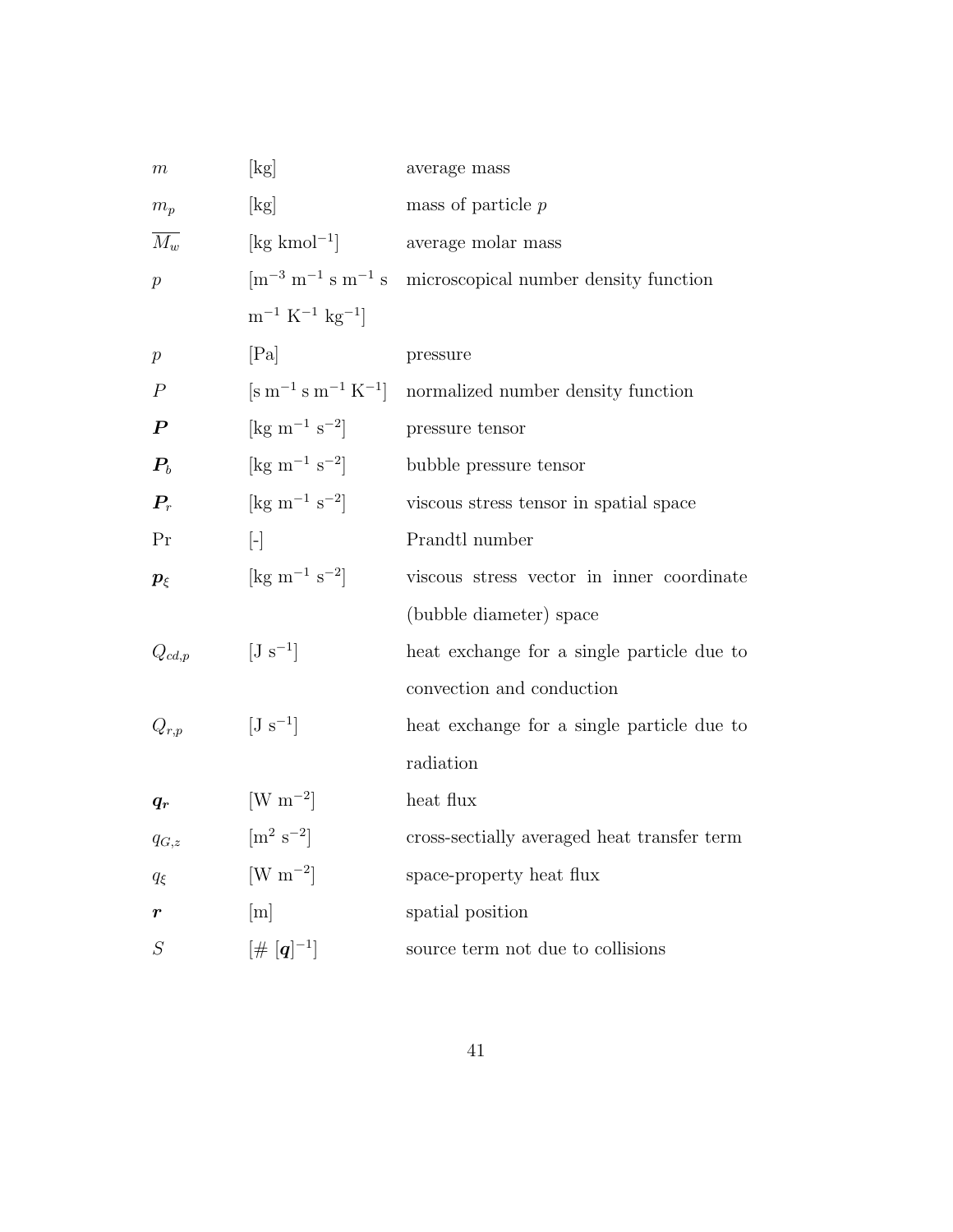| $S_m$              | $\left[\text{kg m}^{-1}\text{m}^{-3} \text{ s}^{-1}\right]$                      | source term due to coalescence and break-  |
|--------------------|----------------------------------------------------------------------------------|--------------------------------------------|
|                    |                                                                                  | age in the equation of change for mass     |
| $S_{\omega_{s,p}}$ | $\left[\mathrm{kg} \; \mathrm{m}^{-1} \mathrm{m}^{-3} \; \mathrm{s}^{-1}\right]$ | source term due to coalescence and break-  |
|                    |                                                                                  | age in the equation of change for species  |
|                    |                                                                                  | mass                                       |
| $S_{\bf c}$        | [kg m <sup>-3</sup> s <sup>-2</sup> ]                                            | source term due to coalescence and break-  |
|                    |                                                                                  | age in the equation of change for momen-   |
|                    |                                                                                  | tum                                        |
| $S_{h_p}$          | $\rm [J \; m^{-3} \; m^{-1}]$                                                    | source term due to coalescence and break-  |
|                    |                                                                                  | age in the equation of change for enthalpy |
|                    |                                                                                  | or temperature                             |
| $\boldsymbol{t}$   | $[\mathrm{s}]$                                                                   | time                                       |
| T                  | [K]                                                                              | temperature                                |
| V                  | $\rm [m^3]$                                                                      | volume of particle $p$                     |
| $\boldsymbol{v}$   | $\left[\text{m s}^{-1}\right]$                                                   | velocity                                   |
| $v_z$              | $\left[\text{m s}^{-1}\right]$                                                   | cross-sectionally averaged velocity        |
| $v_{\xi}$          | $\left[\text{m s}^{-1}\right]$                                                   | growth velocity                            |

<sup>617</sup> Greek letters

| $\alpha$   | $\left  - \right $     | volume fraction                         |
|------------|------------------------|-----------------------------------------|
| $\gamma$   | $\lceil s^{-1} \rceil$ | mass transfer term (size dependent)     |
| $\gamma_s$ | $\lceil s^{-1} \rceil$ | mass transfer term (size dependent) for |
|            |                        | species $s$                             |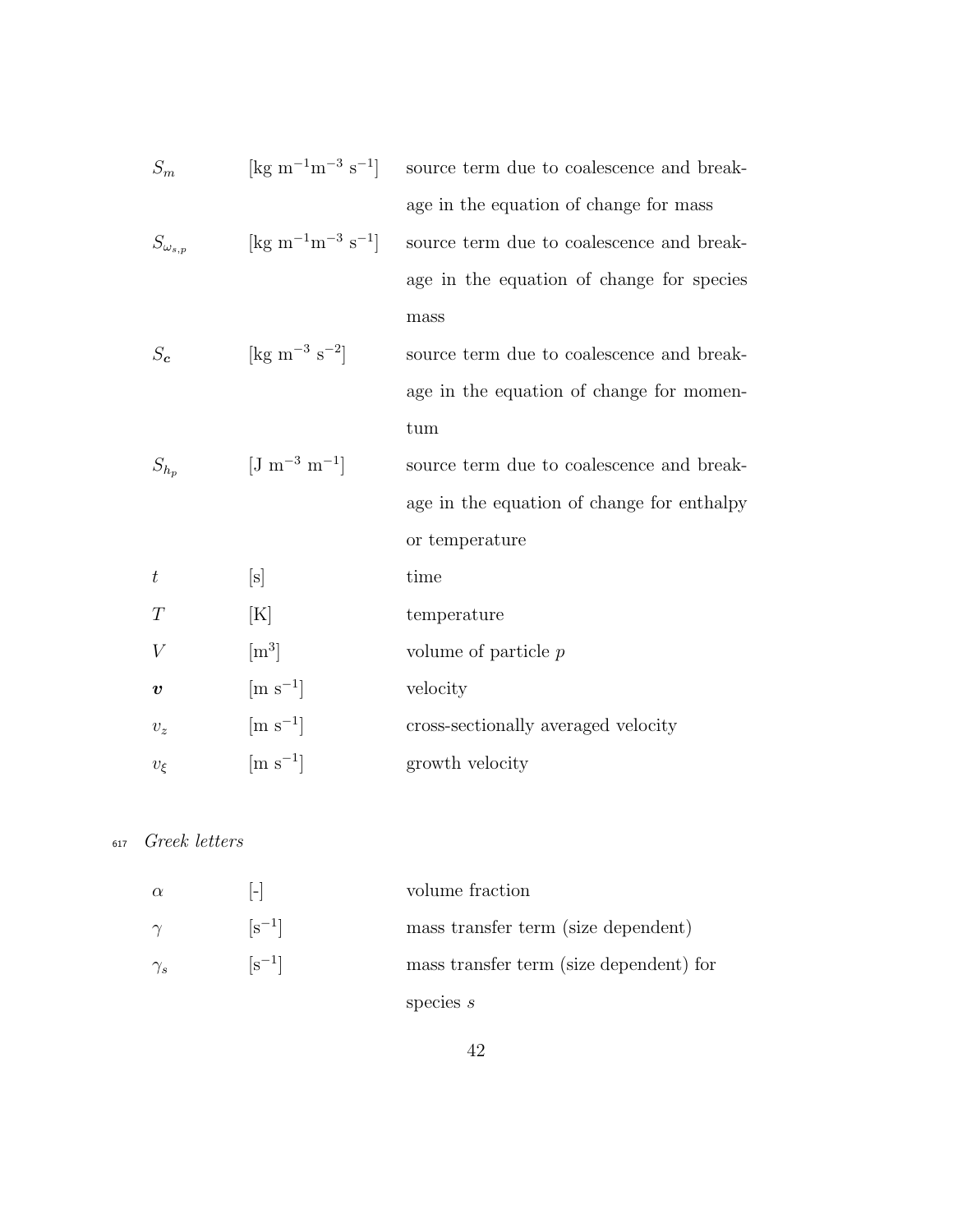| $\Gamma_s$                 | $\rm [kg \; m^{-3} \; s^{-1}]$         | mass transfer term for species $s$           |  |
|----------------------------|----------------------------------------|----------------------------------------------|--|
| $\zeta$                    | [m]                                    | diameter of daughter particle                |  |
| $\lambda_{G,z,\text{eff}}$ | $\rm [W~m^{-1}~K^{-1}]$                | effective turbulent conductivity in spa-     |  |
|                            |                                        | tial space                                   |  |
| $\mu$                      | [Pa s]                                 | viscosity                                    |  |
| $\mu_b$                    | [Pa s]                                 | bulk viscosity                               |  |
| Ξ                          | $\left[\text{m s}^{-1}\right]$         | microscopical bubble growth velocity         |  |
| ξ                          | [m]                                    | bubble diameter                              |  |
| $\rho$                     | $\rm [kg \; m^{-3}]$                   | density                                      |  |
| $\sigma$                   | $[\text{kg m}^{-1}\text{s}^{-2}]$      | deviatoric stress                            |  |
| $\sigma_{G,z,\text{eff}}$  | $[\text{kg m}^{-1}\text{s}^{-2}]$      | cross-sectionally averged effective (and     |  |
|                            |                                        | turbulent) viscous stress for the gas        |  |
|                            |                                        | phase                                        |  |
| $\sigma_{\xi}$             | [ $\text{kg m}^{-1}\text{s}^{-2}$ ]    | deviatoric stress, property direction        |  |
| $\psi_p$                   | $\begin{bmatrix} 1 \\ 1 \end{bmatrix}$ | generic particle property                    |  |
| $\omega_{G,s}$             | $[\cdot]$                              | mass fraction of species $s$ in the gas      |  |
|                            |                                        | phase                                        |  |
| $\omega_{L,s}$             | $[\cdot]$                              | mass fraction of species $s$ in the liquid   |  |
|                            |                                        | phase                                        |  |
| $\omega_s$                 | $[\cdot]$                              | average mass fraction of species $s$         |  |
| $\omega_s'$                | H                                      | fluctuating mass fraction of species s       |  |
| $\omega_{s,p}$             | $[\hbox{-}]$                           | mass fraction of species $s$ in particle $p$ |  |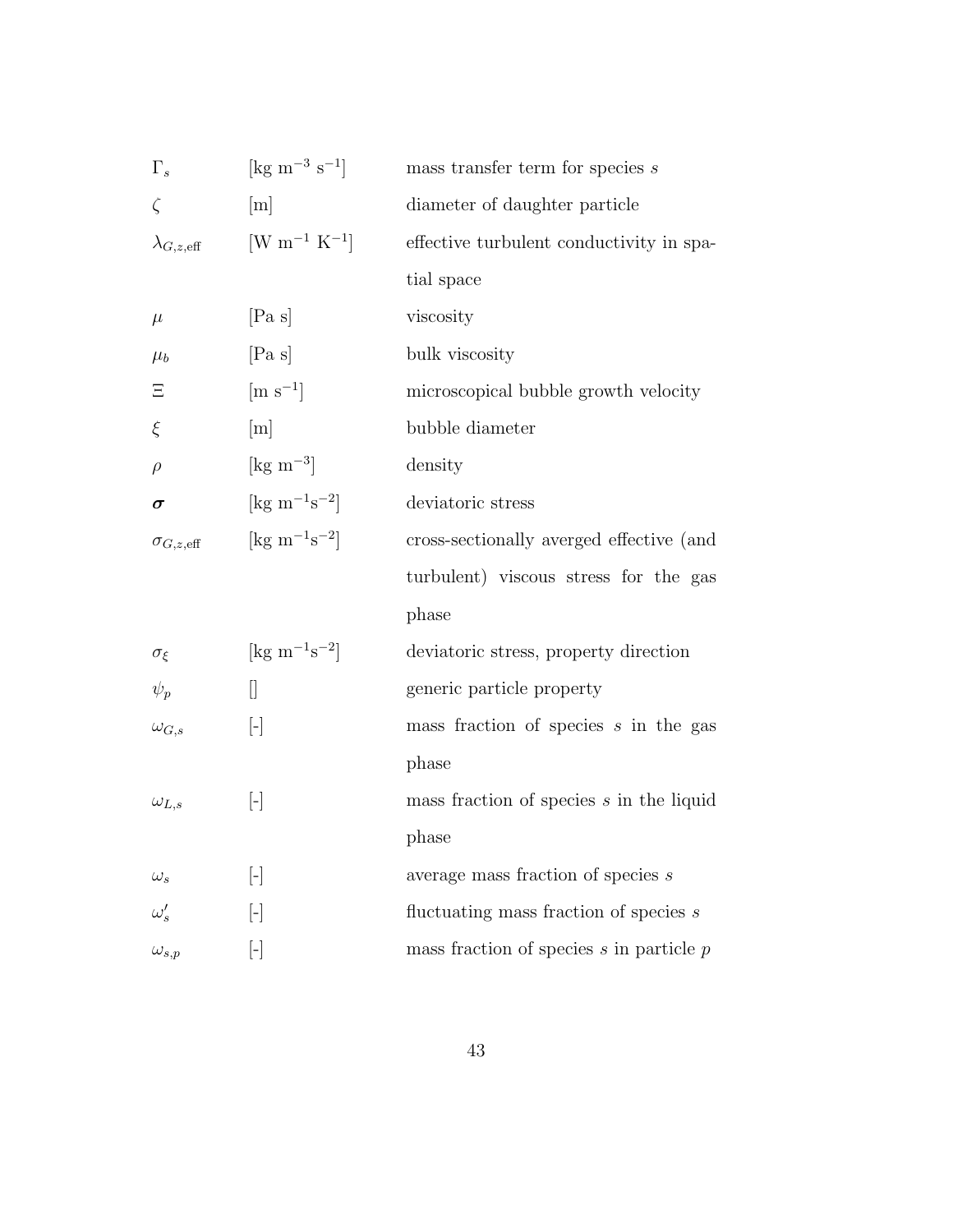# <sup>618</sup> Subscripts

| $\boldsymbol{b}$ | bulk               |
|------------------|--------------------|
| $\boldsymbol{b}$ | bubble             |
| collision        | due to collisions  |
| drag             | drag               |
| g                | gravity            |
| G                | gas phase          |
| $G-L$            | gas-liquid         |
| in               | inlet              |
| lift             | lift               |
| L                | liquid phase       |
| $\overline{p}$   | particle           |
| $\overline{p}$   | pressure           |
| $\boldsymbol{r}$ | spatial direction  |
| $\boldsymbol{s}$ | species $s$        |
| vm               | virtual mass       |
| $\boldsymbol{w}$ | weight             |
| ξ                | property direction |

# <sup>619</sup> Superscripts

| $\ast$ | at the interface |
|--------|------------------|
| k      | kinetic          |
| T      | transposed       |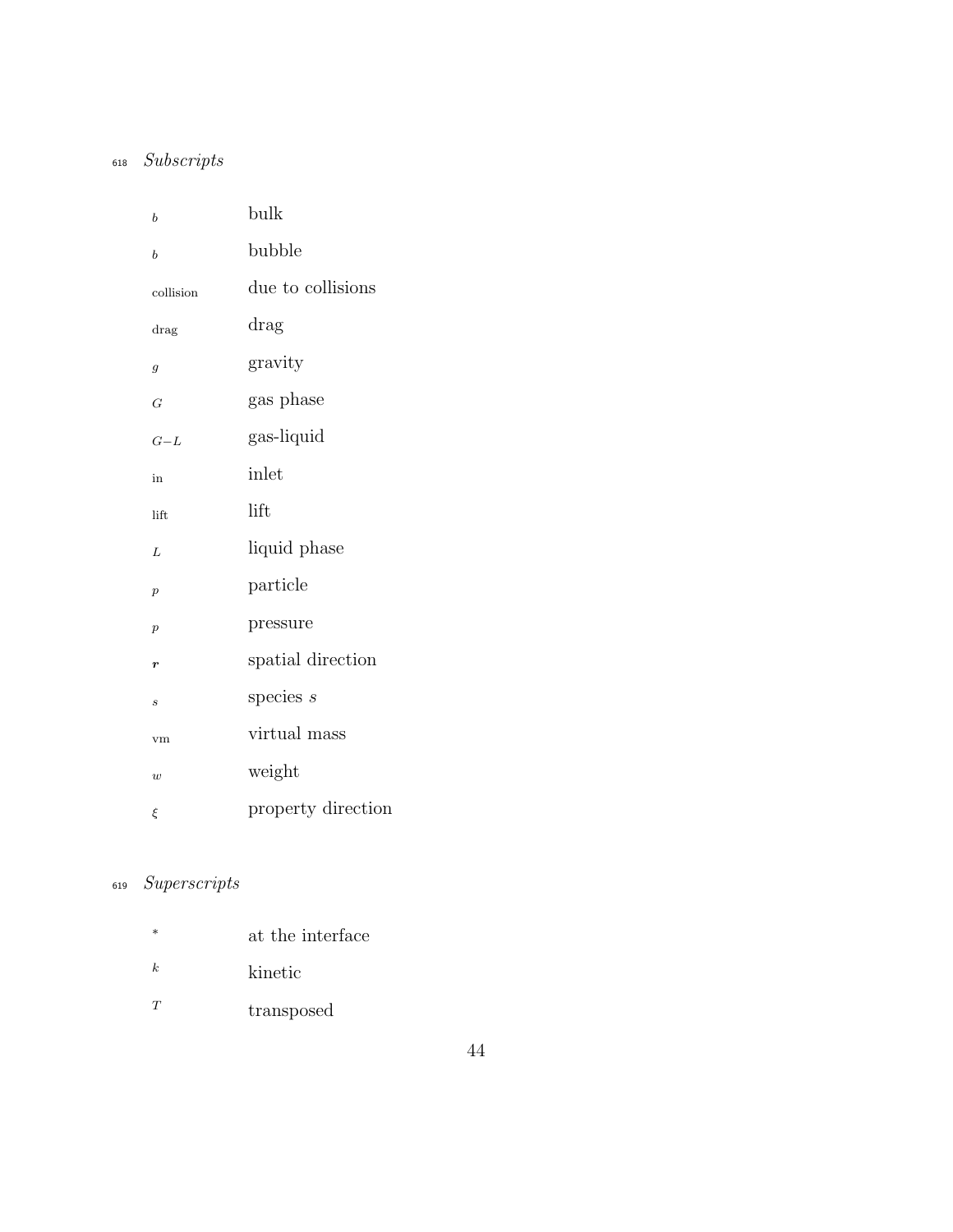# <sup>620</sup> Abbreviations

| CМ          | continuum mechanics             |
|-------------|---------------------------------|
| <b>KTGF</b> | kinetic theory of granular flow |
| MUSIG       | multiple size group             |
| <b>PBE</b>  | population balance equation     |
| SМ          | statistical mechanics           |
| <b>FTS</b>  | Fischer-Tropsch synthesis       |
| SBC:        | slurry bubble column            |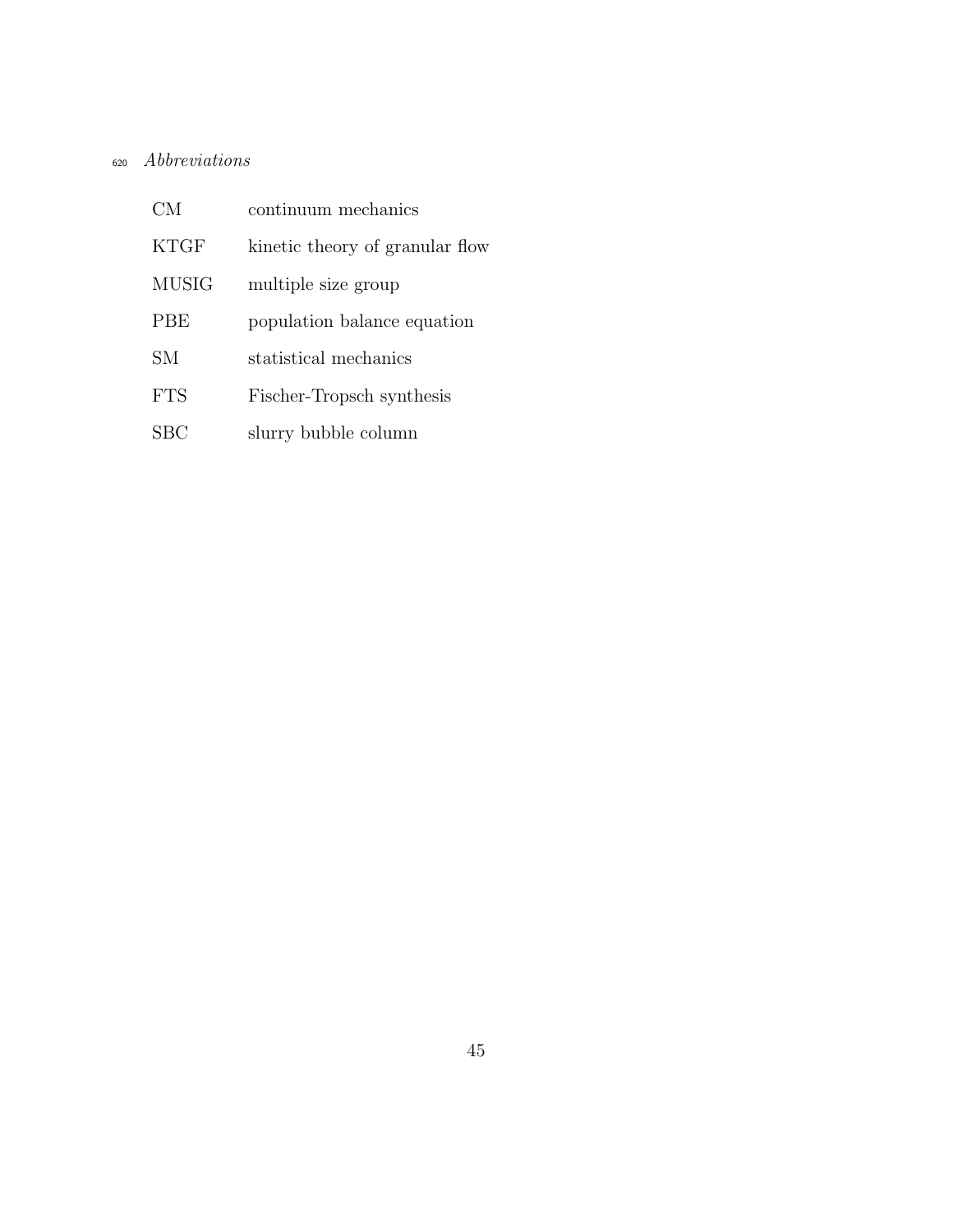#### 6. Acknowledgments

 Helpful communication with Ph.D. Zhongxi Chao regarding the derivation of the equations is acknowledged. The work was supported by the NTNU Department of Chemical Engineering (C. B. Vik) and the Research Council of Norway (J. Solsvik).

#### References

- <span id="page-45-1"></span> E. Andresen. Statistical Approach to Continuum Models for Turbulent Gas-Particle <sup>627</sup> Flows. PhD thesis, Technical University of Denmark, 1990.
- G. K. Batchelor. A new theory on the instability of a uniform fluidized bed. Journal of Fluid Mechanics, 193:75–110, 1988.
- A. Biesheuvel and W. C. M. Gorissen. Void fraction disturbances in a uniform bubbly  $f_{631}$  fluid. International Journal of Multiphase Flow,  $16(2):211-231$ , 1990.
- A. Biesheuvel and L. van Wijngaarden. Two-phase flow equations for a dilute dis-persion of gas bubbles in a liquid. Journal of Fluid Mechanics, 148:301–318, 1984.
- A. Buffo, M. Vanni, F. L. Marchisio, and R. O. Fox. Multivariate quadrature-based moments methods for turbulent polydisperse gas-liquid systems. International  $_{636}$  Journal of Multiphase Flow, 50:41–57, 2013.
- <span id="page-45-0"></span> Z. Chao. Modeling and Simulation of Reactive Three-phase Flows in Fluidized Bed <sup>638</sup> Reactors: Application to the SE-SMR Process. PhD thesis, Norwegian University of Science and Technology, 2012.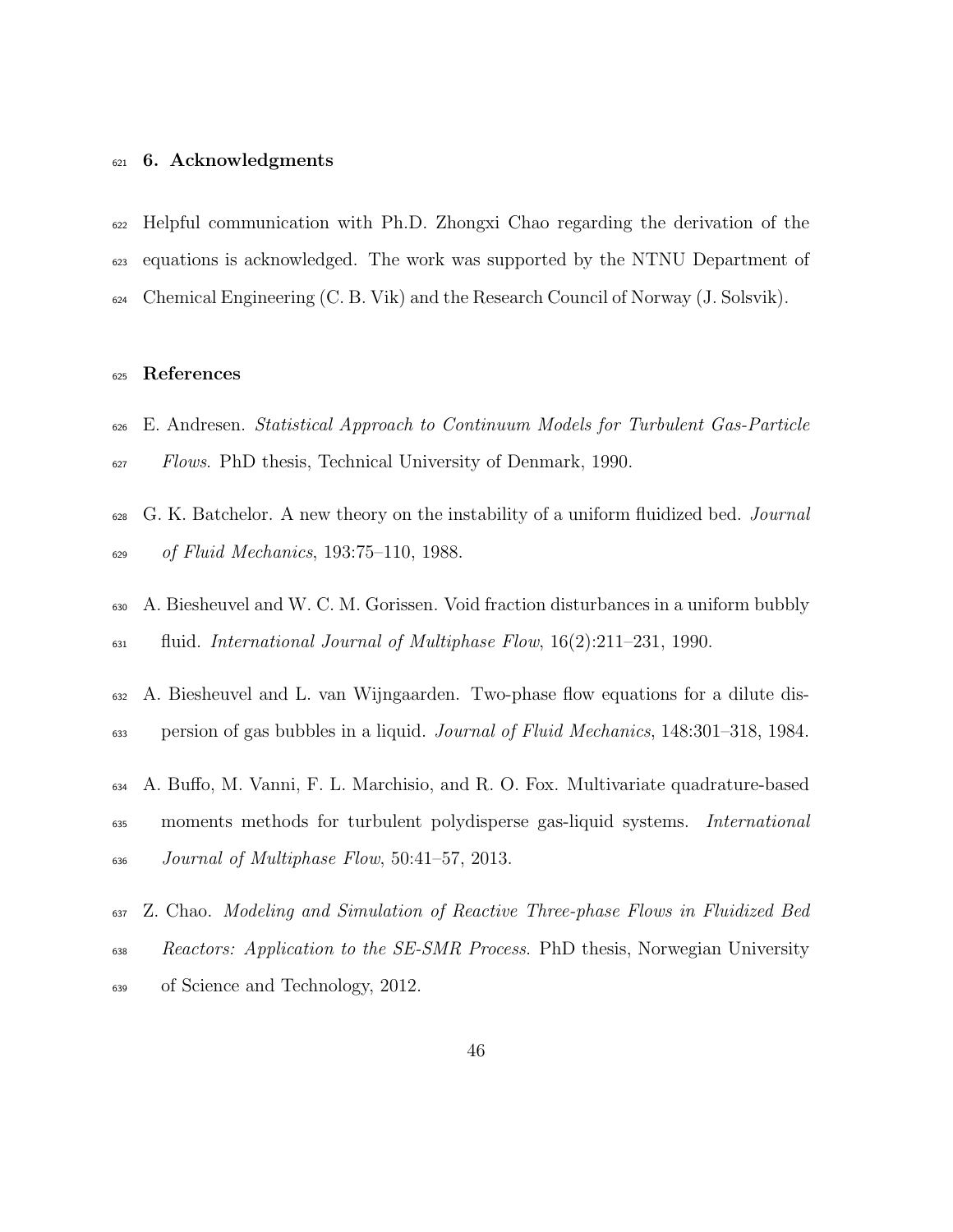- <span id="page-46-2"></span> C. Crowe, J. Schwarzkopf, M. Sommerfeld, and Y. Tsuji. Multiphase Flows with Droplets and Particles. Taylor & Francis, Boca Raton, second edition, 2011.
- J. de Swart, R. van Vliet, and R. Krishna. Size, structure and dynamics of 'large' bubbles in a two-dimensional slurry bubble column. Chemical Engineering Science, 51:4619–4629, 1996.
- <span id="page-46-0"></span> C. A. Dorao. High Order Methods for the Solution of the Population Balance Equation <sup>646</sup> with Applications to Bubbly Flows. PhD thesis, Norwegian University of Science <sup>647</sup> and Technology, 2006.
- <span id="page-46-3"></span> N. E. L. Haugen, R. E. Mitchell, and M. B. Tilghman. A comprehensive model for char particle conversion in environments containing  $O_2$  and  $CO_2$ . Combustion and  $F$ *lame*,  $162(4):1455-1463, 2015$ .
- J. O. Hirschfelder, C. F. Curtiss, and R. B. Bird. Molecular Theory of Gases and Liquids. J. Wiley, New York, 1954.
- H. M. Hulburt and S. Katz. Some problems in particle technology: A statistical mechanical formulation. Chemical Engineering Science, 19:555–574, 1964.
- <span id="page-46-1"></span> H. A. Jakobsen. Chemical Reactor Modeling: Multiphase Reactive Flows. Springer, Berlin, second edition, 2014.
- E. Krepper, D. Lucas, T. Frank, H.-M. Prasser, and P. J. Zwart. The inhomogeneous <sup>658</sup> MUSIG model for the simulation of polydispersed flows. *Nuclear Engineering and* Design, 238:1690–1702, 2008.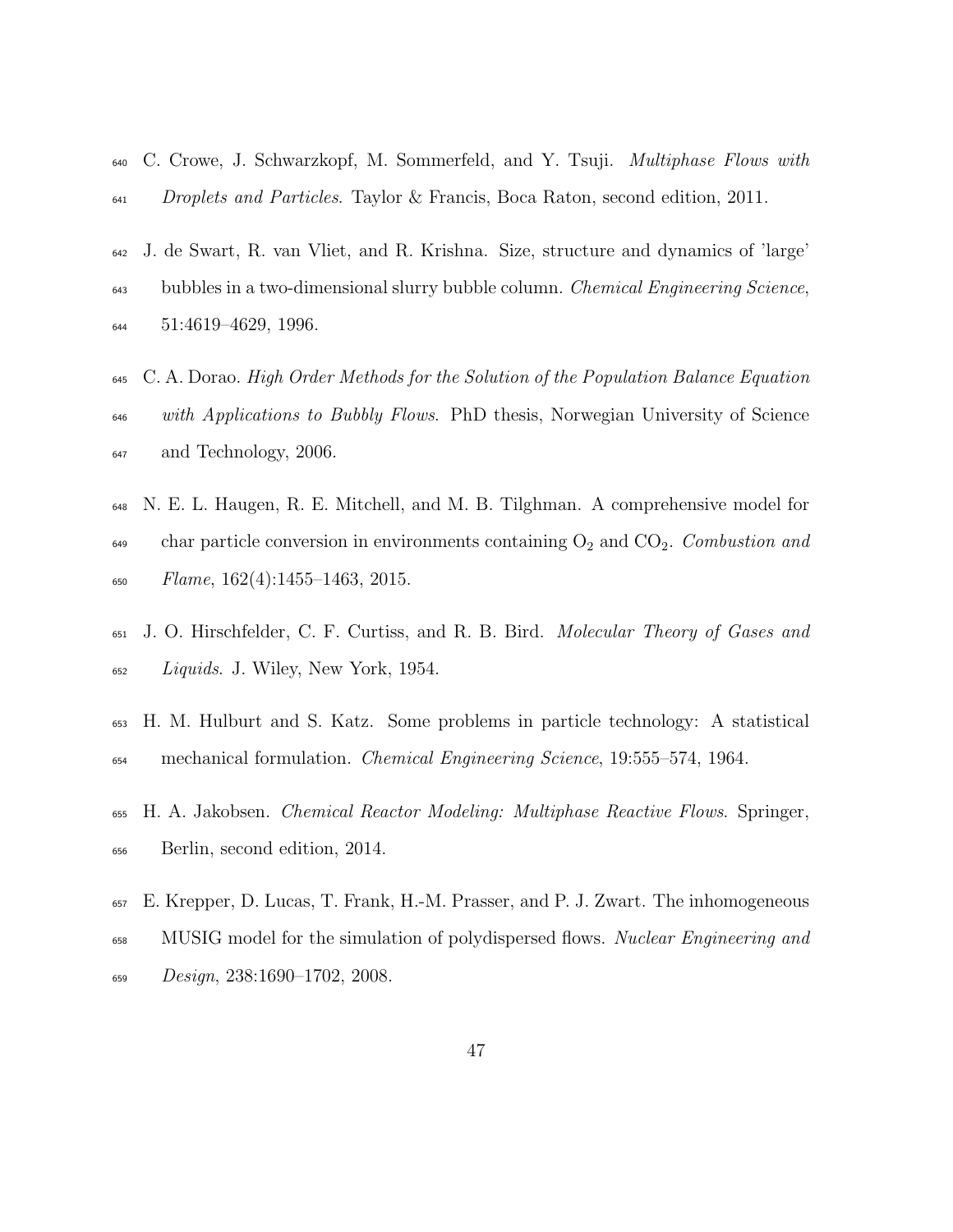- A. Y. Lafi and J. N. Reyes. General particle transport equation. Technical report, US Department of Energy, 1994.
- <span id="page-47-0"></span>D. Lathouwers and J. Bellan. Modeling of dense gas-solid reactive mixtures applied
- to biomass pyrolysis in a fluidized bed. In Proceedings of the 2000 U.S. DOE Hydrogen Program Review NREL/CP-570-28890, 2000.
- <span id="page-47-2"></span> D. Lathouwers and J. Bellan. Modeling of dense gassolid reactive mixtures applied to biomass pyrolysis in a fluidized bed. International Journal of Multiphase Flow,  $667 \qquad 27(12):2155-2187,2001.$
- <span id="page-47-1"></span> F. Laurent and M. Massot. Multi-fluid modelling of laminar polydisperse spray flames: origin, assumptions and comparison of sectional and sampling methods. Combustion Theory and Modelling, 5:537–572, 2001.
- Y. Liao and D. Lucas. A literature review on mechanisms and models for the co- alescence process of fluid particles. Chemical Engineering Science, 65:2851–2864, 2010.
- H. Lindborg. Modeling and Simulations of Reactive Two-Phase Flows in Fluidized Beds. PhD thesis, Norwegian University of Science and Technology, 2008.
- 676 S. Lo. Application of the MUSIG model to bubbly flows. AEAT -1096, AEA Tech- $_{677}$   $nology, 1996.$
- D. Lucas, E. Krepper, and H.-M. Prasser. Use of models for lift, wall and turbulent dispersion forces acting on bubbles for poly-disperse flows. Chemical Engineering  $s_{680}$  Science, 62:4146-4157, 2007.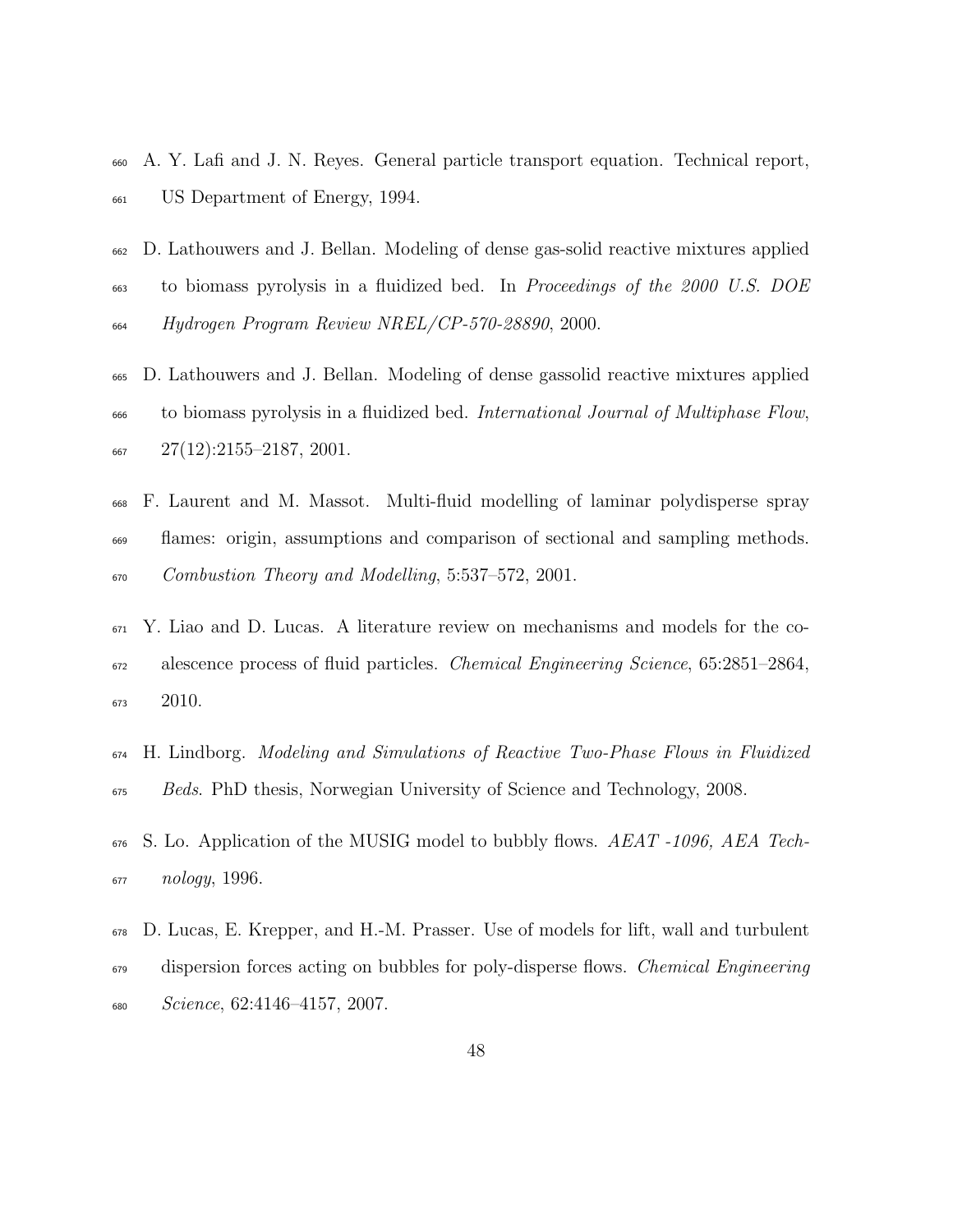- M. Lysberg, S. Sivakumar, and H. Svendsen. Model studies of three phase methanol synthesis. In AIChE Annual Meeting, San Fransisco, 1989.
- <span id="page-48-0"></span>D. Marchisio and R. Fox. Computational Models for Polydisperse Particulate and
- Multiphase Systems. Cambridge Series in Chemical Engineering. Cambridge Uni-
- versity Press, United Kingdom, 2013.
- C. Maretto and R. Krishna. Modelling of a bubble column slurry reactor for Fischer-Tropsch synthesis. Catalysis Today, 52(2-3):279–289, 1999.
- D. Mewes and D. Wiemann. Numerical calculation of mass transfer with hetero- geneous chemical reactions in three-phase bubble columns. In Proceedings of FEDSM2007 5th Joint ASME/JSME Fluids Engineering Conference, 2007.
- M. Millies and D. Mewes. Phasengrenzflächen in blasenströmungen teil 1: 692 Blasensäulen. Chemie Ingenieur Technik, 68:660–669, 1996.
- S. M. Monahan. Computational fluid dynamics analysis of air-water bubble columns. PhD thesis, Iowa State Universty, 2007.
- C. Morel. Mathematical Modeling of Disperse Two-Phase Flows. Springer, New York, 2015.
- A. Nayak, Z. Borka, L. Patruno, F. Sporleder, C. Dorao, and H. Jakobsen. A com- bined multifluid-population balance model for vertical gas-liquid bubble-driven  $\frac{699}{100}$  flows considering bubble column operating conditions. Industrial  $\frac{6}{100}$  Engineering Chemistry Research, 50(3):1786–1798, 2011.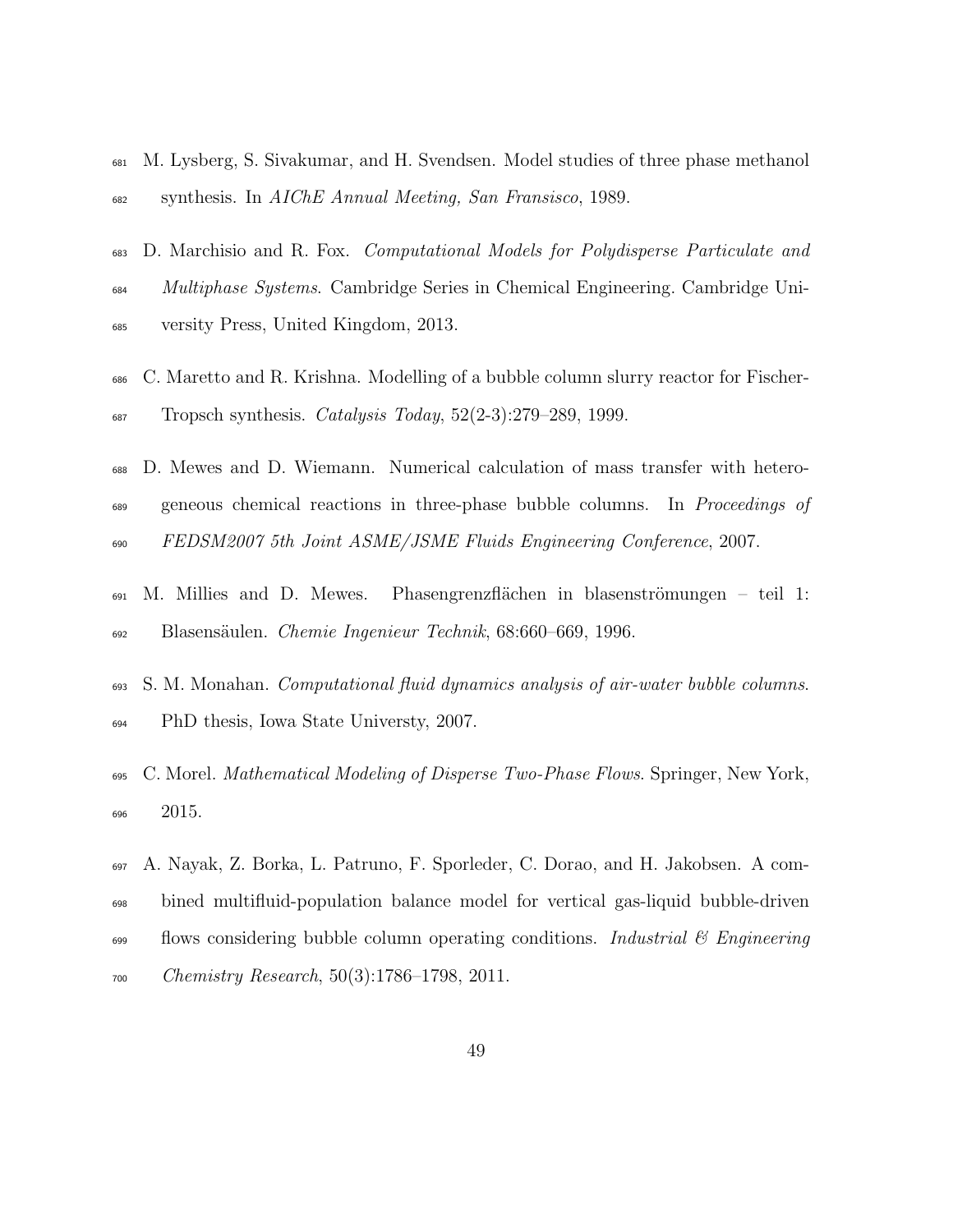- L. E. Patruno. Experimental and Numerical Investigations of Liquid Fragmenta- tion and Droplet Generation for Gas Processing at High Pressures. PhD thesis, Norwegian University of Science and Technology, 2010.
- D. Ramkrishna. Population Balances: Theory and Applications to Particulate Sys-tems in Engineering. Academic Press, San Diego, 2000.
- A. D. Randolph. A population balance for countable entities. The Canadian Journal of Chemical Engineering, 42(6):280–281, 1964.
- A. D. Randolph and M. A. Larson. Theory of Particulate Processes. Academic Press, San Diego, second edition, 1988.
- J. N. Reyes. Statistically derived conservation equations for fluid particle flows. Transactions of the American Nuclear Society, 60:669–672, 1989.
- K. Sankaranarayanan and S. Sundaresan. Lift force in bubbly suspensions. Chemical Engineering Science, 52:3521–3542, 2002.
- <span id="page-49-0"></span> S. Seetharaman. Treatise on Process Metallurgy, Volume 3: Industrial Processes. Treatise on Process Metallurgy. Elsevier Science, 2013.
- Q. Segers. Cutting Bubbles using Wire-Mesh Structures Direct Numerical Simula-<sup>717</sup> tions. PhD thesis, TU Eindhoven, 2015.
- L. Sehabiague, R. Lemoine, A. Behkish, Y. J. Heintz, M. Sanoja, R. Oukaci, and B. I.
- Morsi. Modeling and optimization of a large-scale slurry bubble column reactor
- for producing 10,000 bbl/day of Fischer-Tropsch liquid hydrocarbons. Journal of
- the Chinese Institute of Chemical Engineers, 39(2):169–179, 2008.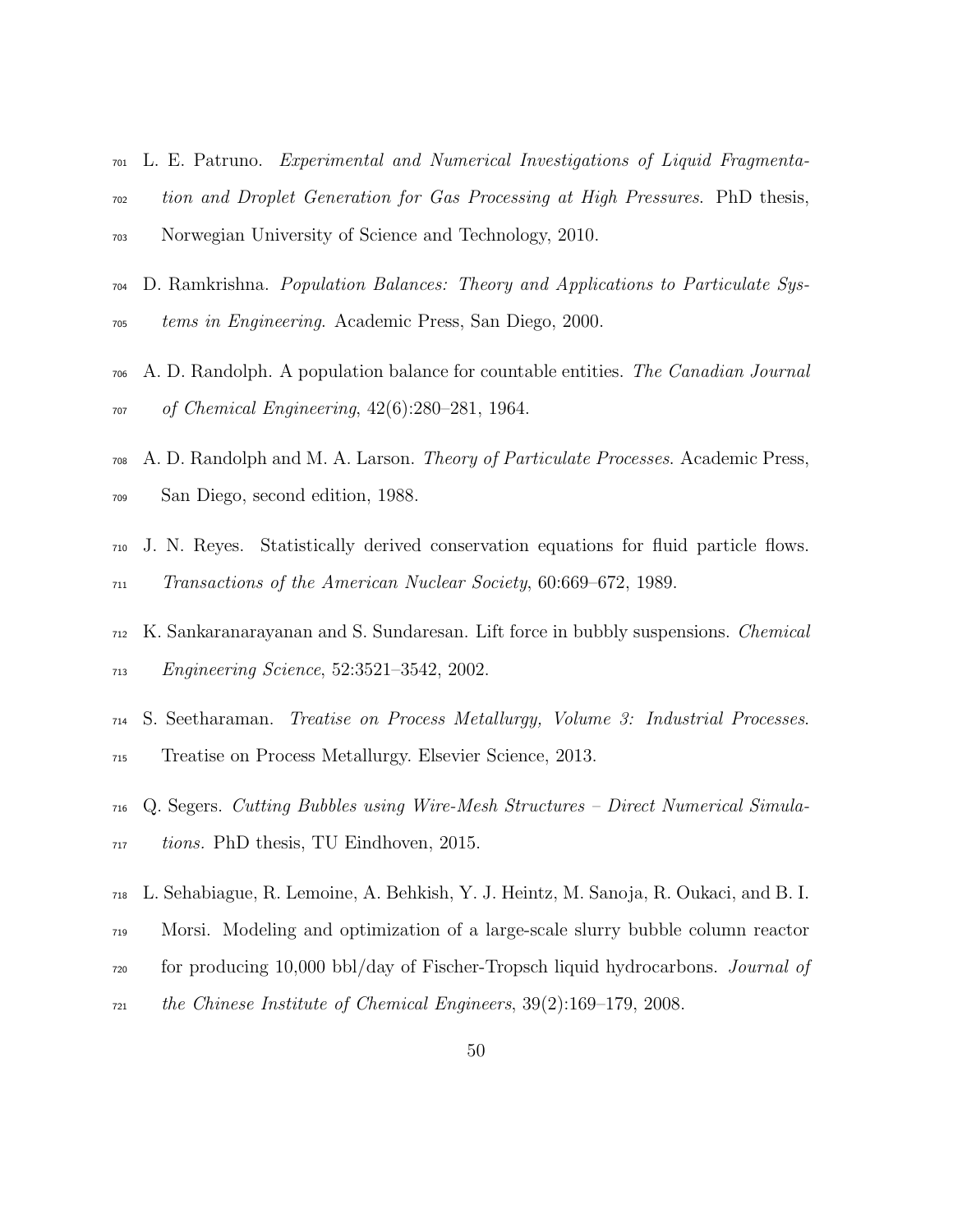- <span id="page-50-0"></span> O. Simonin. Continuum modelling of dispersed two-phase flows. In Combustion and turbulence in two-phase flows, volume 2, pages 1–47. van Karman Institute for fluid dynamics, 1996.
- J. Solsvik and H. A. Jakobsen. Evaluation of weighted residual methods for the so- lution of a population balance model describing bubbly flows: The least-squares, galerkin, tau, and orthogonal colnote methods. *Industrial*  $\&$  *Engineering Chem-*istry Research, 52(45):15988–16013, 2013.
- J. Solsvik and H. A. Jakobsen. A combined multifluid-population balance model ap- plied to dispersed gas-liquid flows. Journal for Dispersion Science and Technology, 35:1611–1625, 2014a.
- J. Solsvik and H. A. Jakobsen. The foundation of the population balance equation – a review. Journal of Dispersion Science and Technology, 36:510–520, 2014b.
- J. Solsvik and H. A. Jakobsen. A review of the concepts for deriving the equations of change for the classical kinetic theory of gases: Single-component, multicomponent and reactive gases. European Journal of Mechanics B/Fluids, 56:46–65, 2016.
- J. Solsvik, S. Tangen, and H. A. Jakobsen. On the constitutive equations for fluid particle breakage. Reviews in Chemical Engineering, 29:241–356, 2013.
- P. D. M. Spelt and A. S. Sangani. Properties and averaged equations for flows of bubbly liquids. Applied Scientific Research, 58:337–386, 1998.
- F. Sporleder, Z. Borka, J. Solsvik, and H. Jakobsen. On the population balance  $_{742}$  equation. Reviews in Chemical Engineering,  $28(2-3):149-169$ , 2012.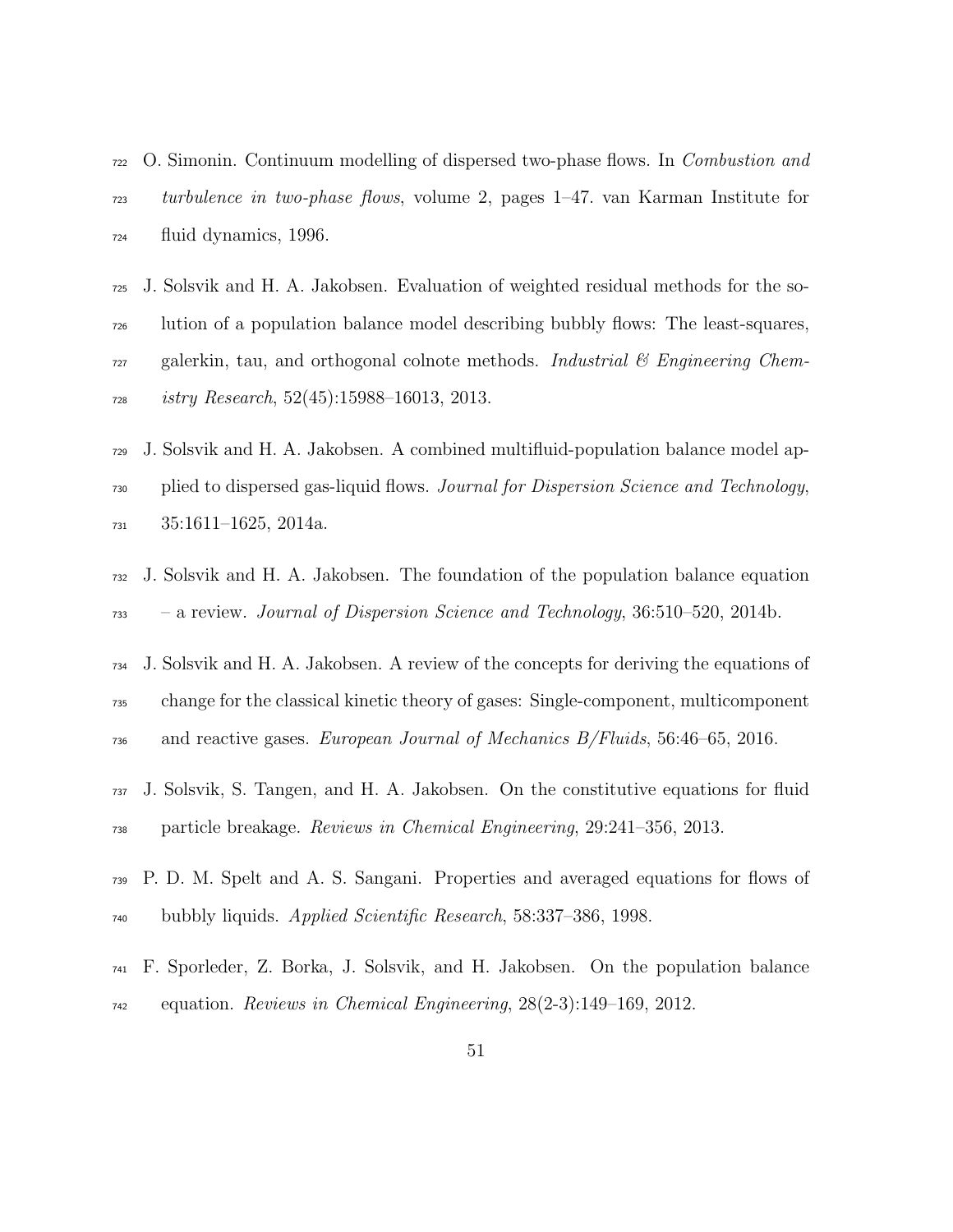- <span id="page-51-0"></span> C. B. Vik, J. Solsvik, M. Hillestad, and H. A. Jakobsen. Modeling of a slurry bubble column reactor for the production of biofuels via the Fischer-Tropsch synthesis. Chemical Engineering & Technology, 38(4):690–700, 2015.
- F. A. Williams. Spray combustion and atomization. Physics of Fluids, 1:541–545, 1958.
- Z. Zhu. The Least-Squares Spectral Element Method Solution of the Gas-Liquid Multi-
- fluid Model Coupled with the Population Balance Equation. PhD thesis, Norwegian
- University of Science and Technology, 2009.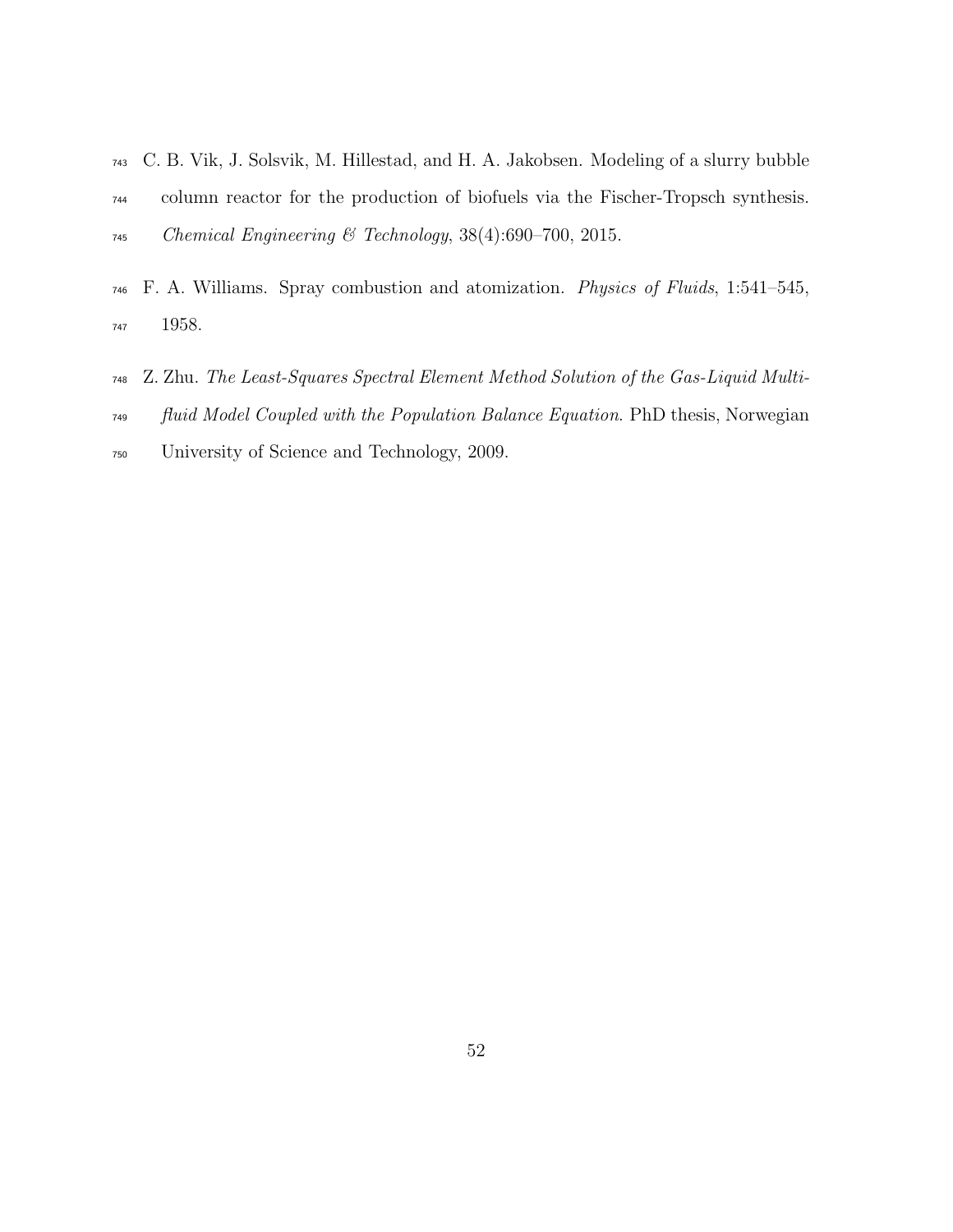|  | Table 1: Reactor dimensions and operating conditions for the FTS operated in a SBC at industrial |  |  |
|--|--------------------------------------------------------------------------------------------------|--|--|
|  | conditions. Further details are given in Vik et al. (2015).                                      |  |  |

| Reactor height                    | 50         | m                       |
|-----------------------------------|------------|-------------------------|
| Reactor diameter                  | 9          | m                       |
| Outlet pressure                   | 30         | bar                     |
| Inlet temperature                 | 513        | Κ                       |
| Inlet $H_2/CO$ molar ratio        | 2          |                         |
| Inlet weight fraction of $CO2$    | (0.1)      |                         |
| Inlet gas superficial velocity    | 0.26       | m/s                     |
| In the solid superficial velocity | 0.01       | $\rm m/s$               |
| Inlet liquid superficial velocity | 0.01       | m/s                     |
| In let gas volume fraction        | 0.50       |                         |
| In the liquid volume fraction     | 0.47       |                         |
| Inlet solid volume fraction       | 0.03       |                         |
| Bubble size domain                | $0.1 - 55$ | mm                      |
| Inlet Sauter mean diameter        | 10         | mm                      |
| Catalyst loading                  | 35         | wt slurry<br>wt cat $/$ |

 $\overline{a}$ 



Figure 1: Number density functions for the moment form, sectional form and continuous form of the PBE.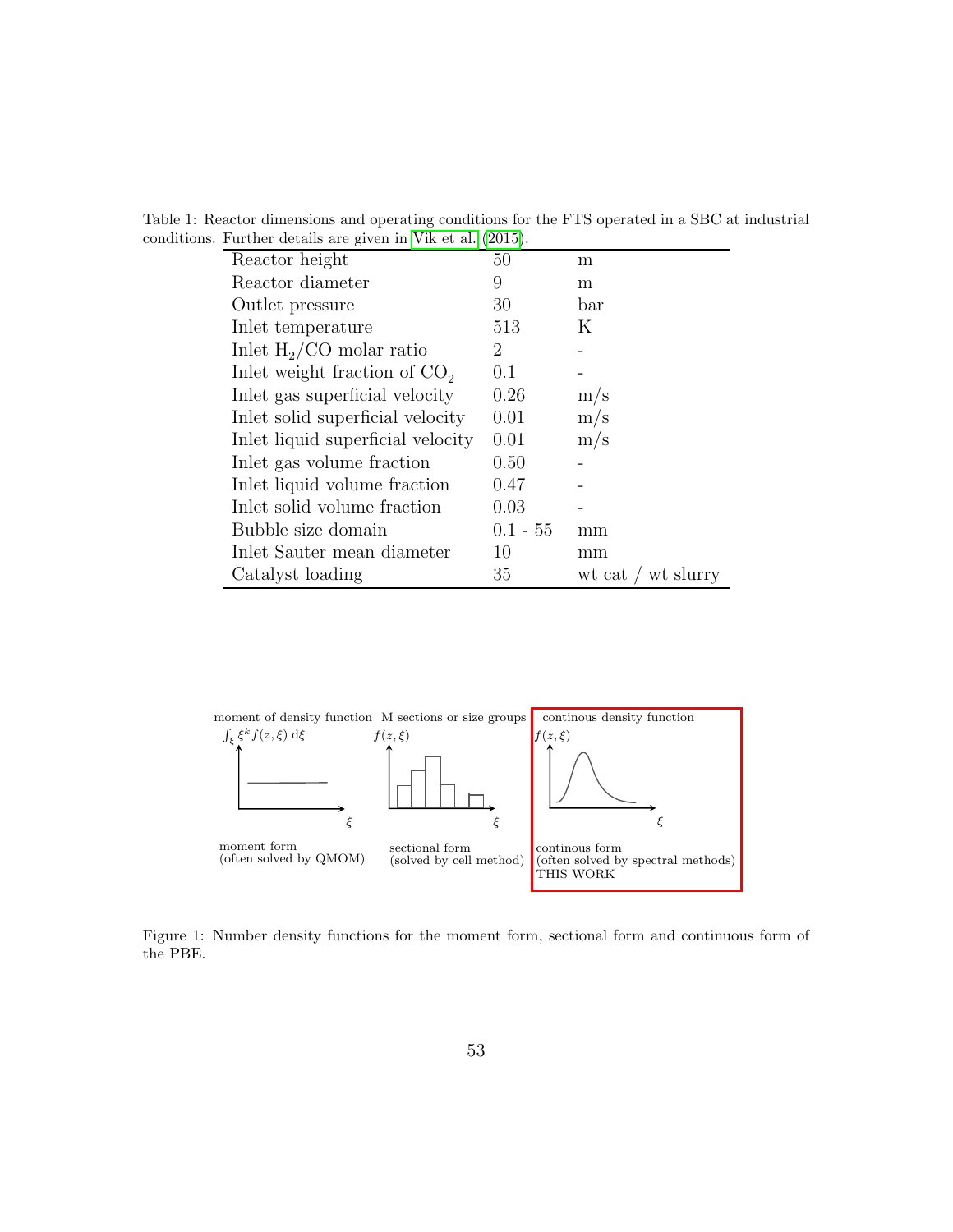

Figure 2: Distinction between sectional and continuous multifluid-PBE models. The moment form of PBE is not shown here.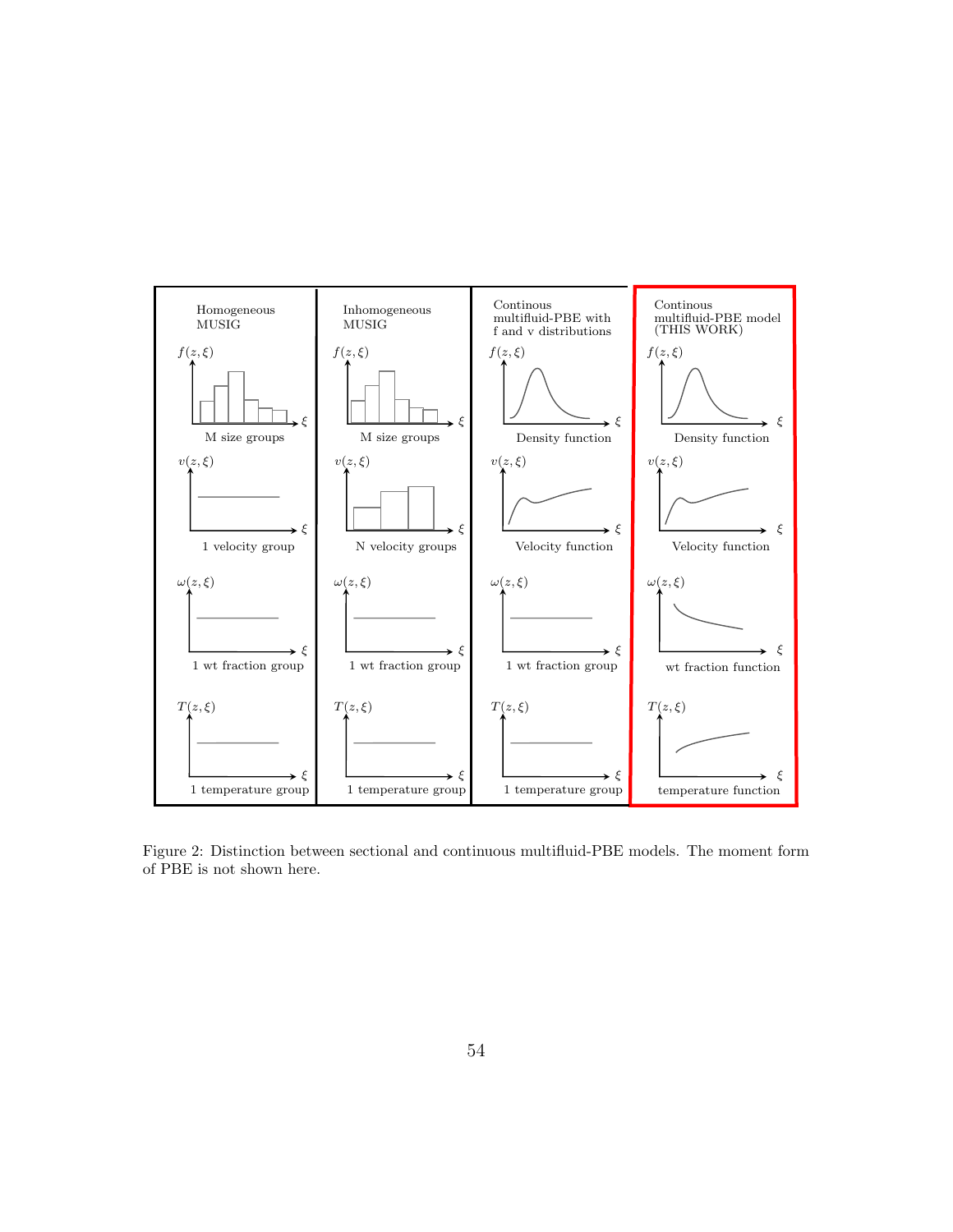

ξ

Figure 3: Velocity, weight fraction and temperature for the dispersed phase are continuous functions of  $\xi$  - here shown for different levels of z. Based on [Dorao](#page-46-0) [\(2006\)](#page-46-0).



Figure 4: Binary breakage of one spherical mother bubble (left) into two spherical daughter bubbles (right) on the particle level.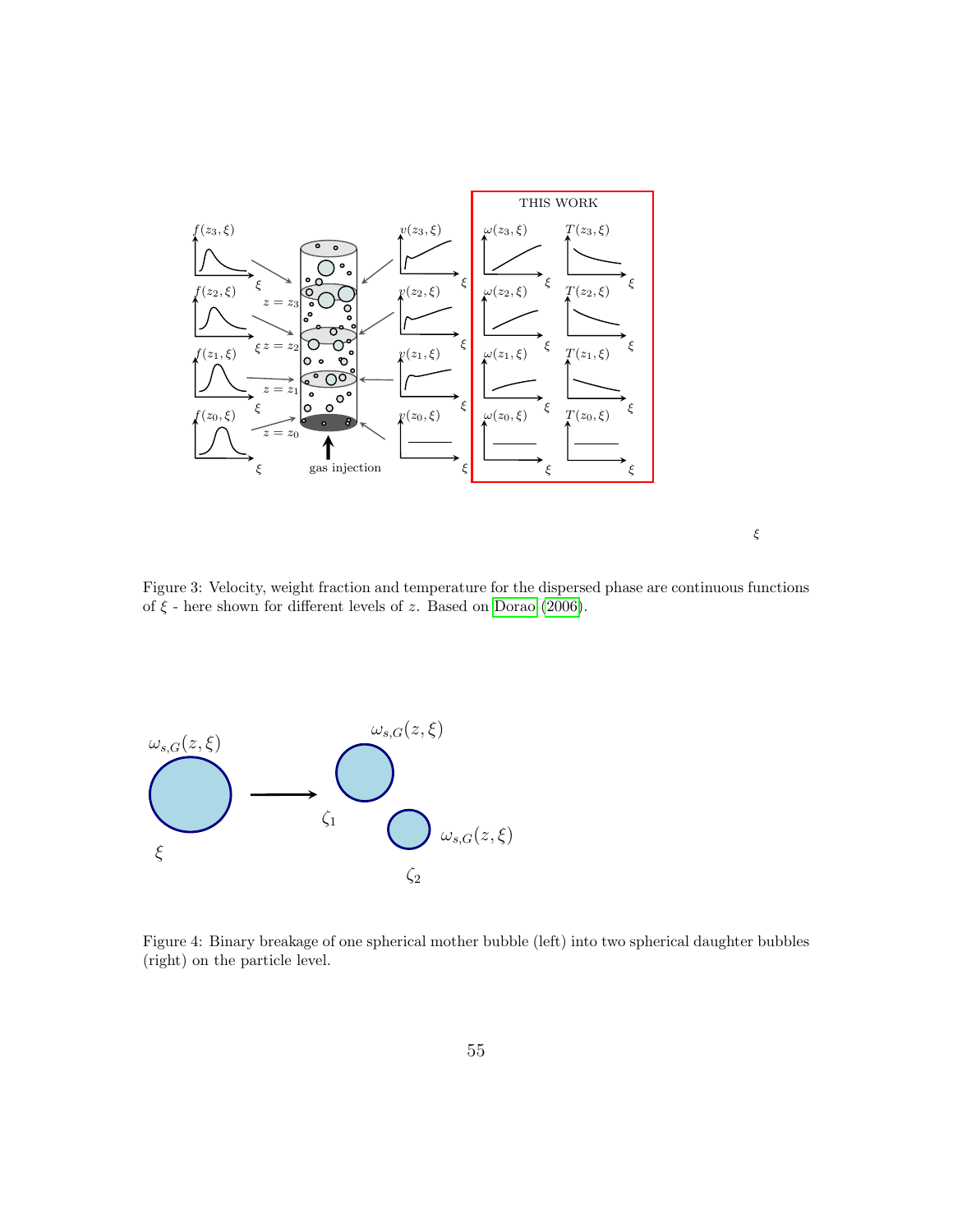

Figure 5: Binary coalescence of two spherical mother bubbles (left) into one spherical daughter bubble (right) on the particle level.



Figure 6: Dispersed phase weight fractions as function of bubble size and axial direction.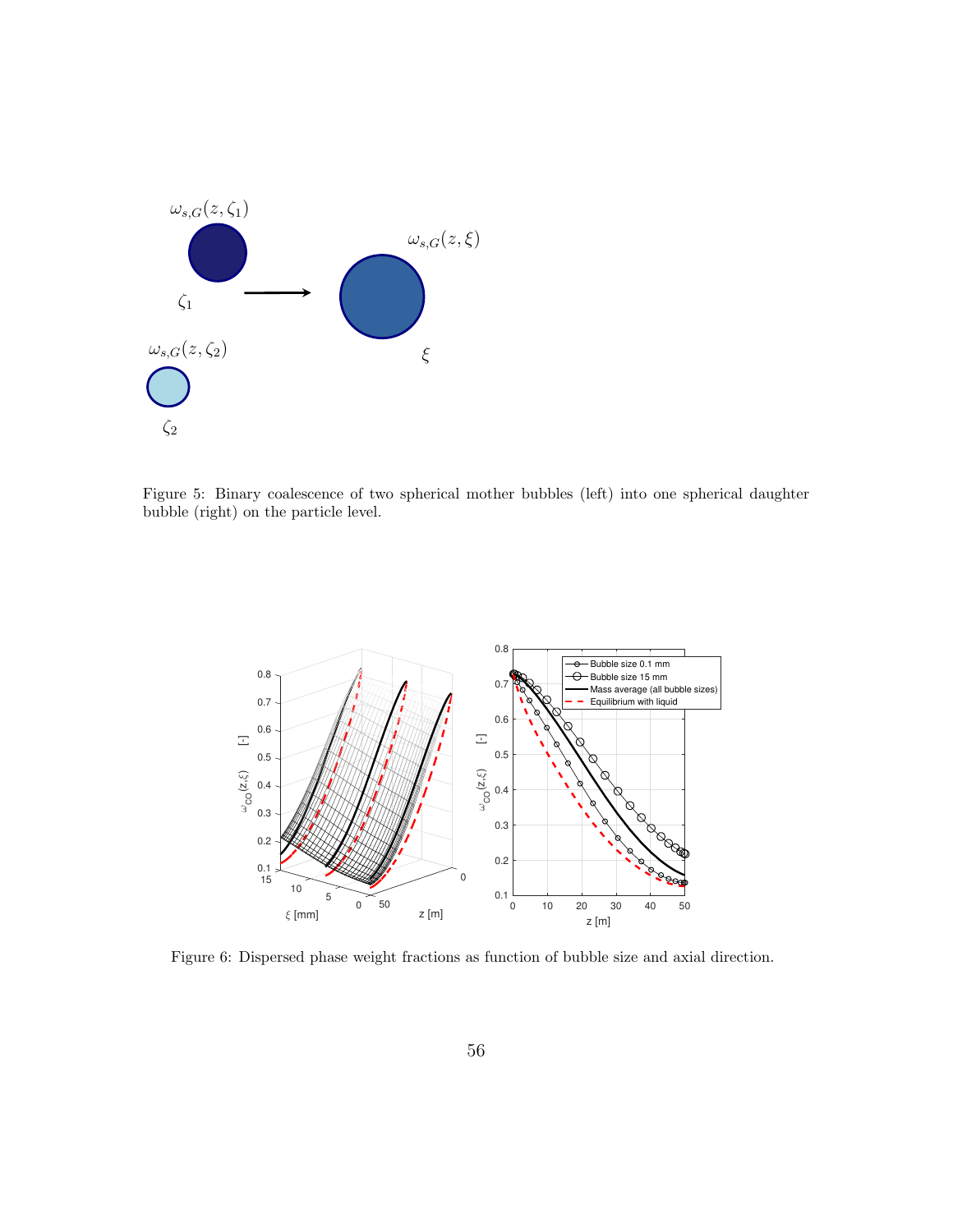

Figure 7: Dispersed phase velocity as function of bubble size and axial direction.



Figure 8: Bubble temperature as function of bubble size and axial direction.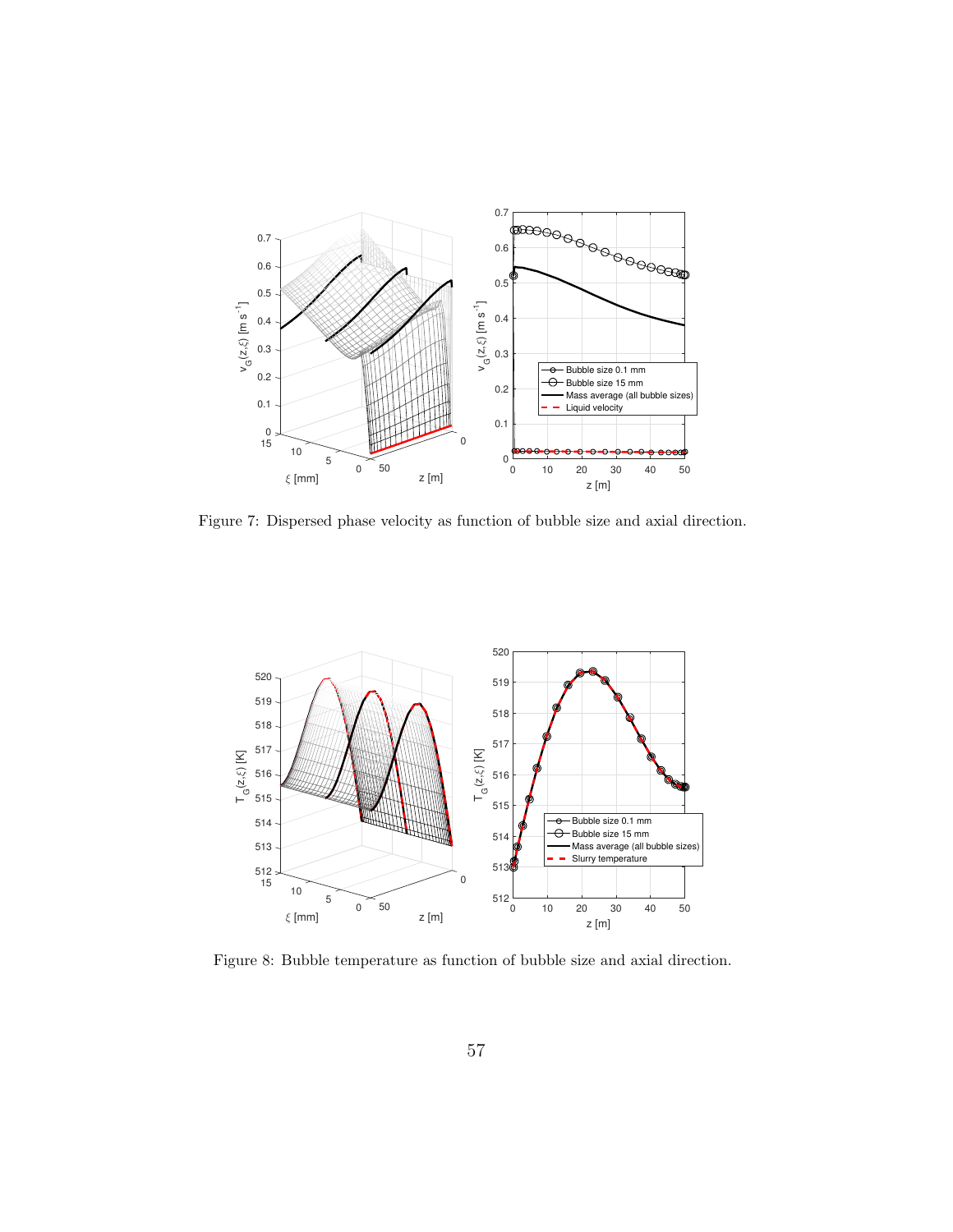

Figure 9: Comparison of composition, density and temperature profiles for the existing model [\(Vik](#page-51-0) [et al., 2015\)](#page-51-0) and the proposed model.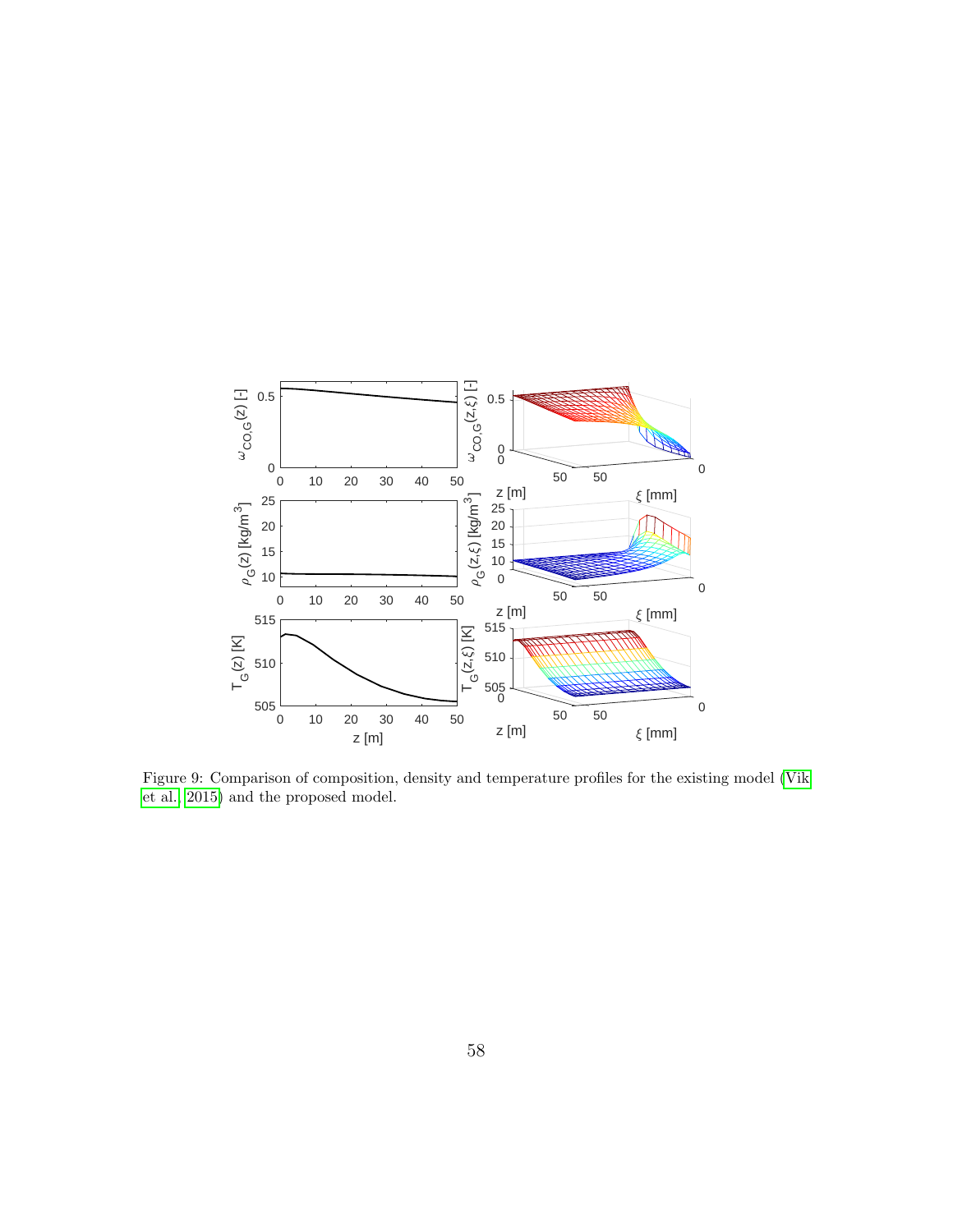#### <sup>751</sup> Appendix A. Derivation of the moment equation

<sup>752</sup> This section shows the derivation of a macroscopic or moment equation for the generic <sup>753</sup> property  $\langle \psi_p \rangle$ . To derive the moment equation for a generic particle property  $\psi_p$  we <sup>754</sup> multiply the Boltzmann-like equation (Eq. [22\)](#page-12-0) with  $\psi_p$  and integrate over all veloci-<sup>755</sup> [t](#page-47-0)ies, the weight fraction, temperature and the mass of the particle (as in [Lathouwers](#page-47-0) <sup>756</sup> [and Bellan \(2000\)](#page-47-0)), but not the bubble size  $\xi$ , to obtain

<span id="page-58-0"></span>
$$
\int_{-\infty}^{+\infty} m_p \psi_p \frac{\partial p}{\partial t} d\Omega + \int_{-\infty}^{+\infty} m_p \psi_p \mathbf{c} \cdot \frac{\partial p}{\partial \mathbf{r}} d\Omega \n+ \int_{-\infty}^{+\infty} m_p \psi_p \mathbf{F}_r \cdot \frac{\partial p}{\partial \mathbf{c}} d\Omega + \int_{-\infty}^{+\infty} m_p \psi_p \Xi \frac{\partial p}{\partial \xi} d\Omega + \int_{-\infty}^{+\infty} m_p \psi_p F_{\xi} \frac{\partial p}{\partial \Xi} d\Omega \n+ \int_{-\infty}^{+\infty} m_p \psi_p \dot{T}_p \frac{\partial p}{\partial T_p} d\Omega + \sum_s \int_{-\infty}^{+\infty} m_p \psi_p \dot{\omega}_{s,p} \frac{\partial p}{\partial \omega_{s,p}} d\Omega \n+ \int_{-\infty}^{+\infty} m_p \psi_p \dot{m}_p \frac{\partial p}{\partial m_p} d\Omega = \int_{-\infty}^{+\infty} m_p \psi_p \left(\frac{\partial p}{\partial t}\right)_{\text{coll}} d\Omega + \int_{-\infty}^{+\infty} m_p S d\Omega
$$
\n(A.1)

<sup>757</sup> where we have written  $d\Omega = d\mathbf{c}d\Xi d\omega_{s,p}dT_pdm_p$  for brevity (as in [Chao \(2012\)](#page-45-0)). For <sup>758</sup> the first term:

$$
\int_{-\infty}^{+\infty} m_p \psi_p \frac{\partial p}{\partial t} d\Omega
$$
\n
$$
= \int_{-\infty}^{+\infty} \left[ \frac{\partial}{\partial t} (m_p \psi_p p) - m_p p \frac{\partial \psi_p}{\partial t} - \psi_p p \frac{\partial m_p}{\partial t} \right] d\Omega
$$
\n
$$
= \frac{\partial}{\partial t} \int_{-\infty}^{+\infty} m_p \psi_p p d\Omega - \int_{-\infty}^{+\infty} m_p p \frac{\partial \psi_p}{\partial t} d\Omega
$$
\n
$$
= \frac{\partial}{\partial t} (f_d \langle \psi_p \rangle) - f_d \langle m_p \frac{\partial \psi_p}{\partial t} \rangle
$$
\n(A.2)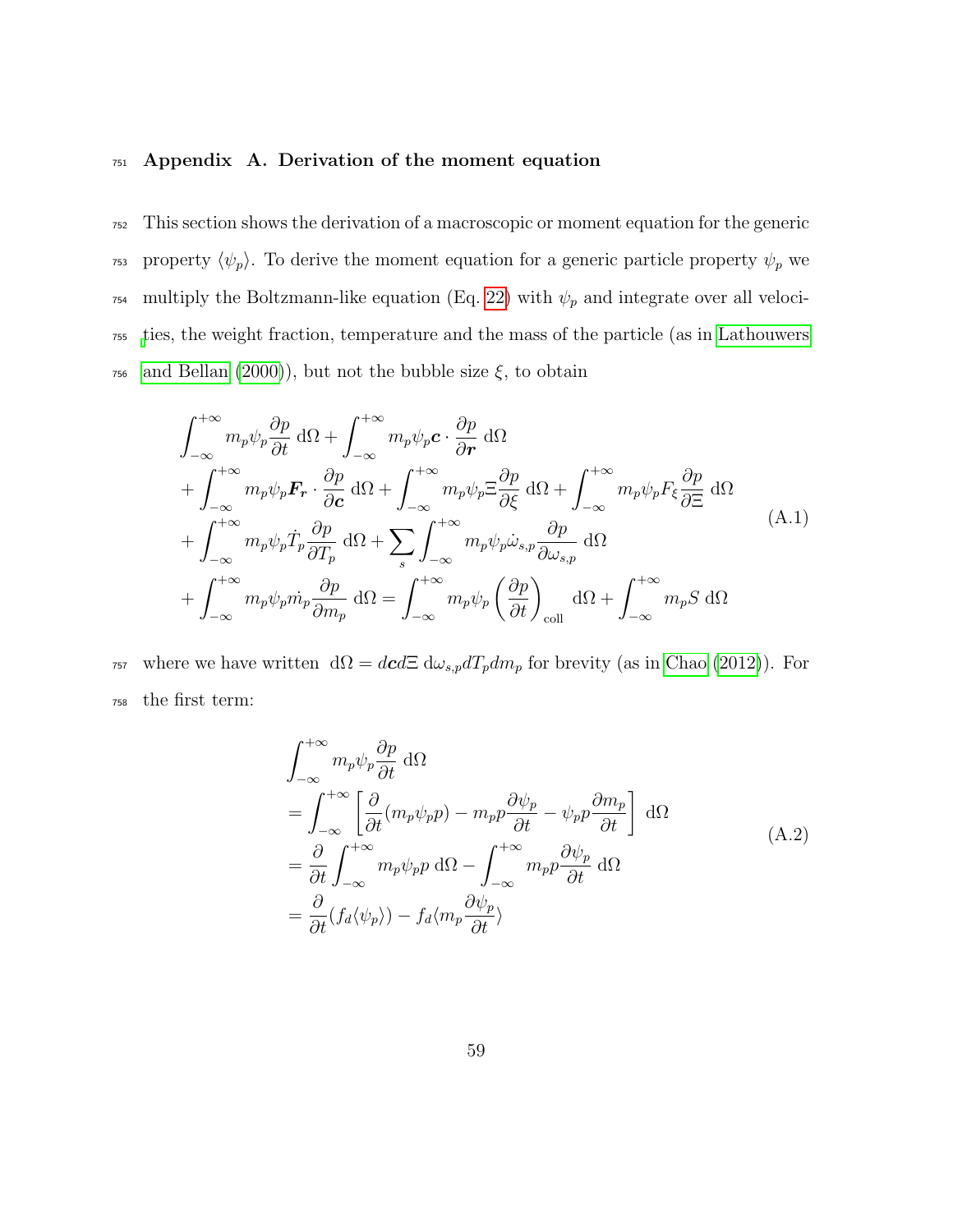<sup>759</sup> by writing out the total differential and utilizing Eq. [7.](#page-9-0) We have realized that  $m_p$  as  $760$  a coordinate is independent of all other coordinates, including t. The microscopical <sup>761</sup> number density function p is assumed to go to zero as  $\omega \to -\infty$  and  $\omega \to +\infty$ . For <sup>762</sup> the second term:

$$
\int_{-\infty}^{+\infty} m_p c \psi_p \cdot \frac{\partial p}{\partial r} d\Omega
$$
\n
$$
= \int_{-\infty}^{+\infty} \left[ \frac{\partial}{\partial r} \cdot (m_p \psi_p pc) - m_p pc \cdot \frac{\partial \psi_p}{\partial r} - pc \psi_p \cdot \frac{\partial m_p}{\partial r} - m_p \psi_p p \frac{\partial c}{\partial r} \right] d\Omega
$$
\n
$$
= \frac{\partial}{\partial r} \cdot \int_{-\infty}^{+\infty} m_p \psi_p pc d\Omega - \int_{-\infty}^{+\infty} m_p pc \cdot \frac{\partial \psi_p}{\partial t} d\Omega
$$
\n
$$
= \frac{\partial}{\partial r} \cdot (f_d \langle \psi_p c \rangle) - f_d \langle c \cdot \frac{\partial \psi_p}{\partial r} \rangle
$$
\n(A.3)

<sup>763</sup> where we have utilized Eq. [7](#page-9-0) and realized  $m_p$  and **c** are independent of **r**. For the <sup>764</sup> force term, the third term in Eq. [A.1:](#page-58-0)

$$
\int_{-\infty}^{+\infty} m_p \psi_p \mathbf{F}_r \cdot \frac{\partial p}{\partial c} d\Omega
$$
\n
$$
= \int_{-\infty}^{+\infty} \left[ \frac{\partial}{\partial c} \cdot (m_p \psi_p \mathbf{F}_r) - m_p p \mathbf{F}_r \cdot \frac{\partial \psi_p}{\partial c} - p \psi_p \mathbf{F}_r \cdot \frac{\partial m_p}{\partial c} - m_p \psi_p p \frac{\partial \mathbf{F}_r}{\partial c} \right] d\Omega
$$
\n
$$
= [m_p \psi_p p \mathbf{F}_r]_{-\infty}^{+\infty} - \int_{-\infty}^{+\infty} m_p p \mathbf{F}_r \cdot \frac{\partial \psi_p}{\partial c} d\Omega
$$
\n
$$
= -f_d \langle \mathbf{F}_r \cdot \frac{\partial \psi_p}{\partial c} \rangle
$$
\n(M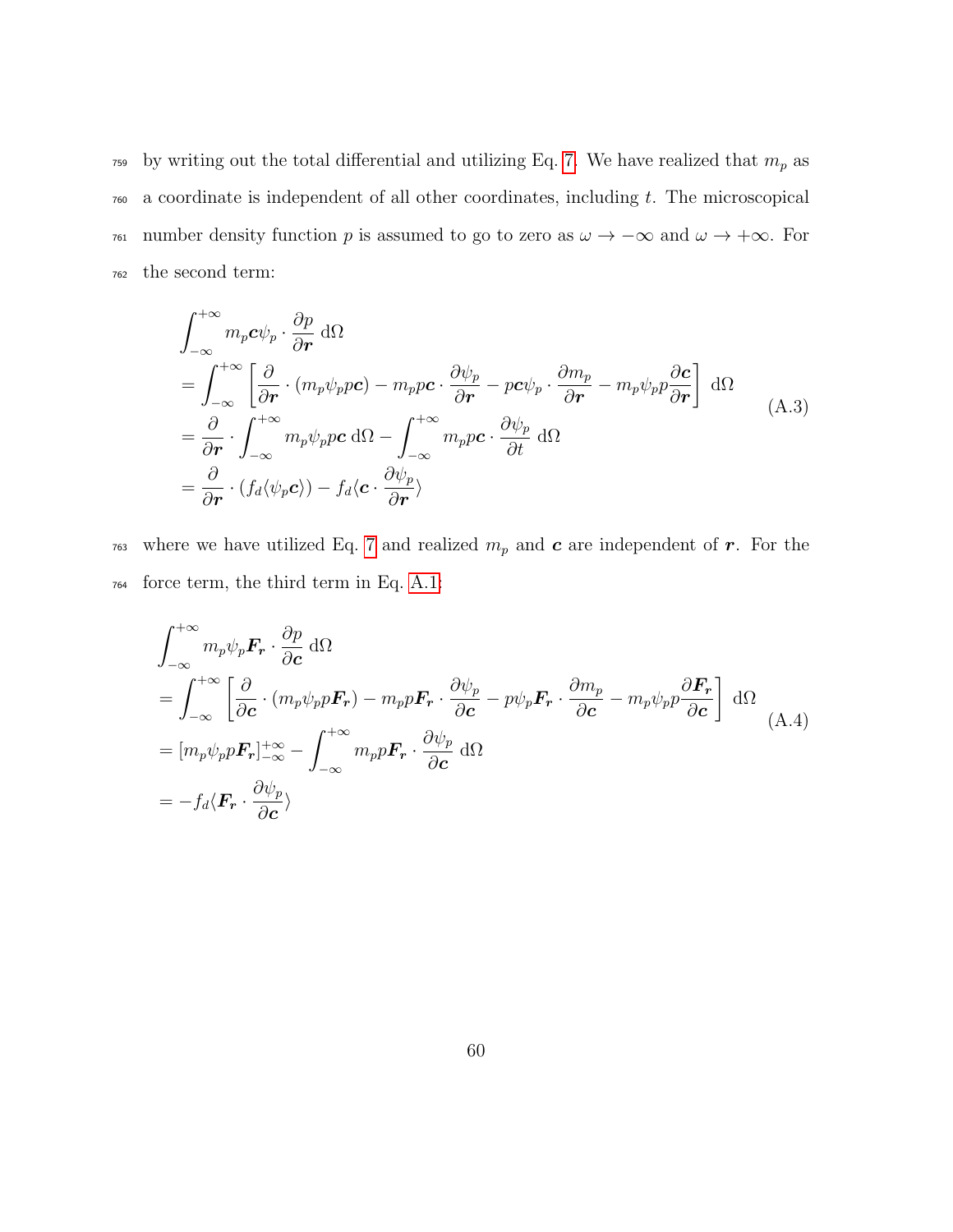<sup>765</sup> as  $m_p$  and  $\mathbf{F}_r$  are independent of c and  $p \to 0$  as  $\omega \to -\infty, +\infty$ . For the fourth <sup>766</sup> term:

$$
\int_{-\infty}^{+\infty} m_p \psi_p \Xi \frac{\partial p}{\partial \xi} d\Omega
$$
\n
$$
= \int_{-\infty}^{+\infty} \left[ \frac{\partial}{\partial \xi} (m_p \psi_p \Xi p) - m_p p \Xi \frac{\partial \psi_p}{\partial \xi} - p \psi_p \Xi \frac{\partial m_p}{\partial \xi} - m_p p \psi_p \frac{\partial \Xi}{\partial \xi} \right] d\Omega
$$
\n
$$
= \int_{-\infty}^{+\infty} \frac{\partial}{\partial \xi} (m_p \psi_p \Xi p) d\Omega - \int_{-\infty}^{+\infty} m_p p \Xi \frac{\partial \psi_p}{\partial \xi} d\Omega
$$
\n
$$
= \frac{\partial}{\partial \xi} \int_{-\infty}^{+\infty} (m_p \psi_p \Xi p) d\Omega - \int_{-\infty}^{+\infty} m_p p \Xi \frac{\partial \psi_p}{\partial \xi} d\Omega
$$
\n
$$
= \frac{\partial}{\partial \xi} \langle \Xi \psi_p \rangle - f_d \langle \Xi \frac{\partial \psi_p}{\partial \xi} \rangle
$$
\n(A.5)

 $_{767}~$  as  $\Xi$  is independent of  $\xi.$  For the fifth term:

$$
\int_{-\infty}^{+\infty} m_p \psi_p F_{\xi} \frac{\partial p}{\partial \xi} d\Omega
$$
\n
$$
= \int_{-\infty}^{+\infty} \left[ \frac{\partial}{\partial \Xi} (m_p \psi_p F_{\xi} p) - m_p p F_{\xi} \frac{\partial \psi_p}{\partial \Xi} - p \psi_p F_{\xi} \frac{\partial m_p}{\partial \Xi} - m_p p \psi_p \frac{\partial F_{\xi}}{\partial \Xi} \right] d\Omega
$$
\n
$$
= \int_{-\infty}^{+\infty} \frac{\partial}{\partial \Xi} (m_p \psi_p F_{\xi} p) d\Omega - \int_{-\infty}^{+\infty} m_p p F_{\xi} \frac{\partial \psi_p}{\partial \Xi} d\Omega
$$
\n
$$
= [m_p \psi_p F_{\xi} p]_{-\infty}^{+\infty} - \int_{-\infty}^{+\infty} m_p p F_{\xi} \frac{\partial \psi_p}{\partial \Xi} d\Omega
$$
\n
$$
= -f_d \langle F_{\xi} \frac{\partial \psi_p}{\partial \Xi} \rangle
$$
\n(A.6)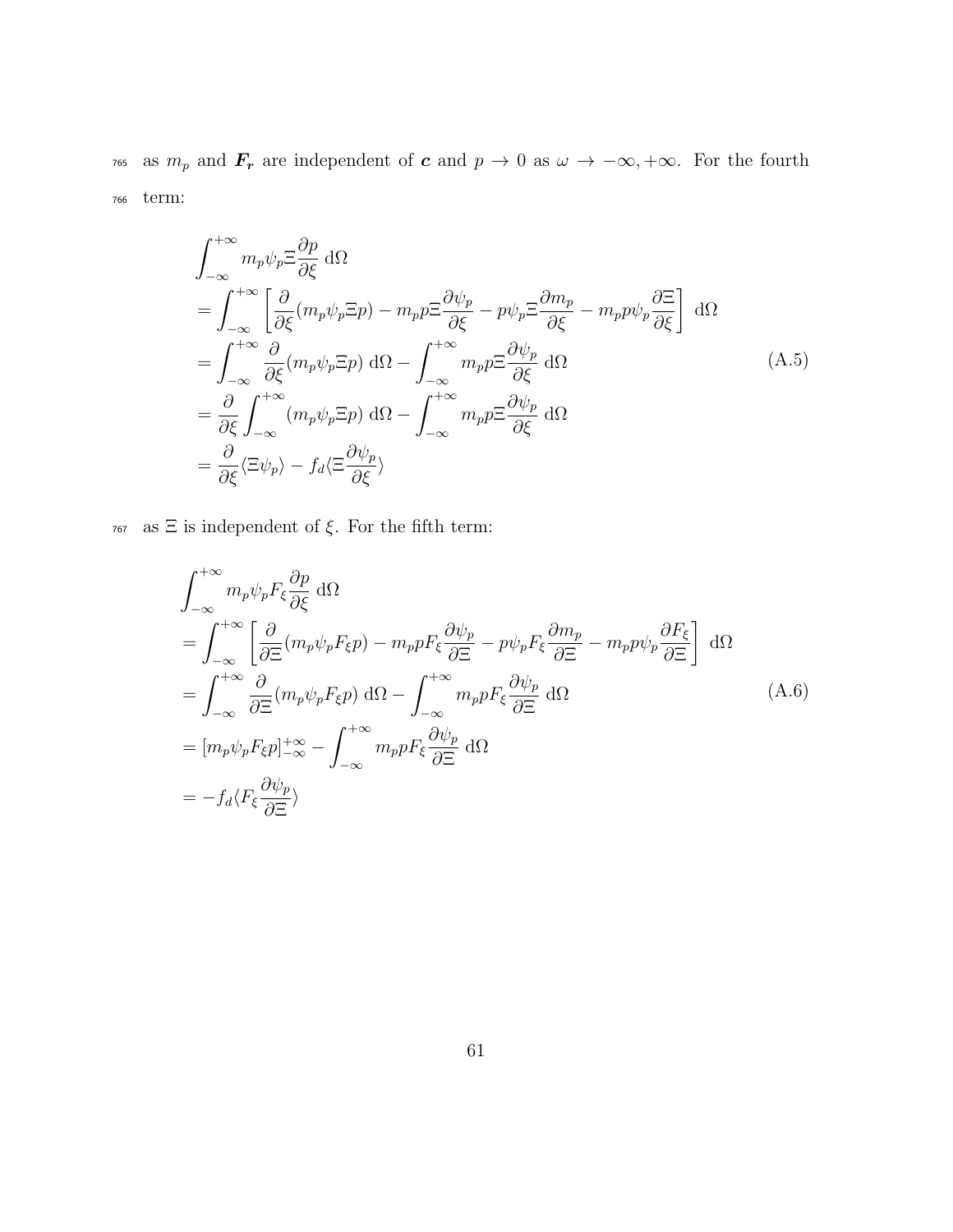$_{768}$  as  $m_p$  and  $F_\xi$  are independent of Ξ. For the sixth term:

$$
\int_{-\infty}^{+\infty} m_p \psi_p \dot{T}_p \frac{\partial p}{\partial T_p} d\Omega
$$
\n
$$
= \int_{-\infty}^{+\infty} \left[ \frac{\partial}{\partial T_p} (m_p \psi_p \dot{T}_p p) - m_p \dot{T}_p p \frac{\partial \psi_p}{\partial T_p} - \psi_p \dot{T}_p p \frac{\partial m_p}{\partial T_p} - m_p \psi_p p \frac{\partial \dot{T}_p}{\partial T_p} \right] d\Omega
$$
\n
$$
= [m_p \psi_p \dot{T}_p p]_{-\infty}^{+\infty} - \int_{-\infty}^{+\infty} m_p \dot{T}_p p \frac{\partial \psi_p}{\partial T_p} d\Omega
$$
\n
$$
= -f_d \langle \dot{T}_p \frac{\partial \psi_p}{\partial T_p} \rangle
$$
\n(A.7)

<sup>769</sup> as  $m_p$ ,  $\dot{T}_p$  are independent of  $T_p$ . For the seventh term:

$$
\sum_{s} \int_{-\infty}^{+\infty} m_{p} \psi_{p} \dot{\omega}_{s,p} \frac{\partial p}{\partial \omega_{s,p}} d\Omega
$$
  
\n
$$
= \sum_{s} \int_{-\infty}^{+\infty} \left[ \frac{\partial}{\partial \omega_{s,p}} (m_{p} \psi_{p} \dot{\omega}_{s,p} p) - m_{p} \dot{\omega}_{s,p} p \frac{\partial \psi_{p}}{\partial \omega_{s,p}} \right] d\Omega +
$$
  
\n
$$
\sum_{s} \int_{-\infty}^{+\infty} \left[ -\psi_{p} \dot{\omega}_{s,p} p \frac{\partial m_{p}}{\partial \omega_{s,p}} - m_{p} \psi_{p} p \frac{\partial \dot{\omega}_{s,p}}{\partial \omega_{s,p}} \right] d\Omega
$$
  
\n
$$
= \sum_{s} [m_{p} \psi_{p} \dot{\omega}_{s,p} p]_{-\infty}^{+\infty} - \sum_{s} \int_{-\infty}^{+\infty} m_{p} \dot{\omega}_{s,p} p \frac{\partial \psi_{p}}{\partial \omega_{s,p}} d\Omega
$$
  
\n
$$
= -f_{d} \sum_{s} \langle \dot{\omega}_{s,p} \frac{\partial \psi_{p}}{\partial \omega_{s,p}} \rangle
$$
  
\n(A.8)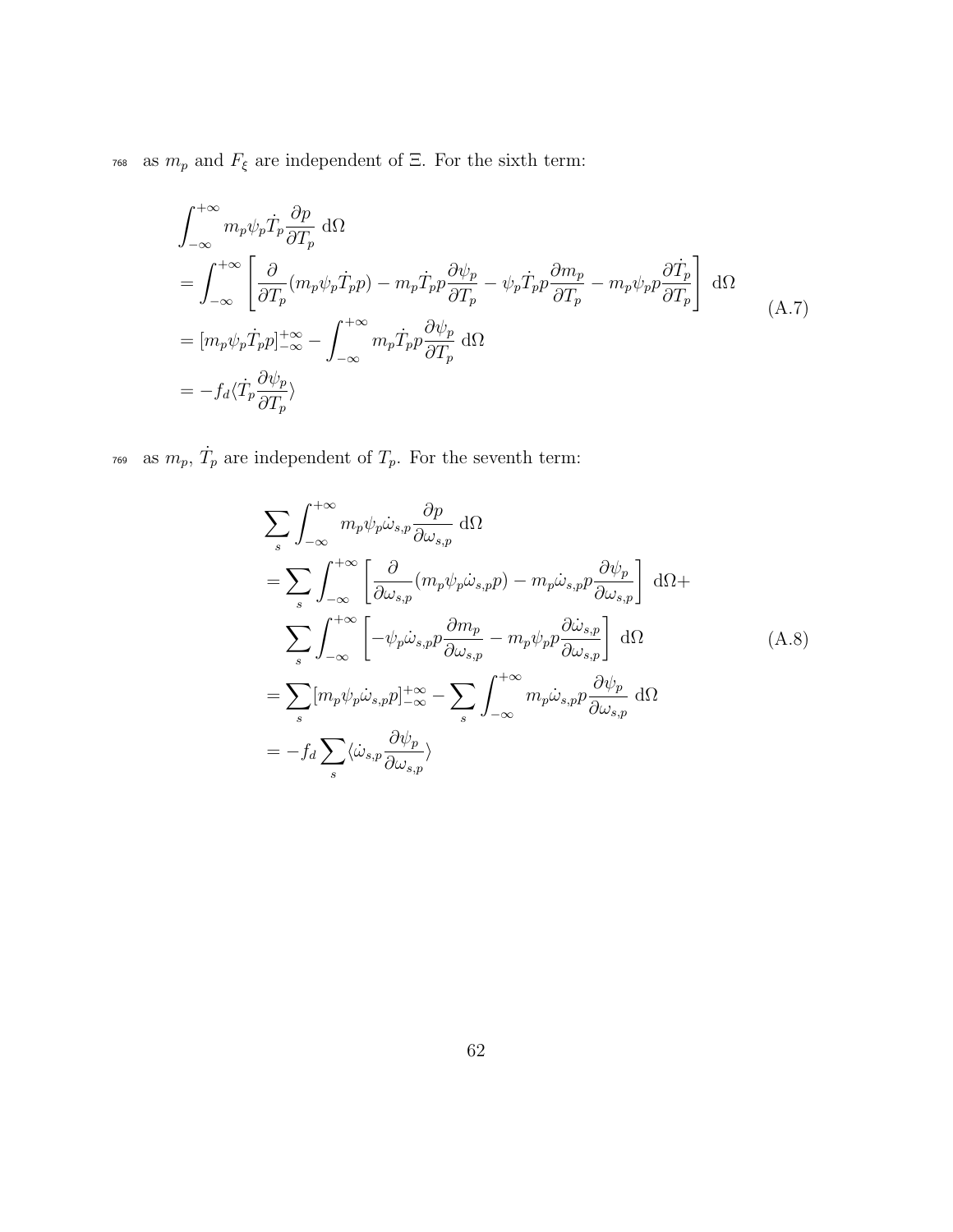$_{770}$  as  $m_p,\,\dot{\omega}_{s,p}$  are independent of  $\omega_{s,p}.$  For the eighth term:

$$
\int_{-\infty}^{+\infty} m_p \psi_p \dot{m}_p \frac{\partial p}{\partial m_p} d\Omega
$$
\n
$$
= \int_{-\infty}^{+\infty} \left[ \frac{\partial}{\partial m_p} (m_p \psi_p \dot{m}_p p) - p m_p \dot{m}_p \frac{\partial \psi_p}{\partial m_p} - p \dot{m}_p \psi_p \frac{\partial m_p}{\partial m_p} - p \psi_p m_p \frac{\partial m_p}{\partial m_p} \right] d\Omega
$$
\n
$$
= [m_p \psi_p \dot{m}_p p]_{-\infty}^{+\infty} - \int_{-\infty}^{+\infty} p m_p \dot{m}_p \frac{\partial \psi_p}{\partial m_p} d\Omega - \int_{-\infty}^{+\infty} p \dot{m}_p \psi_p d\Omega
$$
\n
$$
= -f_d \langle \dot{m}_p \frac{\partial \psi_p}{\partial m_p} \rangle - \int_{-\infty}^{+\infty} p \dot{m}_p \frac{m_p}{m_p} \psi_p d\Omega
$$
\n
$$
= -f_d \langle \dot{m}_p \frac{\partial \psi_p}{\partial m_p} \rangle - f_d \langle \frac{\dot{m}_p}{m_p} \psi_p \rangle
$$
\n
$$
= -f_d \langle \dot{m}_p \left( \frac{\partial \psi_p}{\partial m_p} + \frac{\psi}{m_p} \right) \rangle
$$
\n(A.9)

 $\tau$ <sup>71</sup> The ninth and tenth terms are combined to a source term denoted  $\langle S_{\psi_p} \rangle$ . Combining <sup>772</sup> all terms gives the moment equation:

$$
\frac{\partial}{\partial t}(f_d \langle \psi_p \rangle + \frac{\partial}{\partial r} \cdot (f_d \langle \psi_p \mathbf{c} \rangle) + \frac{\partial}{\partial \xi}(f_d \langle \Xi \psi_p \rangle) =
$$
\n
$$
f_d \left[ \langle \frac{\partial \psi_p}{\partial t} \rangle + \langle \mathbf{c} \cdot \frac{\partial \psi_p}{\partial r} \rangle + \langle \mathbf{F}_r \cdot \frac{\partial \psi_p}{\partial c} \rangle + \langle \Xi \frac{\partial \psi_p}{\partial \xi} \rangle + \langle F_\xi \frac{\partial \psi_p}{\partial \Xi} \rangle \right]
$$
\n
$$
+ f_d \left[ \langle \dot{T}_p \frac{\partial \psi_p}{\partial T_p} \rangle + \sum_s \langle \dot{\omega}_{s,p} \frac{\partial \psi_p}{\partial \omega_{s,p}} \rangle + \langle \dot{m}_p \left( \frac{\partial \psi_p}{\partial m_p} + \frac{\psi_p}{m_p} \right) \rangle \right]
$$
\n
$$
+ \langle S_{\psi_p} \rangle
$$
\n(A.10)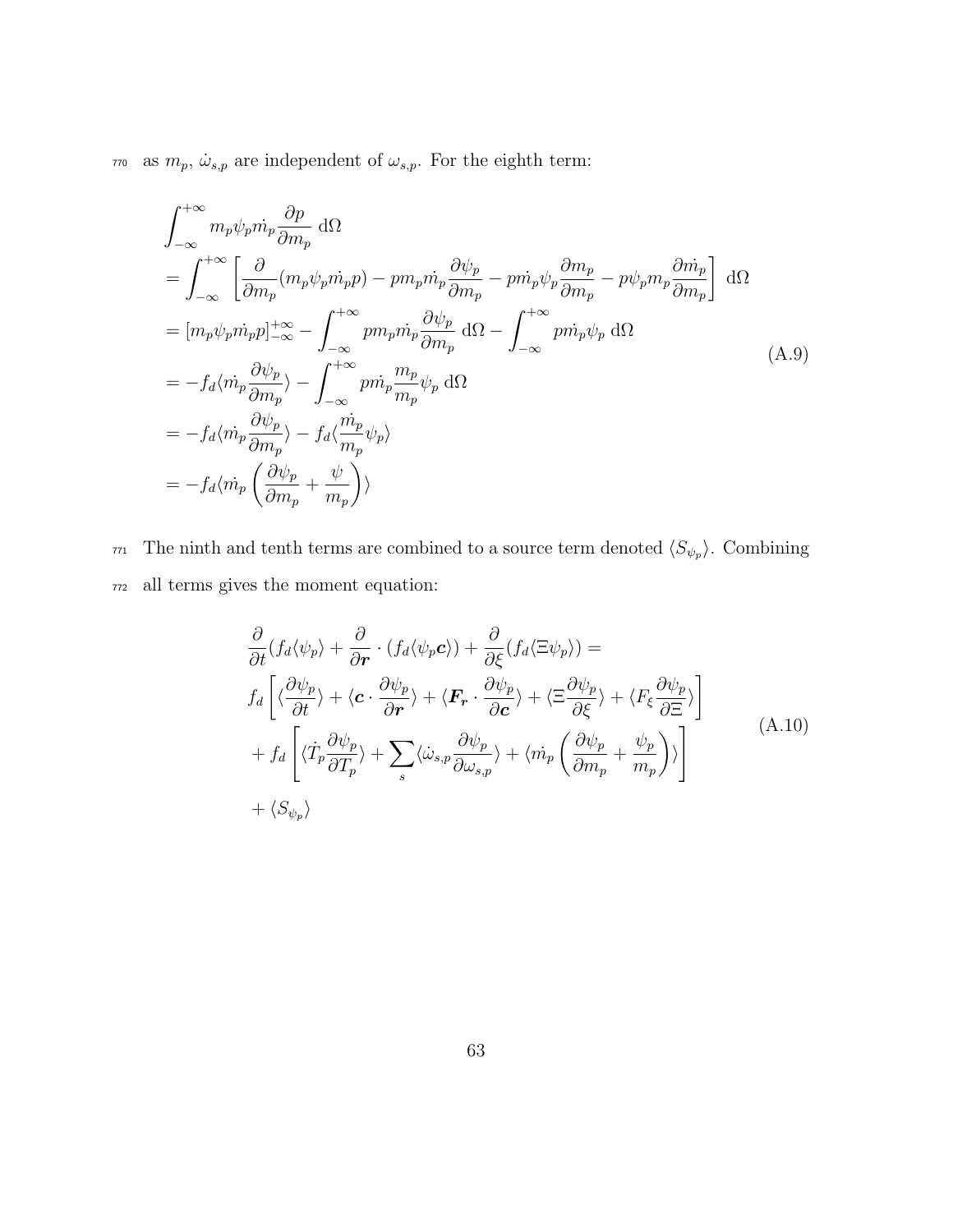#### $773$  Appendix B. Derivation of the dispersed phase equations

#### <sup>774</sup> Appendix B.1. Mass

775 The equation of change for mass is obtained by inserting for  $\psi_p = 1$  into Eq. [\(23\)](#page-13-0). <sup>776</sup> This gives:

$$
\frac{\partial f_d \langle 1 \rangle}{\partial t} + \frac{\partial}{\partial r} \cdot (f_d \langle c1 \rangle) + \frac{\partial}{\partial \xi} (f_d \langle \Xi 1 \rangle) = f_d \langle \frac{\mathrm{d} m_p}{\mathrm{d} t} \left( \frac{1}{m_p} \right) \rangle + \langle S_1 \rangle \tag{B.1}
$$

 $777$  where all terms on the right hand side of Eq.  $(23)$  except two terms disappear as the <sup>778</sup> derivative of the scalar 1 is zero. For the left hand side we insert for Eq. [\(10\)](#page-10-0) and  $F<sub>779</sub>$  Eq. [\(12\)](#page-10-1) and obtain the conservation equation for mass:

$$
\frac{\partial f_d}{\partial t} + \frac{\partial}{\partial \mathbf{r}} \cdot (f_d \mathbf{v_r}) + \frac{\partial}{\partial \xi} (f_d v_\xi) = f_d \langle \frac{\mathrm{d} m_p}{\mathrm{d} t} \left( \frac{1}{m_p} \right) \rangle + \langle S_1 \rangle \tag{B.2}
$$

780 Eq. [\(24\)](#page-14-0) is a PBE formulated in terms of a mass density function  $f_d$ . It describes <sup>781</sup> the evolution of the mass of bubbles in phase space.

## <sup>782</sup> Appendix B.2. Species mass

<span id="page-63-0"></span><sup>783</sup> The equation of change for species mass is obtained by inserting for  $\psi_p = \omega_{s,p}$  into <sup>784</sup> Eq. [\(23\)](#page-13-0):

$$
\frac{\partial f_d \langle \omega_{s,p} \rangle}{\partial t} + \frac{\partial}{\partial r} \cdot (f_d \langle c \omega_{s,p} \rangle) + \frac{\partial}{\partial \xi} (f_d \langle \Xi \omega_{s,p} \rangle) =
$$
\n
$$
f_d \left[ \langle \frac{d \omega_{s,p}}{dt} \rangle + \langle \frac{dm_p}{dt} \left( \frac{\omega_{s,p}}{m_p} \right) \rangle \right] + \langle S_{\omega_{s,p}} \rangle \tag{B.3}
$$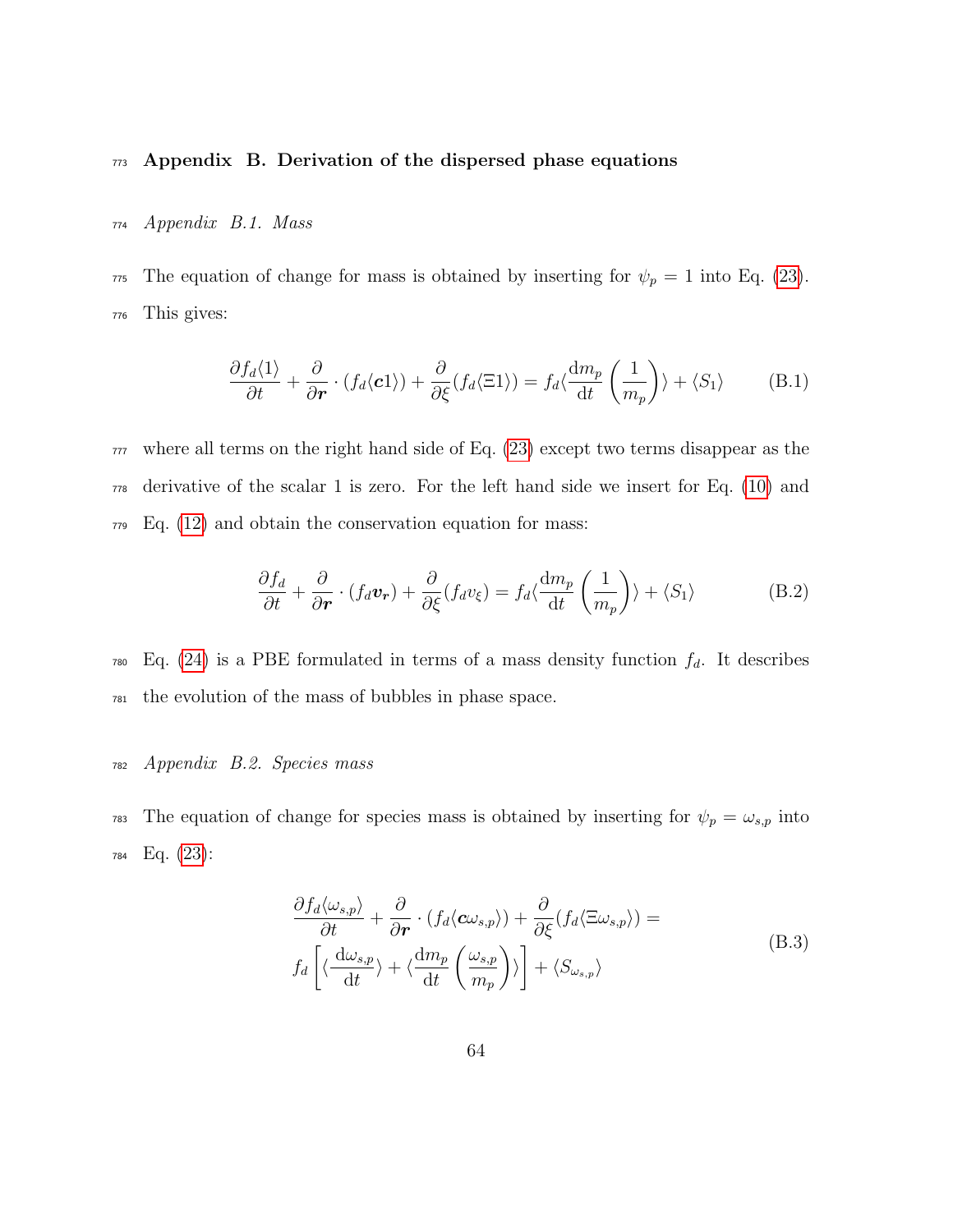$785$  For the transient term we utilize Eq.  $(14)$ :

$$
\frac{\partial f_d \langle \omega_{s,p} \rangle}{\partial t} = \frac{\partial (f_d \omega_s)}{\partial t}
$$
 (B.4)

<sup>786</sup> For the convection term in physical space we decompose the velocities and weight  $\tau_{37}$  fractions into a mean and fluctuating term according to Eq. [\(11\)](#page-10-2) and Eq. [\(16\)](#page-11-1) and  $788$  utilize Eq.  $(14)$ :

$$
\frac{\partial}{\partial \boldsymbol{r}} \cdot (f_d \langle c\omega_{s,p} \rangle) = \frac{\partial}{\partial \boldsymbol{r}} \cdot (f_d \langle (\boldsymbol{v_r} + \boldsymbol{C})(\omega_s + \omega_s') \rangle) \n= \frac{\partial}{\partial \boldsymbol{r}} \cdot (f_d \langle \boldsymbol{v_r} \omega_s + \boldsymbol{C} \omega_s + \boldsymbol{v_r} \omega_s' + \boldsymbol{C} \omega_s' \rangle) \n= \frac{\partial}{\partial \boldsymbol{r}} \cdot (f_d \boldsymbol{v_r} \langle \omega_s \rangle) + \frac{\partial}{\partial \boldsymbol{r}} \cdot (f_d \langle \boldsymbol{C} \omega_s' \rangle) \n= \frac{\partial}{\partial \boldsymbol{r}} \cdot (f_d \boldsymbol{v_r} \omega_s) + \frac{\partial}{\partial \boldsymbol{r}} \cdot (f_d \langle \boldsymbol{C} \omega_s' \rangle)
$$
\n(S.5)

 $\tau$ 89 and for the convection in property space we apply Eq. [\(13\)](#page-10-3), Eq. [\(14\)](#page-11-0) and Eq. [\(16\)](#page-11-1):

$$
\frac{\partial}{\partial \xi} (f_d \langle \Xi \omega_{s,p} \rangle) = \frac{\partial}{\partial \xi} (f_d \langle (v_{\xi} + C_{\xi})(\omega_s + \omega_s') \rangle)
$$
  
\n
$$
= \frac{\partial}{\partial \xi} (f_d \langle v_{\xi} \omega_s + C_{\xi} \omega_s + v_{\xi} \omega_s' + C_{\xi} \omega_s' \rangle)
$$
  
\n
$$
= \frac{\partial}{\partial \xi} (f_d v_{\xi} \langle \omega_s \rangle) + \frac{\partial}{\partial \xi} (f_d \langle C_{\xi} \omega_s' \rangle)
$$
  
\n
$$
= \frac{\partial}{\partial \xi} (f_d v_{\xi} \omega_s) + \frac{\partial}{\partial \xi} (f_d \langle C_{\xi} \omega_s' \rangle)
$$
 (B.6)

<sup>790</sup> To evaluate the terms on the right hand side of Eq. [\(B.3\)](#page-63-0) we consider single particle  $791$  dynamics for a bubble. The mass transfer for component s in a bubble is given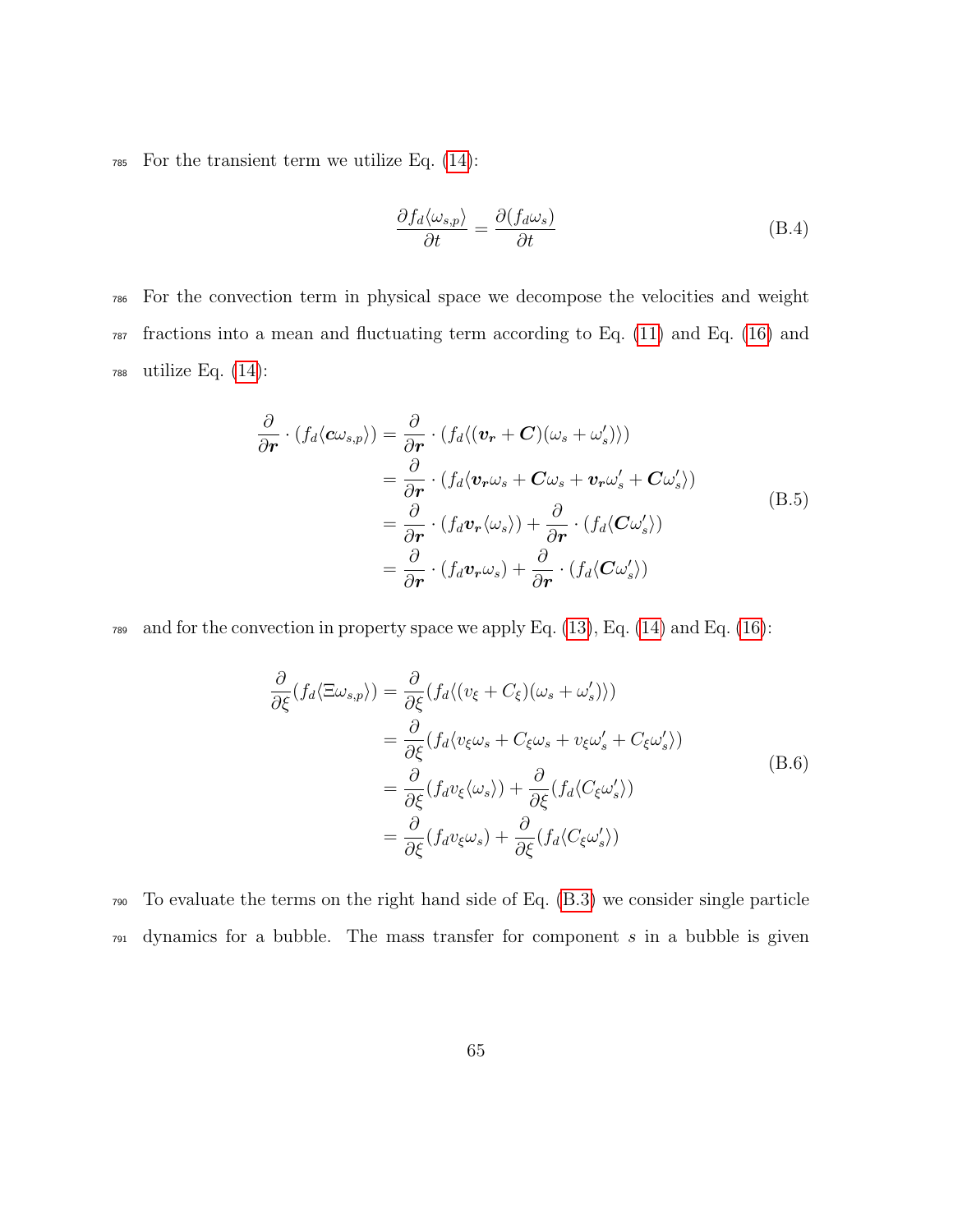<sup>792</sup> by [Lathouwers and Bellan \(2000\)](#page-47-0):

<span id="page-65-0"></span>
$$
\frac{dm_{s,p}}{dt} = \frac{d(m_p \omega_{s,p})}{dt} = m_p \frac{d\omega_{s,p}}{dt} + \omega_{s,p} \frac{dm_p}{dt}
$$
(B.7)

 $\mathbb{E}$ zy Expressing Eq. [\(B.7\)](#page-65-0) in terms of  $\frac{d\omega_{s,p}}{dt}$ :

<span id="page-65-1"></span>
$$
\frac{\mathrm{d}\omega_{s,p}}{\mathrm{d}t} = \frac{1}{m_p} \left[ \frac{\mathrm{d}m_{s,p}}{\mathrm{d}t} - \omega_{s,p} \frac{\mathrm{d}m_p}{\mathrm{d}t} \right]
$$
(B.8)

<sup>794</sup> Inserting Eq. [\(B.8\)](#page-65-1) into the two mass transfer terms in the right hand side of Eq. [\(B.3\)](#page-63-0) <sup>795</sup> gives:

$$
f_d \langle \frac{1}{m_p} \left[ \frac{dm_{s,p}}{dt} - \omega_{s,p} \frac{dm_p}{dt} \right] + \frac{dm_p}{dt} \frac{\omega_{s,p}}{m_p} \rangle
$$
  
=  $f_d \langle \frac{1}{m_p} \frac{dm_{s,p}}{dt} \rangle$  (B.9)

<sup>796</sup> Combining the terms gives the equation of change for species mass:

$$
\frac{\partial (f_d \omega_s)}{\partial t} + \frac{\partial}{\partial r} \cdot (f_d \mathbf{v}_r \omega_s) + \frac{\partial}{\partial \xi} (f_d v_\xi \omega_s)
$$
\n
$$
= -\frac{\partial}{\partial r} \cdot (f_d \langle \mathbf{C} \omega_s' \rangle) - \frac{\partial}{\partial \xi} (f_d \langle C_\xi \omega_s' \rangle) + f_d \langle \frac{1}{m_p} \frac{dm_{s,p}}{dt} \rangle + \langle S_{\omega_{s,p}} \rangle
$$
\n(B.10)

- <sup>797</sup> Appendix B.3. Momentum
- <sup>798</sup> The equation of change for momentum is found by inserting for  $\psi_p = \mathbf{c}$  into Eq. [\(23\)](#page-13-0):

$$
\frac{\partial (f_d \langle \mathbf{c} \rangle)}{\partial t} + \frac{\partial}{\partial \mathbf{r}} \cdot (f_d \langle \mathbf{c} \mathbf{c} \rangle) + \frac{\partial}{\partial \xi} (f_d \langle \Xi \mathbf{c} \rangle) = f_d \langle \mathbf{F}_\mathbf{r} \cdot \frac{\partial \mathbf{c}}{\partial \mathbf{c}} \rangle + f_d \langle \frac{\mathrm{d}m_p}{\mathrm{d}t} \frac{\mathbf{c}}{m_p} \rangle + \langle S_\mathbf{c} \rangle \tag{B.11}
$$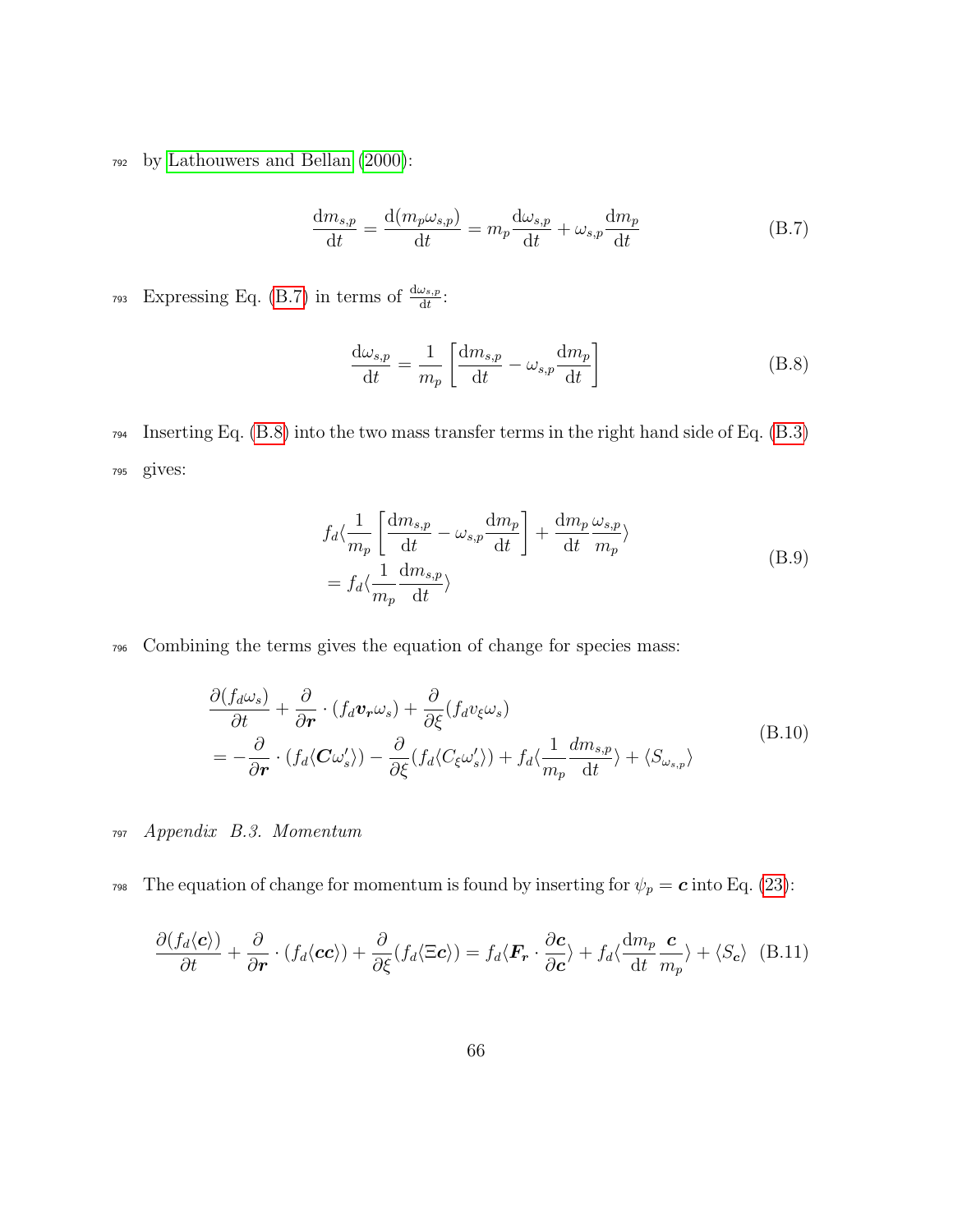$_{799}$  For the transient term we use Eq. [\(10\)](#page-10-0):

$$
\frac{\partial (f_d \langle \mathbf{c} \rangle)}{\partial t} = \frac{\partial (f_d \mathbf{v_r})}{\partial t} \tag{B.12}
$$

<sup>800</sup> For the convective term in physical space we decompose the spatial velocity according <sup>801</sup> to Eq. [\(11\)](#page-10-2):

$$
\frac{\partial}{\partial \mathbf{r}} \cdot (f_d \langle \mathbf{c} \mathbf{c} \rangle) = \frac{\partial}{\partial \mathbf{r}} \cdot (f_d \langle (\mathbf{v}_r + \mathbf{C})(\mathbf{v}_r + \mathbf{C}) \rangle)
$$
\n
$$
= \frac{\partial}{\partial \mathbf{r}} \cdot (f_d \langle \mathbf{v}_r \mathbf{v}_r + 2 \mathbf{C} \mathbf{v}_r + \mathbf{C} \mathbf{C} \rangle)
$$
\n
$$
= \frac{\partial}{\partial \mathbf{r}} \cdot (f_d \langle \mathbf{v}_r \mathbf{v}_r \rangle) + 2 \frac{\partial}{\partial \mathbf{r}} \cdot (f_d \langle \mathbf{C} \mathbf{v}_r \rangle) + \frac{\partial}{\partial \mathbf{r}} \cdot (f_d \langle \mathbf{C} \mathbf{C} \rangle)
$$
\n
$$
= \frac{\partial}{\partial \mathbf{r}} \cdot (f_d \mathbf{v}_r \mathbf{v}_r) + \frac{\partial}{\partial \mathbf{r}} \cdot \mathbf{P}_r
$$
\n(B.13)

802 where  $P_r = f_d \langle CC \rangle$  is the pressure tensor (Eq. [\(18\)](#page-11-2)). For the convective term in <sup>803</sup> the property space we decompose the velocity according to Eq. [\(13\)](#page-10-3):

$$
\frac{\partial}{\partial \xi}(f_d \langle \Xi \mathbf{c} \rangle) = \frac{\partial}{\partial \xi}(f_d \langle (v_{\xi} + C_{\xi})(\mathbf{v}_r + \mathbf{C}) \rangle)
$$
\n
$$
= \frac{\partial}{\partial \xi}(f_d \langle v_{\xi} \mathbf{v}_r + v_{\xi} \mathbf{C} + C_{\xi} \mathbf{v}_r + C_{\xi} \mathbf{C} \rangle)
$$
\n
$$
= \frac{\partial}{\partial \xi}(f_d v_{\xi} \mathbf{v}_r) + \frac{\partial}{\partial \xi}(f_d \langle v_{\xi} \mathbf{C} \rangle) + \frac{\partial}{\partial \xi}(f_d \langle C_{\xi} \mathbf{v}_r \rangle) + \frac{\partial}{\partial \xi}(f_d \langle C_{\xi} \mathbf{C} \rangle)
$$
\n
$$
= \frac{\partial}{\partial \xi}(f_d v_{\xi} \mathbf{v}_r) + \frac{\partial}{\partial \xi} \mathbf{p}_{\xi}
$$
\n(B.14)

<sup>804</sup> where  $p_{\xi} = f_d \langle C_{\xi} \mathbf{C} \rangle$  is the bubble space-property pressure vector (Eq. [\(20\)](#page-12-1)).

<sup>805</sup> [F](#page-47-0)or the force term we use a force balance for a single particle as shown by [Lathouwers](#page-47-0) <sup>806</sup> [and Bellan \(2000\)](#page-47-0) combined with additional forces relevant for bubbly flow [\(Jakobsen,](#page-46-1)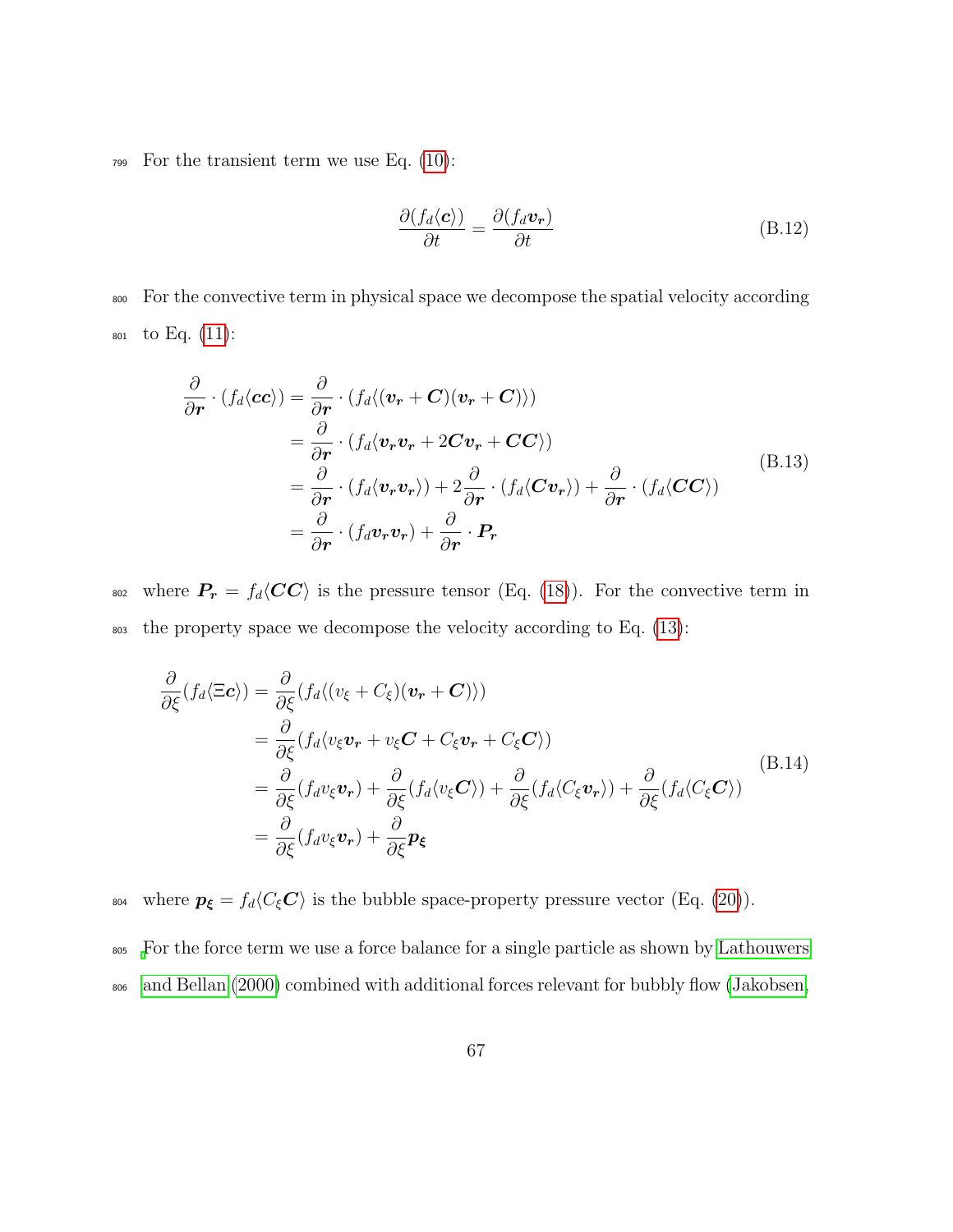<sup>807</sup> [2014\)](#page-46-1):

$$
f_d \langle \boldsymbol{F_r} \cdot \frac{\partial \boldsymbol{c}}{\partial \boldsymbol{c}} \rangle = f_d \langle \boldsymbol{F_r} \rangle = f_d \boldsymbol{F_r} = f_d (\boldsymbol{f_g} + \boldsymbol{f_p} + \boldsymbol{f_{drag}} + \boldsymbol{f_{lift}} + \boldsymbol{f_{vm}})
$$
(B.15)

<sup>808</sup> denoting the gravity, external pressure, drag, lift and virtual mass forces.

<sup>809</sup> Combining all terms gives the equation of change for momentum:

$$
\frac{\partial (f_d \mathbf{v}_r)}{\partial t} + \frac{\partial}{\partial r} \cdot (f_d \mathbf{v}_r \mathbf{v}_r) + \frac{\partial}{\partial \xi} (f_d v_\xi \mathbf{v}_r)
$$
\n
$$
= -\frac{\partial}{\partial r} \mathbf{P}_r - \frac{\partial}{\partial \xi} \mathbf{p}_\xi + f_d \mathbf{F}_r + f_d \langle \frac{\mathrm{d}m_p}{\mathrm{d}t} \frac{\mathbf{c}}{m_p} \rangle + \langle S_c \rangle
$$
\n(B.16)

## <sup>810</sup> Appendix B.4. Enthalpy

811 To derive the equation of change for molecular temperature one can insert for  $\psi_p =$  $h_p$  [\(Chao, 2012;](#page-45-0) [Lathouwers and Bellan, 2000;](#page-47-0) [Laurent and Massot, 2001;](#page-47-1) [Simonin,](#page-50-0) <sup>813</sup> [1996\)](#page-50-0) into Eq [\(23\)](#page-13-0) and re-write the resultant equation of change into temperature 814 by thermodynamical relations. An alternative is to insert for  $\psi_p = c_p T_p$  into Eq. [\(23\)](#page-13-0) 815 directly [\(Andresen, 1990\)](#page-45-1). It is here chosen  $\psi_p = h_p$  where  $h_p$  is the bubble enthalpy, <sup>816</sup> dependent on the temperature only. The microscopical heat capacity is assumed <sup>817</sup> constant. This gives:

$$
\frac{\partial f_d \langle h_p \rangle}{\partial t} + \frac{\partial}{\partial r} \cdot (f_d \langle ch_p \rangle) + \frac{\partial}{\partial \xi} (f \langle \Xi h_p \rangle) = f_d \langle \frac{\mathrm{d} T_p}{\mathrm{d} t} \frac{\partial h_p}{\partial T_p} \rangle + f_d \langle \frac{\mathrm{d} m_p}{\mathrm{d} t} \frac{h_p}{m_p} \rangle + \langle S_{h_p} \rangle \tag{B.17}
$$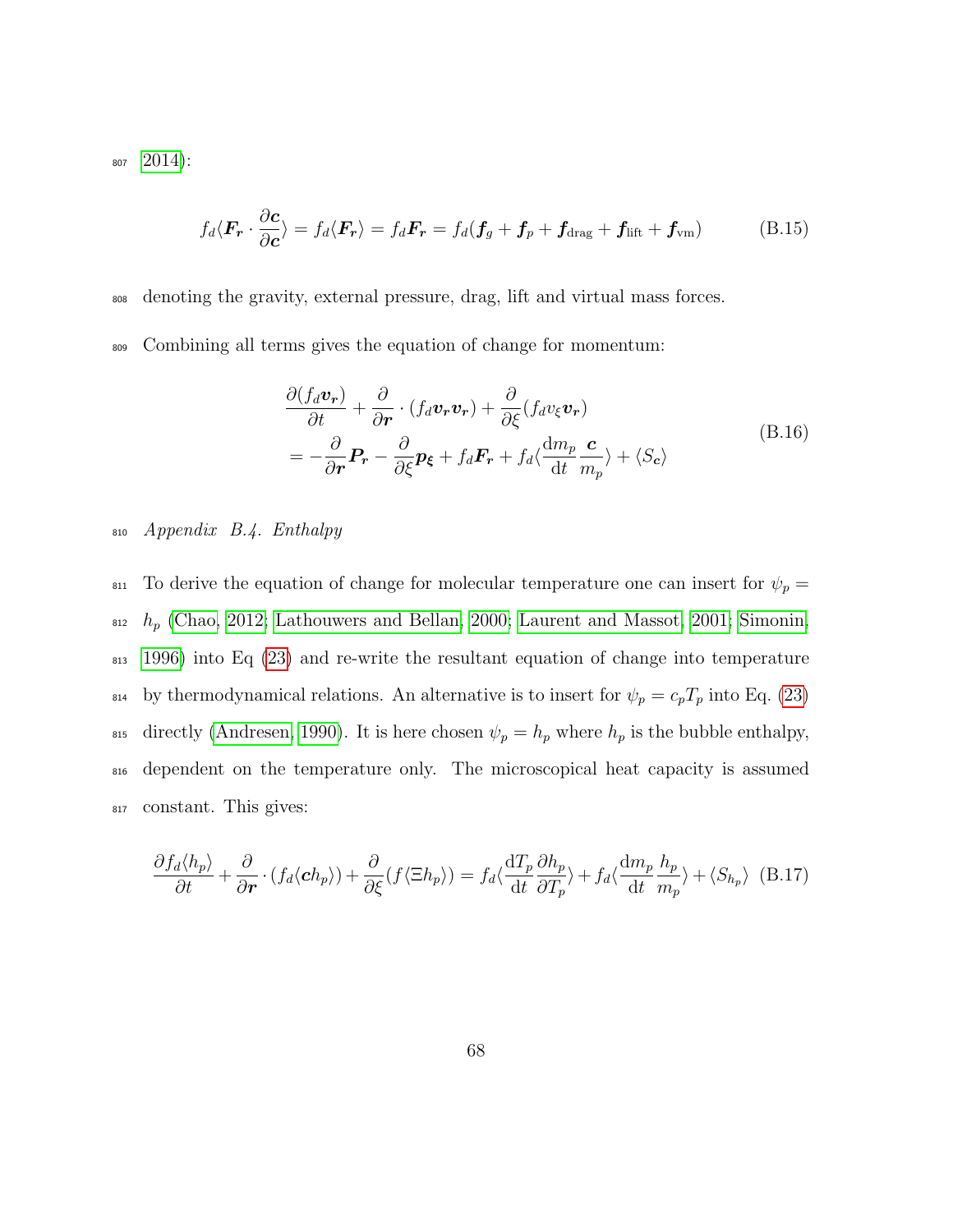$818$  For the transient term we insert for the mass averaged enthalpy (Eq. [\(15\)](#page-11-3)):

$$
\frac{\partial (f_d \langle h_p) \rangle}{\partial t} = \frac{\partial (f_d h)}{\partial t} \tag{B.18}
$$

819 For the convection term in physical space we decompose the enthalpy into a mean 820 and a fluctuating term  $(Eq. (17))$  $(Eq. (17))$  $(Eq. (17))$ :

$$
\frac{\partial}{\partial \mathbf{r}} \cdot (f_d \langle \mathbf{c} h_p \rangle) = \frac{\partial}{\partial \mathbf{r}} \cdot (f_d \langle (\mathbf{v_r} + \mathbf{C})(h + h') \rangle) \n= \frac{\partial}{\partial \mathbf{r}} \cdot (f_d \langle \mathbf{v_r}(h + h') \rangle) + \frac{\partial}{\partial \mathbf{r}} \cdot (f_d \langle \mathbf{C}(h + h') \rangle) \n= \frac{\partial}{\partial \mathbf{r}} \cdot (f_d \mathbf{v_r} h) + \frac{\partial}{\partial \mathbf{r}} \cdot (f_d \langle \mathbf{C} h' \rangle) \n= \frac{\partial}{\partial \mathbf{r}} \cdot (f_d \mathbf{v_r} h) + \frac{\partial}{\partial \mathbf{r}} \cdot \mathbf{q_r}
$$
\n(B.19)

<sup>821</sup> where  $q_r = f_d \langle Ch' \rangle$  (Eq. [\(19\)](#page-12-2)). For the convective term in property space:

$$
\frac{\partial}{\partial \xi}(f_d \langle \Xi h_p \rangle) = \frac{\partial}{\partial \xi}(f_d \langle (v_{\xi} + C_{\xi})(h + h') \rangle) + \frac{\partial}{\partial \xi}(f_d \langle (v_{\xi} + C_{\xi})(h + h') \rangle)
$$
\n
$$
= \frac{\partial}{\partial \xi}(f_d \langle v_{\xi}(h + h') \rangle) + \frac{\partial}{\partial \xi}(f_d \langle C_{\xi}(h + h') \rangle)
$$
\n
$$
= \frac{\partial}{\partial \xi}(f_d v_{\xi} h) + \frac{\partial}{\partial \xi}(f_d \langle C_{\xi} h' \rangle)
$$
\n
$$
= \frac{\partial}{\partial \xi}(f_d v_{\xi} h) + \frac{\partial}{\partial \xi}q_{\xi}
$$
\n(B.20)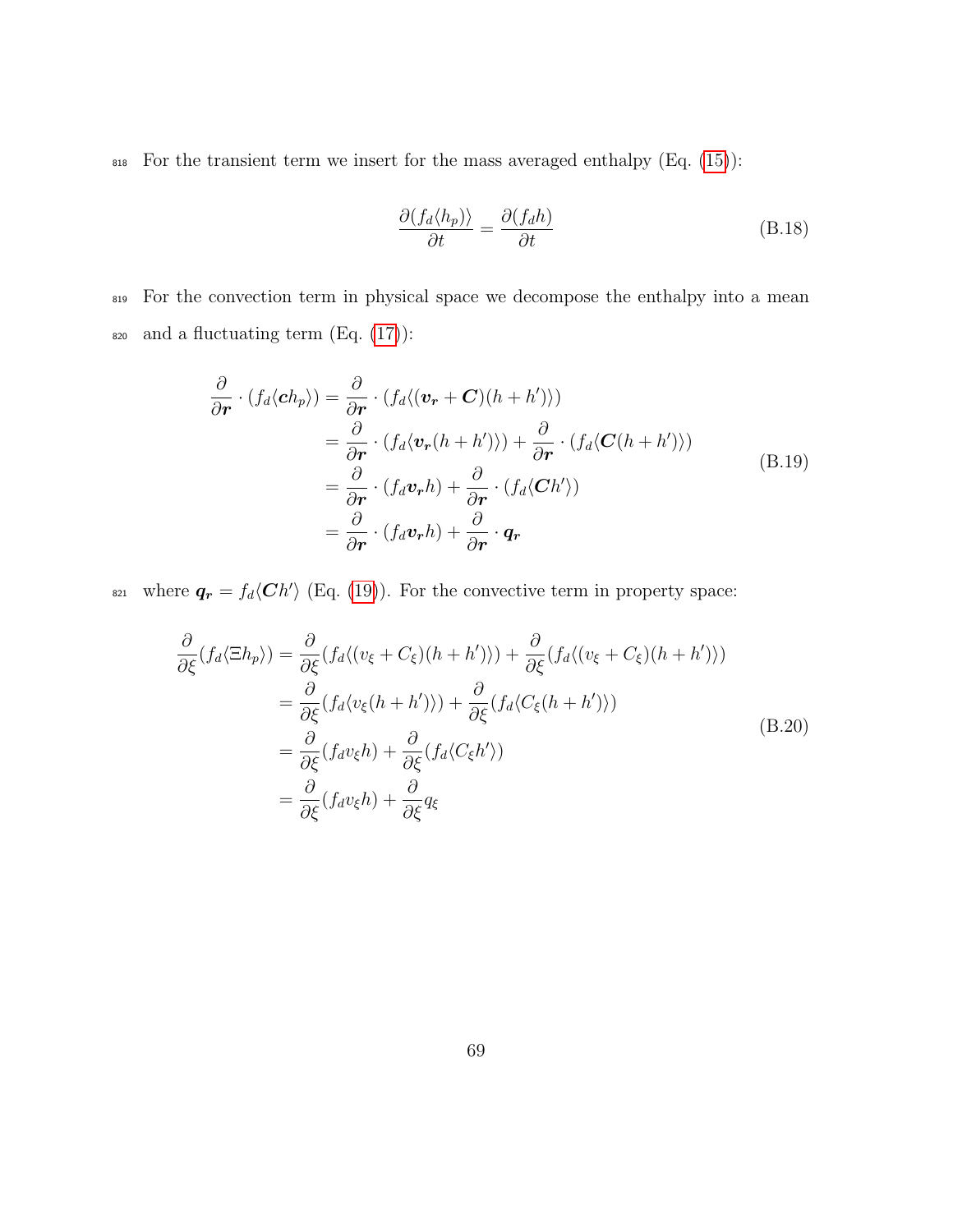<sup>822</sup> where  $q_{\xi} = f_d \langle C_{\xi} h' \rangle$  (Eq. [\(21\)](#page-12-3)). This gives for the equation of change for en-<sup>823</sup> thalpy:

<span id="page-69-0"></span>
$$
\frac{\partial (f_d h)}{\partial t} + \frac{\partial}{\partial r} \cdot (f_d h v_r) + \frac{\partial}{\partial \xi} (f_d v_\xi h) \n= -\frac{\partial}{\partial r} \cdot \mathbf{q}_r - \frac{\partial}{\partial \xi} q_\xi + f_d \langle \frac{\mathrm{d}T_p}{\mathrm{d}t} \frac{\partial h_p}{\partial T_p} \rangle + f_d \langle \frac{\mathrm{d}m_p}{\mathrm{d}t} \frac{h_p}{m_p} \rangle + \langle S_{h_p} \rangle
$$
\n(B.21)

<sup>824</sup> Appendix B.4.1. Equation of change in terms of temperature

<sup>825</sup> The equation of change for enthalpy (Eq. [\(B.21\)](#page-69-0)) can be re-written in terms of  $\frac{1}{826}$  temperature by use of thermodynamic relations. We subtract continuity (Eq. [\(24\)](#page-14-0))  $\epsilon_{827}$  from Eq. [\(B.21\)](#page-69-0) to obtain:

<span id="page-69-1"></span>
$$
f_d \frac{\partial h}{\partial t} + f_d \mathbf{v_r} \cdot \frac{\partial h}{\partial \mathbf{r}} + f_d v_{\xi} \frac{\partial h}{\partial \xi} = -\frac{\partial}{\partial \mathbf{r}} \cdot \mathbf{q_r} - \frac{\partial}{\partial \xi} q_{\xi} + f_d \langle \frac{\mathrm{d}T_p}{\mathrm{d}t} \frac{\partial h_p}{\partial T_p} \rangle + f_d \langle \frac{\mathrm{d}m_p}{\mathrm{d}t} \frac{h_p}{m_p} \rangle - f_d h \langle \frac{\mathrm{d}m_p}{\mathrm{d}t} \frac{1}{m_p} \rangle + \langle S_{h_p} \rangle - h \langle S_1 \rangle
$$
(B.22)

828 We first consider the left hand side of Eq. [\(B.22\)](#page-69-1). The thermodynamical relation for <sup>829</sup> the total derivative of the enthalpy can be given for fluid flow problems as [\(Jakobsen,](#page-46-1) <sup>830</sup> [2014\)](#page-46-1):

$$
\frac{Dh}{Dt} = C_p \frac{DT}{Dt} + \left(\frac{1}{\rho_G} - T \left[\frac{\partial(\frac{1}{\rho_G})}{\partial T}\right]_{p,\omega}\right) \frac{Dp}{Dt} + \sum_s \left(\frac{\partial h}{\partial \omega_s}\right)_{T,p} \frac{D\omega_s}{Dt}
$$
(B.23)

<sup>831</sup> where the substantial derivative  $\frac{D}{Dt}$  is in the physical space, i.e.  $\frac{D}{Dt} = \frac{\partial}{\partial t} + \mathbf{v_r}$ . ∂ <sup>832</sup>  $\frac{\partial}{\partial r}$ . In this work we interpret the substantial derivative to include the entire phase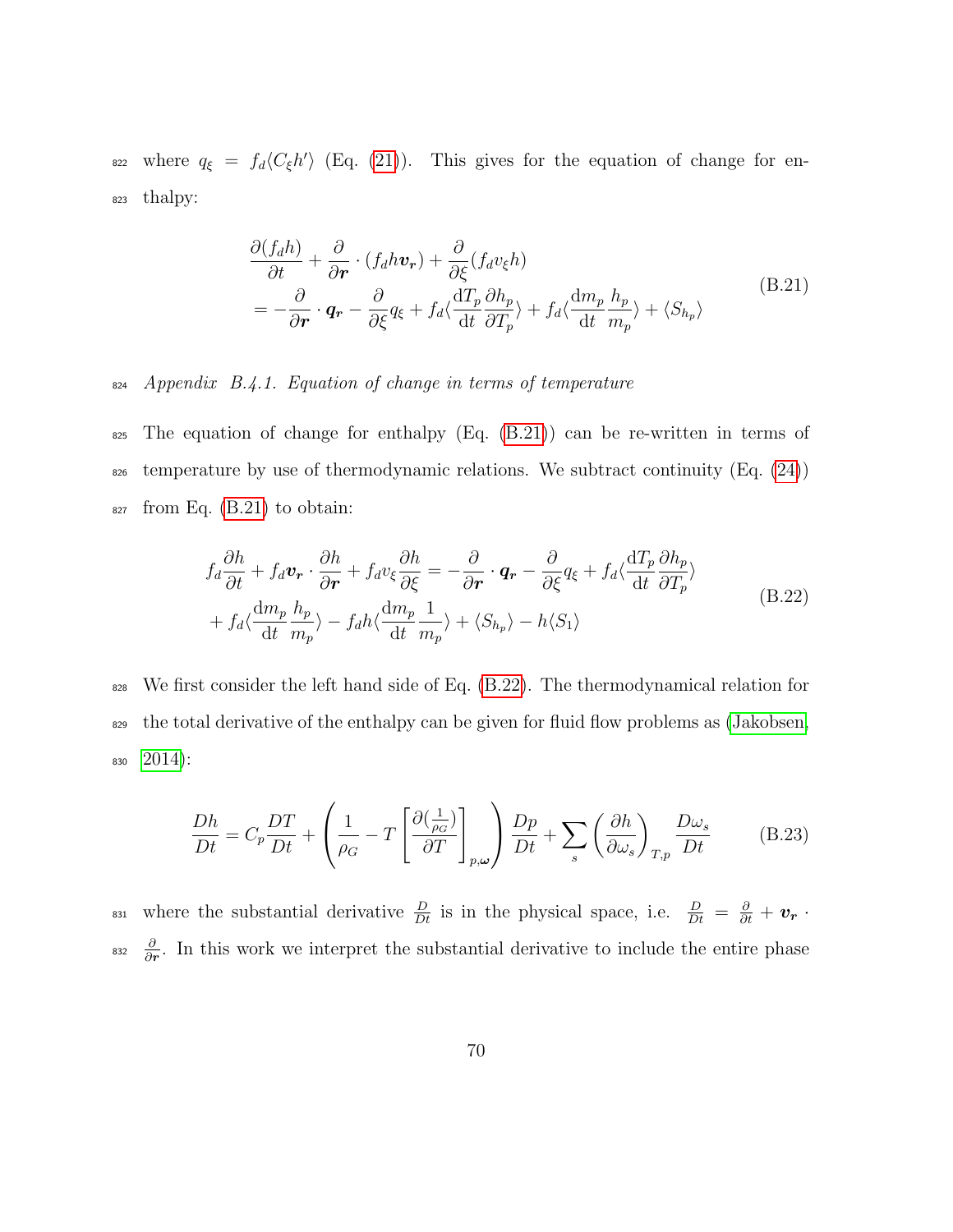<sup>833</sup> space:

$$
\frac{D_a}{D_a t} = \frac{\partial}{\partial t} + \boldsymbol{v_r} \cdot \frac{\partial}{\partial \boldsymbol{r}} + v_{\xi} \frac{\partial}{\partial \xi}
$$
(B.24)

<sup>834</sup> This gives for the total derivative of the enthalpy:

$$
\frac{D_a h}{D_a t} = C_p \frac{D_a T}{D_a t} + \left(\frac{1}{\rho_G} - T \left[\frac{\partial(\frac{1}{\rho_G})}{\partial T}\right]_{p,\omega}\right) \frac{D_a p}{D_a t} + \sum_s \left(\frac{\partial h}{\partial \omega_s}\right)_{T,p} \frac{D_a \omega_s}{D_a t}
$$
(B.25)

For an ideal gas we have that  $\frac{1}{\rho_G} = \frac{RT}{pM}$ <sup>835</sup> For an ideal gas we have that  $\frac{1}{\rho_G} = \frac{RT}{pM_w}$  and can write:

$$
\frac{1}{\rho_G} - T \left[ \frac{\partial \left( \frac{1}{\rho_G} \right)}{\partial T} \right]_{p,\omega} = \frac{1}{\rho_G} - T \left[ \frac{\partial \left( \frac{RT}{pM_w} \right)}{\partial T} \right]_{p,\omega} = \frac{1}{\rho_G} - \frac{RT}{pM_w} = 0 \tag{B.26}
$$

<sup>836</sup> This gives for the total derivative of the enthalpy:

<span id="page-70-0"></span>
$$
\frac{D_a h}{D_a t} = C_p \frac{D_a T}{D_a t} + \sum_s \left(\frac{\partial h}{\partial \omega_s}\right)_{T, p} \frac{D_a \omega_s}{D_a t}
$$
(B.27)

 $_{837}$  Eq. [\(B.27\)](#page-70-0) can replace the left hand side of Eq. [\(B.22\)](#page-69-1).

We then consider the right hand side of Eq. [\(B.22\)](#page-69-1). For the term  $\langle \frac{dT_p}{dt} \rangle$ dt  $\partial h_p$ <sup>838</sup> We then consider the right hand side of Eq. (B.22). For the term  $\langle \frac{dI_p}{dt} \frac{\partial n_p}{\partial T_p} \rangle$  right 839 hand side of Eq. [\(B.21\)](#page-69-0) we consider an enthalpy balance for a single bubble. Dif-<sup>840</sup> ferent models are available in the literature (e.g. [Crowe et al. \(2011\)](#page-46-2); [Haugen et al.](#page-46-3) <sup>841</sup> [\(2015\)](#page-46-3); [Marchisio and Fox \(2013\)](#page-48-0); [Seetharaman \(2013\)](#page-49-0)). We here chose the model <sup>842</sup> by [Lathouwers and Bellan \(2001\)](#page-47-2) expressed in terms of temperature as:

<span id="page-70-1"></span>
$$
C_{p,p} \frac{dT_p}{dt} = \frac{Q_{cd,p}}{m_p} + \frac{Q_{r,p}}{m_p} + \frac{1}{m_p} \sum_s \frac{dm_{p,s}}{dt} (h_v - h_{p,s})
$$
(B.28)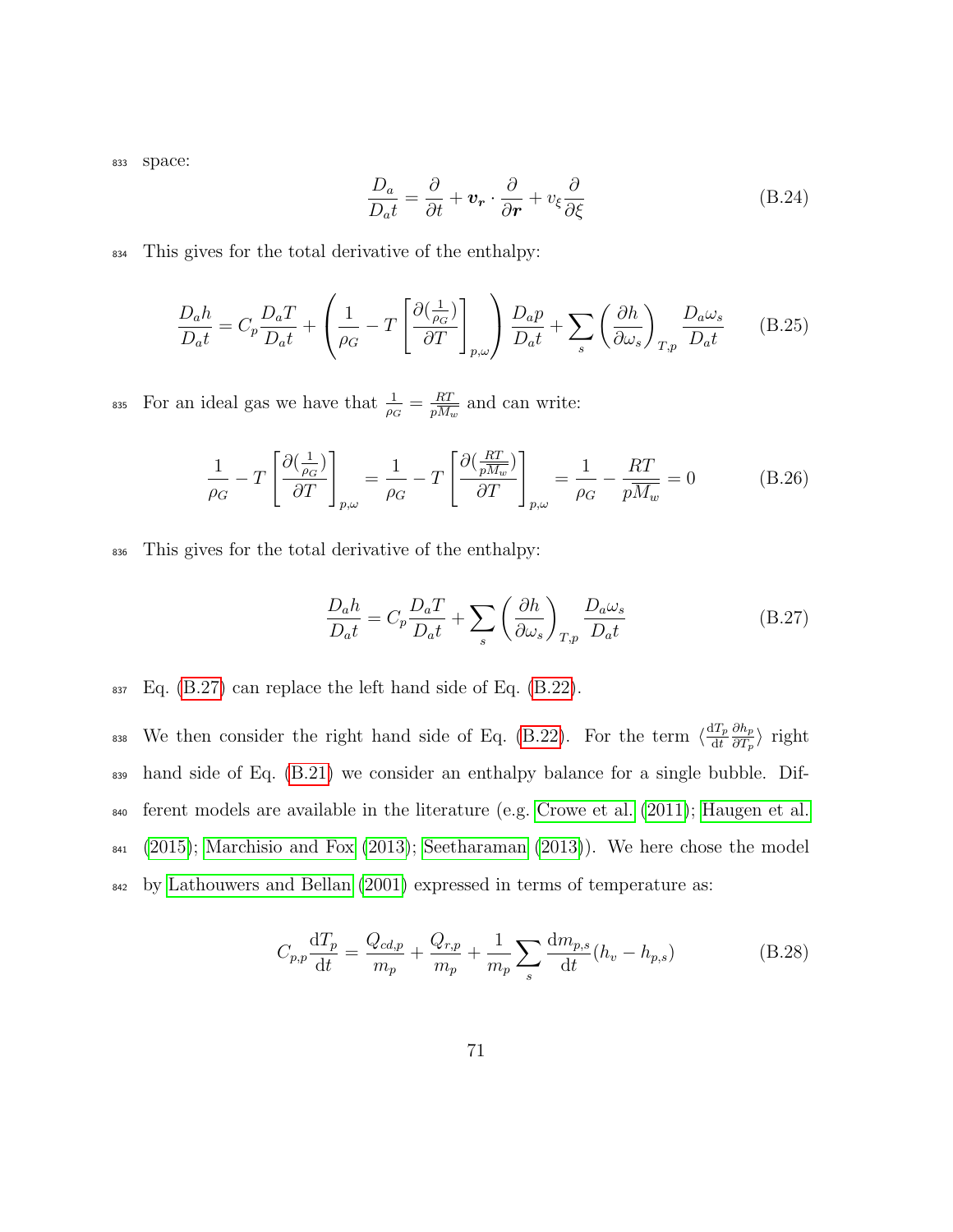843 where  $Q_{cd,p}$  is heat exchanged with the particle through convection and diffusion,  $Q_{r,p}$ is the heat exchanged by thermal radiation and  $\frac{1}{m_p} \sum_s$  $dm_{p,s}$ <sup>844</sup> is the heat exchanged by thermal radiation and  $\frac{1}{m_p} \sum_s \frac{dm_{p,s}}{dt}(h_v - h_{p,s})$  is the latent <sup>845</sup> heat of vaporization. We can neglect the heat exchange by radiation. Inserting for <sup>846</sup> Eq. [\(B.28\)](#page-70-1) and Eq. [\(B.27\)](#page-70-0) into Eq. [\(B.22\)](#page-69-1) gives the equation of change of enthalpy <sup>847</sup> in terms of temperature:

$$
f_d C_p \frac{\partial T}{\partial t} + f_d C_p \mathbf{v}_r \frac{\partial T}{\partial r} + f_d C_p \mathbf{v}_\xi \frac{\partial T}{\partial \xi} = -\frac{\partial}{\partial r} \cdot \mathbf{q}_r - \frac{\partial}{\partial \xi} q_\xi - \sum_s \left(\frac{\partial h}{\partial \omega_s}\right)_{T,p} \frac{D_a \omega_s}{D_a t}
$$
  

$$
-f_d \langle \frac{Q_{cd,p}}{m_p} \rangle - f_d \langle \frac{1}{m_p} \sum_s \frac{dm_{p,s}}{dt} (h_v - h_{p,s}) \rangle + f_d \langle \frac{dm_p}{dt} \frac{h_p}{m_p} \rangle - f_d h \langle \frac{dm_p}{dt} \frac{1}{m_p} \rangle
$$
  

$$
+ \langle S_{h_p} \rangle - h \langle S_1 \rangle
$$
 (B.29)

## 848 Appendix C. Implemented equations

<sup>849</sup> This section lists the implemented equations for the demonstration of the model as <sup>850</sup> described in Section [4.](#page-31-0) The equation of change for total mass is given as:

$$
\frac{\partial (f_d(z,\xi)v_z(z,\xi))}{\partial z} + \frac{\partial (f_d(z,\xi)v_{\xi}(z,\xi))}{\partial \xi} = f_d(z,\xi)\gamma(z,\xi) + S_m(z,\xi) \tag{C.1}
$$

<sup>851</sup> where  $f_d\gamma$  is a mass transfer term and  $S_m$  is the source term due to coalescence and <sup>852</sup> breakage. The boundary conditions are given as:

$$
f_d|_{z=0} = f_{d,\text{in}}
$$
  
\n
$$
f_d|_{\xi = \xi_{\text{min}}} = 0
$$
\n(C.2)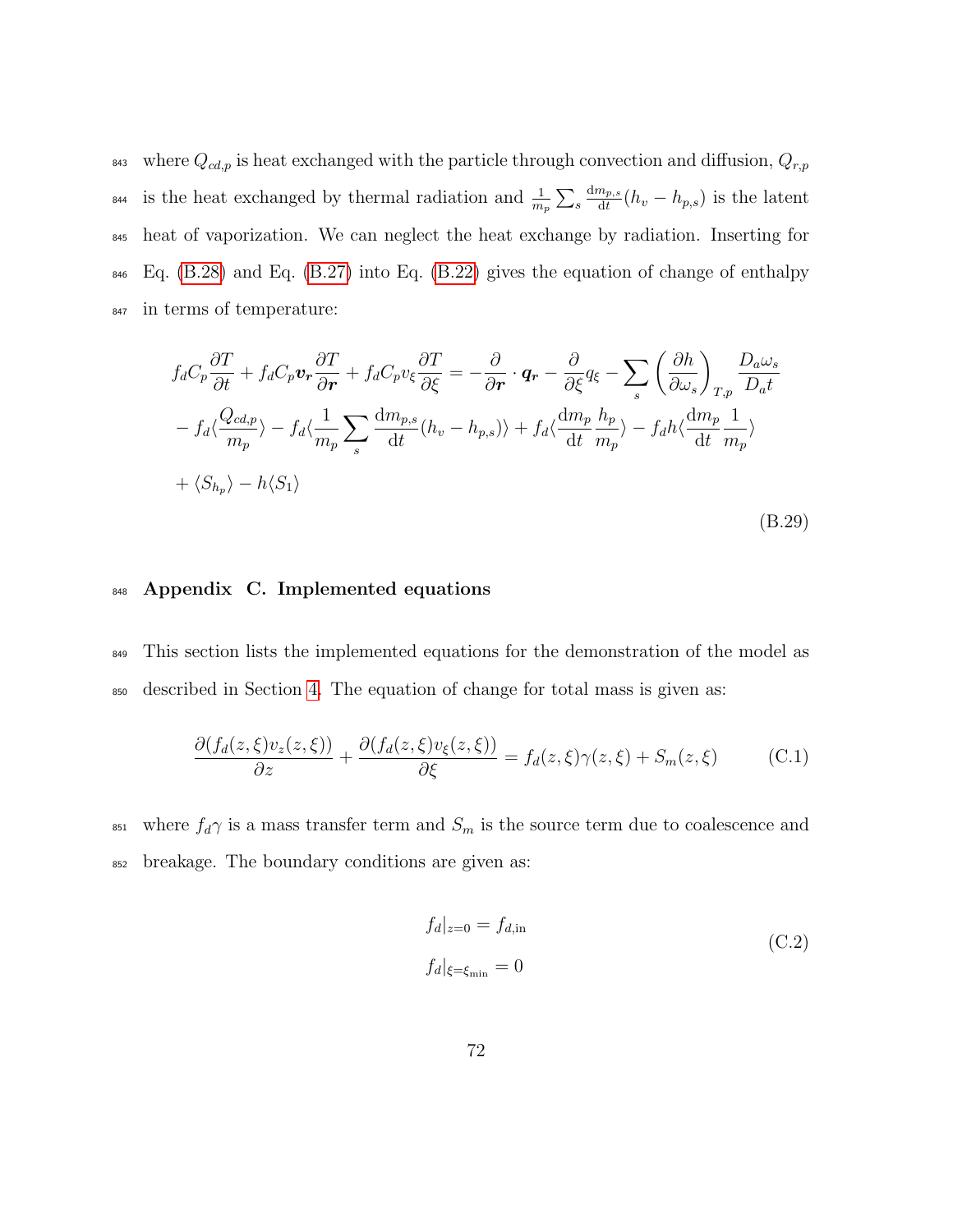<sup>853</sup> The growth flux  $v_{\xi}f_d$  is set to zero at the  $\xi$  boundaries so that no bubbles enter or <sup>854</sup> leave the domain through growth. The inlet bubble size distribution is calculated <sup>855</sup> by:

$$
f_{d,in} = \frac{A}{\sigma\sqrt{2\pi}} \exp\left[(-(\xi - \overline{\xi})^2/(2\sigma^2))\right]
$$
 (C.3)

where  $A = \alpha_{G,in}\rho_{G,in}\sigma$ √ <sup>256</sup> where  $A = \alpha_{G,\text{in}} \rho_{G,\text{in}} \sigma \sqrt{2\pi} \exp \left[ (-(\xi - \overline{\xi})^2/(2\sigma^2)) \right], \sigma = 10 \times 10^{-4}$  and  $\overline{\xi} = 10 \times 10^{-4}$  $_{857}$  10<sup>-3</sup>m. The equation of change for species mass is given by:

$$
f_d(z,\xi)v_G(z,\xi)\frac{\partial \omega_{G,s}(z,\xi)}{\partial z} + f_d(z,\xi)v_{\xi}(z,\xi)\frac{\partial \omega_{G,s}(z,\xi)}{\partial \xi}
$$
  
= 
$$
\frac{\partial}{\partial z}\left[D_{G,z,\text{eff}}\frac{\partial \omega_{G,s}(z,\xi)}{\partial z}\right] + f_d(z,\xi)\gamma_s(z,\xi)
$$
 (C.4)

<span id="page-72-0"></span>858 where  $f_d\gamma_s$  is the mass transfer term for species s. The boundary conditions are <sup>859</sup> given as:

$$
\omega_{G,s}|_{z=0} = \omega_{G,s,\text{in}}
$$
  
\n
$$
\omega_{G,s}|_{\xi = \xi_{\text{min}}} = K_s \omega_{L,s}(z)
$$
  
\n
$$
\frac{\partial \omega_{G,s}}{\partial z}|_{z=z_{\text{max}}} = 0
$$
\n(C.5)

<sup>860</sup> The second boundary condition in Eq. [\(C.5\)](#page-72-0) implies that the smallest bubbles with  $\frac{1}{2661}$  diameter  $\xi_{\text{min}}$  are assumed to be in gas-vapor equilibrium with the liquid phase at <sup>862</sup> all times. The equation of change for momentum is given by:

$$
f_d(z,\xi)v_G(z,\xi)\frac{\partial v_G(z,\xi)}{\partial z} + f_d(z,\xi)v_{\xi}(z,\xi)\frac{\partial v_G(z,\xi)}{\partial \xi}
$$
  
=  $\frac{\partial}{\partial z}\left[\sigma_{G,z,\text{eff}}\frac{\partial v_G(z,\xi)}{\partial z}\right] + f_d(z,\xi)F_{G,z}(z,\xi)$  (C.6)